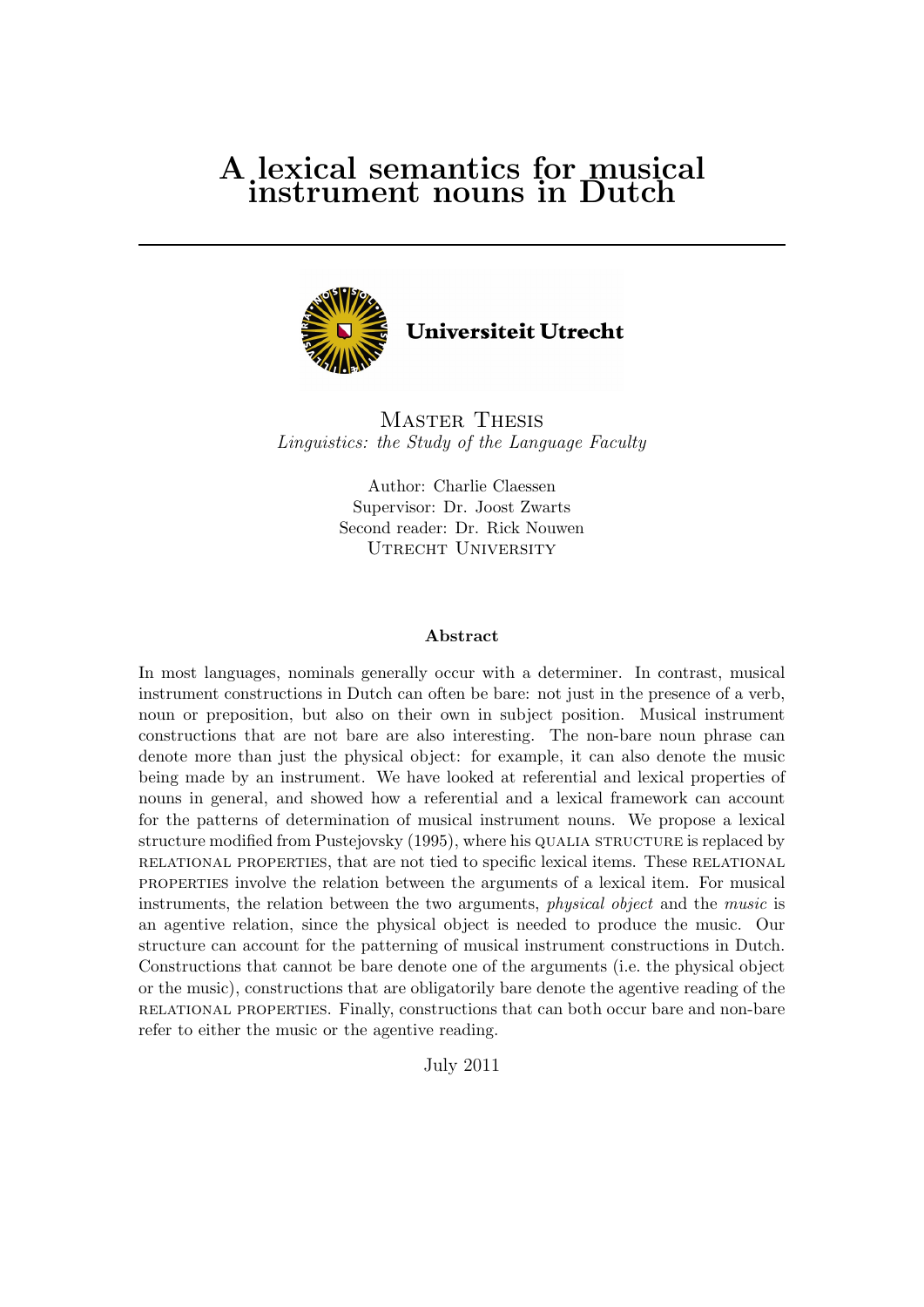# Acknowledgements

This thesis could not have been made without my supervisor, Joost Zwarts. He has been there throughout most of my linguistic career: he supervised my bachelor thesis, which we presented together at the TIN-dag, and we wrote an article about it. A year later I returned to him for supervision of my master thesis. I would like to take this opportunity to thank Joost for all the help he gave me in everything I did. I hope that one day I can return the favor and present you a book I contributed to.

Next, I would like to thank Rick Nouwen, for agreeing to be my second reader. Many thanks also to the Weak Referentiality group, for allowing me to participate in all the meetings (even though my contribution may have been minimal): Henriëtte de Swart, Martin Everaert, Joost Zwarts, Ellen-Petra Kester, Bert LeBruyn and Ana Aguilar-Guevara. I would also like to thank all the participants of the Weak Referentiality Discussion Workshop, who listened to the lay-out of my thesis and made some useful suggestions. Thanks to Joran for proof-reading this thesis, and to Emiel for the sharing of LaTeX-knowledge.. To all my fellow Linguistics-students, especially and in no particular order Rianne, Maartje, Ileana, Siri, Aikaterini, and Marjolein: thanks for all the good times. Finally, thanks to all my friends, my entire (extended) family, and of course to Joran, for providing much needed, non-thesis-related entertainment for my evenings and weekends.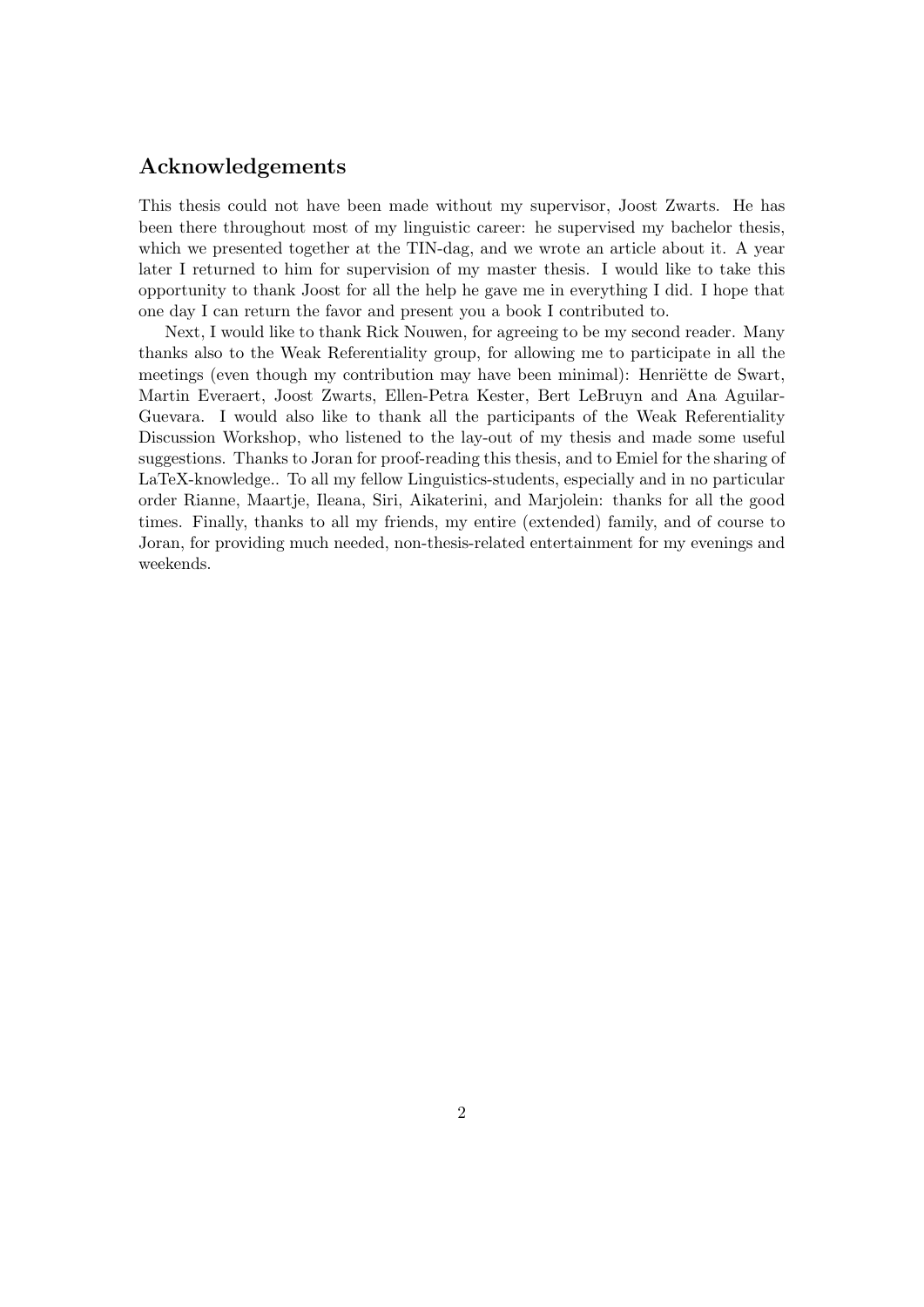# Contents

|                | Acknowledgements<br>$\bf{2}$                                                                                                                                                                                         |                                  |  |  |  |  |  |  |
|----------------|----------------------------------------------------------------------------------------------------------------------------------------------------------------------------------------------------------------------|----------------------------------|--|--|--|--|--|--|
| 1              | Introduction<br>4                                                                                                                                                                                                    |                                  |  |  |  |  |  |  |
| $\overline{2}$ | The use of corpus linguistics<br>2.1<br>2.2                                                                                                                                                                          | 7<br>7<br>8                      |  |  |  |  |  |  |
| 3              | The data: musical instrument constructions in Dutch<br>3.1<br>Determinerless musical instrument constructions<br>3.2<br>Definite musical instrument constructions $\ldots \ldots \ldots \ldots \ldots \ldots$<br>3.3 | 9<br>9<br>11<br>13               |  |  |  |  |  |  |
| $\overline{4}$ | <b>Theoretical framework</b><br>4.1<br>Referential Semantics<br>4.1.1<br>4.1.2<br>4.2<br>Unifying a referential and lexical perspective $\dots \dots \dots \dots \dots$<br>4.3                                       | 19<br>19<br>19<br>20<br>21<br>25 |  |  |  |  |  |  |
| $\bf{5}$       | Theoretical approaches applied to our data<br>Musical instrument nouns and referential semantics<br>5.1<br>Musical instrument nouns and lexical semantics<br>5.2                                                     | 27<br>27<br>29                   |  |  |  |  |  |  |
| 6              | A modified lexical semantics for musical instrument nouns<br>Referentiality on top of a lexical framework<br>6.1<br>6.2<br>6.3                                                                                       | 33<br>33<br>34<br>41             |  |  |  |  |  |  |
|                | 7 Conclusion<br>46                                                                                                                                                                                                   |                                  |  |  |  |  |  |  |
|                | Appendix                                                                                                                                                                                                             | 51                               |  |  |  |  |  |  |
|                | A Examples from the corpora                                                                                                                                                                                          | 51                               |  |  |  |  |  |  |
|                | References<br>54                                                                                                                                                                                                     |                                  |  |  |  |  |  |  |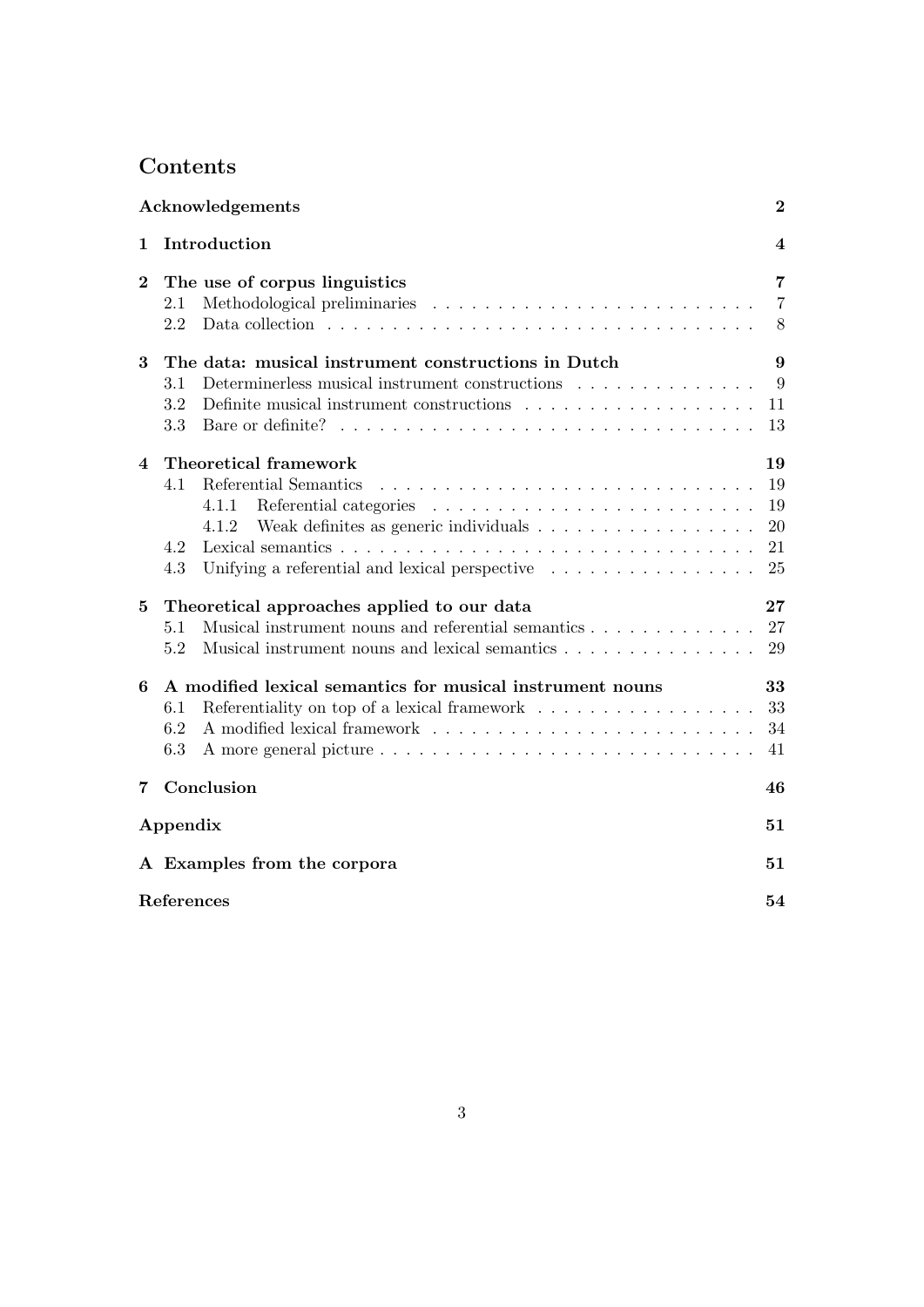# 1 Introduction

In a lot of languages, musical instruments can only occur in a non-bare construction, as in the Spanish  $(1a)$ .<sup>1</sup> In Dutch, however, musical instrument constructions can drop the article.<sup>2</sup> It has been noted (by Booij 2009, among others) that this mainly happens in constructions with the verb spelen 'play' (1b):

(1) a. Puedo tocar el piano (Spanish) I-can play the piano 'I play the piano.' b. Ik speel piano I play piano 'I play piano.' (CGN)

Since in (1b) the musical instrument noun occurs bare in the presence of a verb, a lot of people (Mithun 1984, Asudeh and Mikkelsen 2000, Massam 2001, Dayal 2003, Farkas and De Swart 2003, Booij 2009, Carlson 2009, Stvan 2009) would classify bare musical instrument nouns as some form of noun incorporation: nouns can be combined with verbs into verbal compounds with the structure  $[V N]_V$  or  $[N V]_V$ . That is, *piano* in (1b) occurs bare only because it is incorporated by the verb. However, musical instrument nouns can also occur bare when not in the presence of a verb, but in the presence of another noun or a preposition, something that is not possible for all nouns, as  $(2)$  shows:

| (2) | a. | Ze heeft gevoel voor het theatrale aspect van harp         |
|-----|----|------------------------------------------------------------|
|     |    | She has feeling for the theatrical aspect of harp          |
|     |    | 'She has a sense of the theatrical aspect of harp.' (27MW) |
|     |    | b. *Hij heeft gevoel voor het vakmanschap van tafel        |
|     |    | He has feeling for the craftsmanship of table              |
|     |    | 'He has a sense for the craftsmanship of table.'           |
|     |    |                                                            |

In  $(2a)$ , the musical instrument noun *harp* can be bare in the scope of the preposition van, while the noun table in (2b) cannot. This example shows that there is something more than incorporation going on for musical instrument constructions in Dutch.

Dutch has quite a lot of variation in the determination of musical instrument constructions. Some constructions, like (3a), have to be definite: a bare construction is ungrammatical; others, like (3b), have to be bare. Here, the definite construction is not ungrammatical, but it has the meaning that he won the prize not for himself, but for someone else, namely for the violin. There are also constructions where the article can be omitted, without resulting in a meaning difference, like in (3c).

(3) a. De klank van \*(de) fluit is onzeker The sound of (the) flute is insecure

<sup>&</sup>lt;sup>1</sup>This thesis compares non-bare and bare musical instrument constructions. The non-bare examples we give are definite examples; we did not discuss indefinite examples due to time constraints.

 $^2$ All glossed examples are Dutch, unless mentioned otherwise. The examples that are labeled (27MW) or (CGN) are taken from a corpus. We will elaborate on our corpus use in section 2.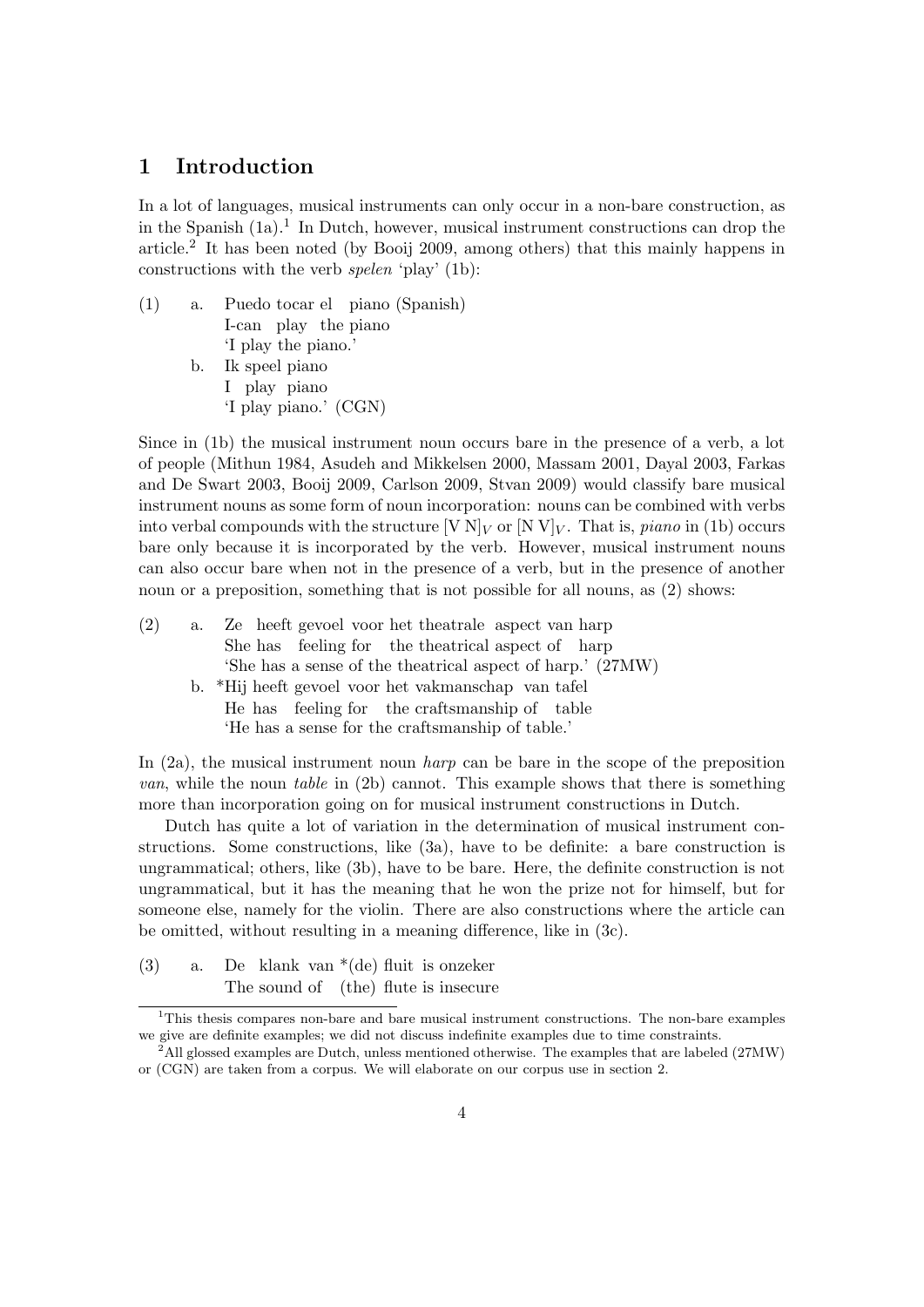'The sound of the flute is insecure.' (27MW)

- b. Hij won de tweede prijs voor (\*de) viool He won the second prize for (the) violin 'He won the second prize for the violin.' (27MW)
- c. Hij won de tweede prijs met (de) viool He won the second prize with (the) violin 'He won the second prize with the violin.' (27MW)

Not just the bare occurrences of Dutch musical instrument constructions are interesting, the non-bare constructions are as well. The article can indicate a regular use, as in (4a), where the musical instrument noun denotes the physical object: in the context, there has to be one salient organ that satisfies the description. However, this does not have to be the case: for one, musical instrument nouns can denote the music being made with the instrument, as shown in (4b).

| (4) | a. Het orgel staat achter een smeedijzeren hekje         |
|-----|----------------------------------------------------------|
|     | The organ stands behind a wrought-iron fence             |
|     | 'The organ stands behind a wrought iron fence.' (27MW)   |
|     | b. Ze stonden te walsen op de viool van André Rieu       |
|     | They stood to waltzing on the violin of André Rieu       |
|     | 'They were waltzing on the violin of André Rieu.' (27MW) |

In  $(4b)$ , the violin does not denote the physical object that André Rieu is playing: they were not waltzing on top of his violin. The musical instrument denotes the music: they were waltzing on the music that André Rieu was producing with his violin. So, musical instrument nouns in Dutch show different patterns: they do not just occur with a determiner, but can also be bare, something that most nouns cannot. Furthermore, there are more meanings encoded in a musical instrument noun than one would expect: a musical instrument noun can denote more than just the physical object. This variation suggests that they have a rich semantic component. In this thesis, we set out to explain the determination of musical instruments: some contexts force musical instrument nouns to be non-bare, others force them to be bare, and yet others allow both a bare and a nonbare form. We will show that this behavior of musical instrument nouns can be explained by a rich lexical structure. We used corpora as a source of examples. The majority of the musical instrument constructions found in this thesis is taken from corpora. Other examples include simplifications or modifications of examples from corpora, as well as made-up examples. This corpus-based approach is motivated in section 2. Section 3 gives a complete overview of the patterns found in musical instrument constructions. In section 4 we elaborate on two frameworks that can help understand the behavior of Dutch musical instrument nouns. The first is a framework of referential semantics, which deals with the references of definite noun phrases and their bare counterparts. The second framework we use is one of *lexical semantics*, proposed by Pustejovsky (1995), which shows how different meanings can be encoded in a single nominal. We apply these two frameworks to the musical instrument data in section 5. We will show that neither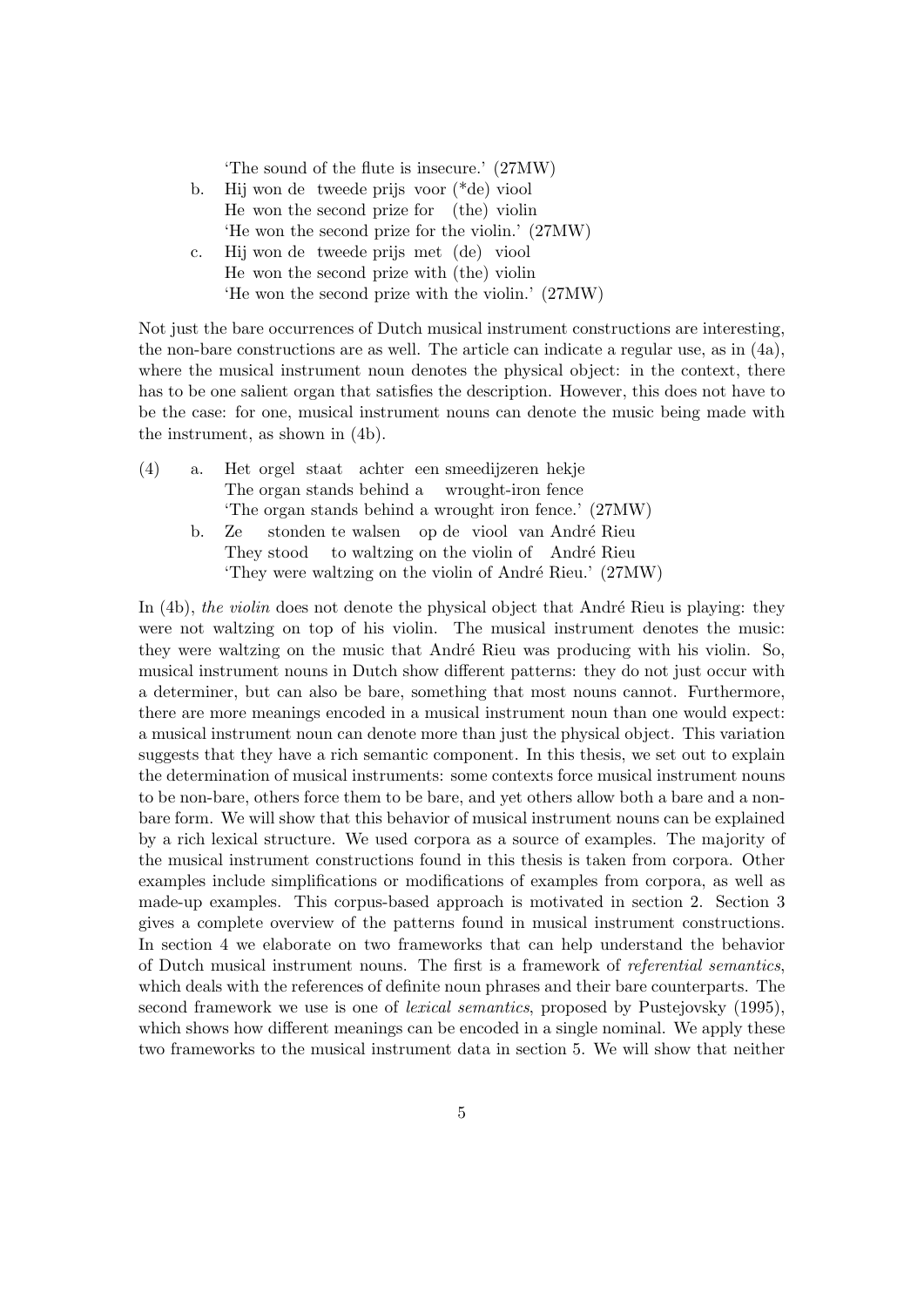is sufficient in accounting for all data, which leads us to propose our own framework. In section 6 we modify Pustejovsky's framework, and introduce an agentive reading for musical instrument nouns, that allows our framework to account for the patterning of musical instrument nouns. In the same section, we also propose how this lexical structure for musical instrument nouns can be applied to other classes of nouns. Finally, this thesis is concluded in section 7.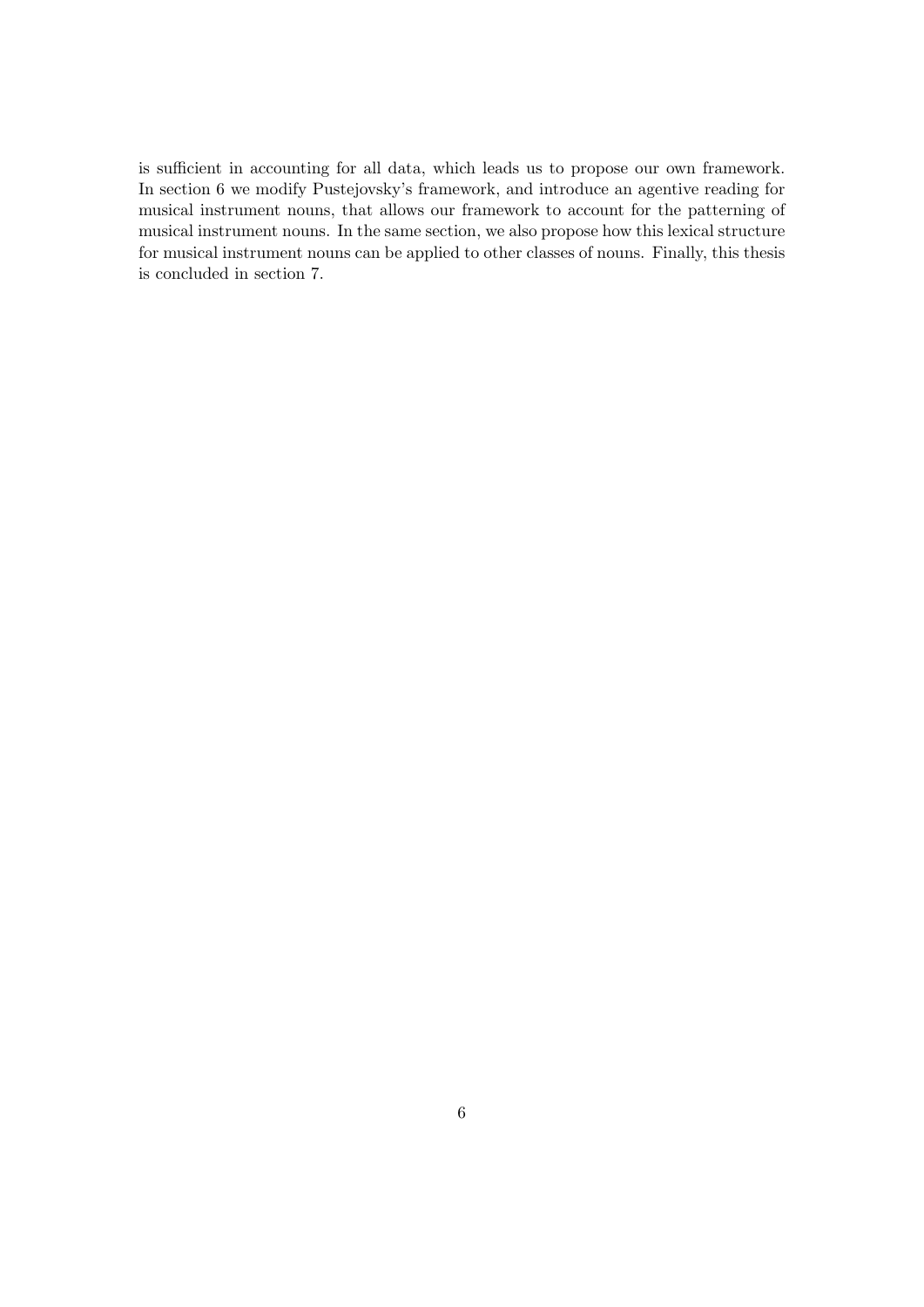# 2 The use of corpus linguistics

The majority of the examples in this thesis are taken from corpora: not because we want to give a quantitative analysis of musical instrument constructions, but mainly as a source of realistic examples. This section presents the corpora and tools that we used, and we describe how and why we made use of both corpus examples and our own intuitions.

## 2.1 Methodological preliminaries

In this thesis, we used two corpora. The first is the 27 Miljoen Woorden Krantencorpus 1995, '27 Million Words Newspaper corpus 1995'. This corpus contains all newspaper texts published between January 1994 and April 1995 from the Dutch quality newspaper NRC Handelsblad. The corpus, made available through the Dutch Institute for Lexicology (INL), was automatically tagged, but not (manually) corrected, meaning that only the 'simple' instantiations of a category were tagged, that there were still errors in the tags, and that a lot of words did not receive any tag.

The second corpus we used is the Corpus Gesproken Nederlands, 'Corpus Spoken Dutch'.<sup>3</sup> This corpus contains only (transcribed) spoken texts, and covers about 9 million words. We added this corpus because we expected to find certain constructions, like for example bare musical instrument nouns in subject position, more easily in a spoken corpus than in a newspaper corpus. However, the Corpus Spoken Dutch is very small (to find our limited set of musical instrument nouns): where the newspaper corpus provided hundreds and hundreds of examples with our set of about 20 musical instrument nouns, the spoken corpus provided only dozens. While the spoken corpus did not contain any bare musical instrument nouns in subject position, we did find some constructions in the spoken corpus that we did not find in the newspaper corpus. The spoken corpus contains conversations in more informal language. For example, musical instrument constructions with the verb *oefenen* 'practice' were only found in the spoken corpus.

From these two corpora, we extracted a lot of sentences containing musical instrument nouns.<sup>4</sup> We collected them in text files that were searcheable with **Windows Grep**, a sophisticated yet simple tool that searches for strings that you specify. This way, we could not only search for musical instrument nouns in the near presence of certain words (or punctuation marks), but also exclude contexts where musical instrument nouns appear in the near presence of certain words. This proved very helpful, for example in searching for bare constructions.

<sup>&</sup>lt;sup>3</sup>This corpus contains both files of speech (i.e. sound files), and their annotations (i.e. text files). Since we were not interested in the actual speech, it was sufficient to use only the annotations.

<sup>&</sup>lt;sup>4</sup>In total, we collected about 1000 sentences containing musical instrument nouns. However, not every sentence collected is unique: for example, one sentence with two musical instrument nouns would occur twice in our collection. Most of the data comes from the newspaper corpus: the spoken corpus only had a little over one hundred instances of musical instruments.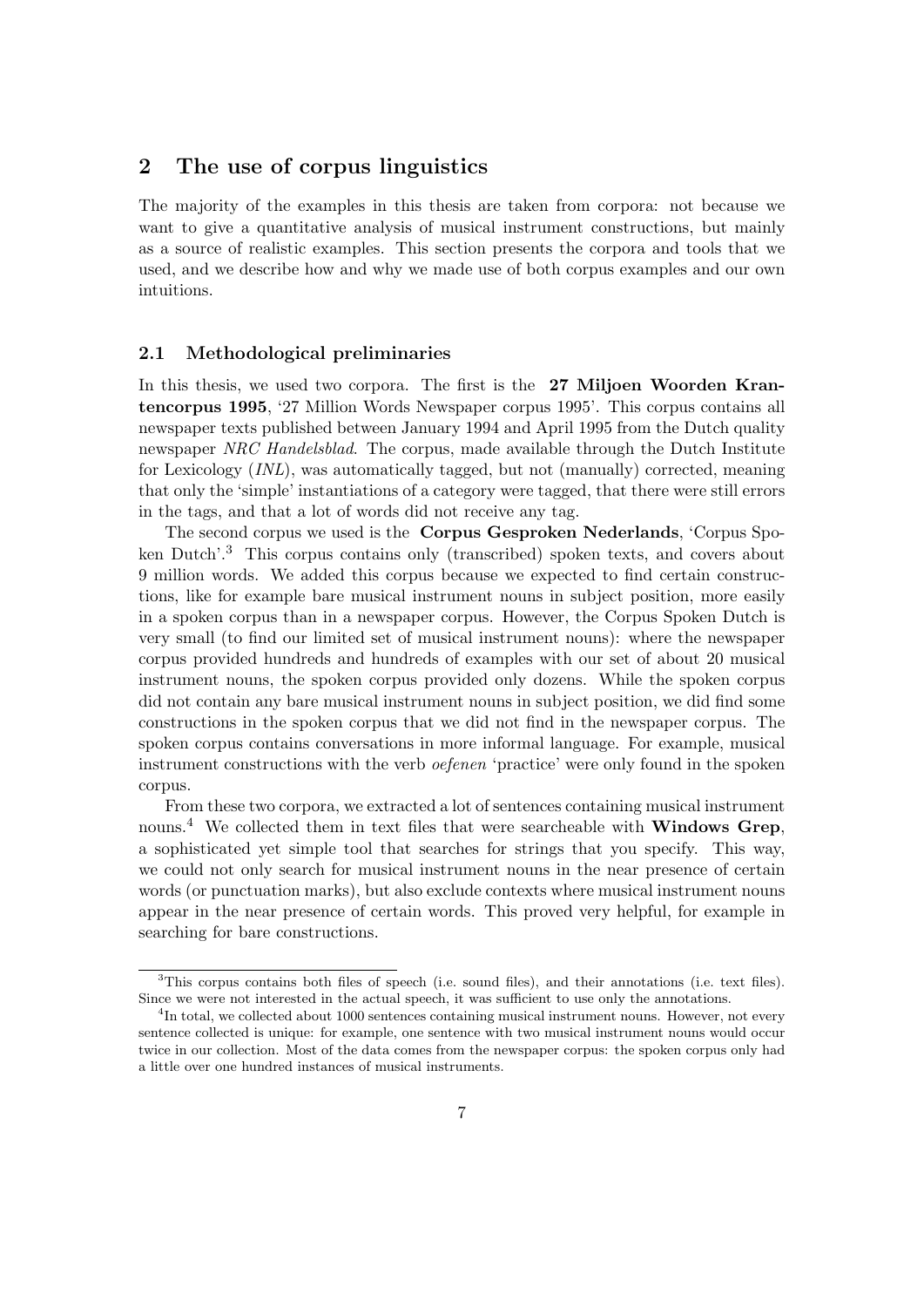# 2.2 Data collection

It is common practice among linguists to make up examples, so that the example is maximally relevant to the discussion. Sometimes, however, it can be hard to think of new examples to add to one's collection of data. We used corpora to find examples. Partly, we wanted to verify constructions that already came to mind, and partly we wanted a new source of examples: one's intuitions can fall short in thinking of all possible ways a musical instrument noun can be used. Whereas it is easy to make up short, simple examples, it can be quite difficult to come up with a complex example that still sounds natural. Fortunately, the sentences found in corpora are often long, complex sentences, that still sound natural. A downside to this is that the sentences found in corpora are often longer than necessary to make a point: in this study, we shorten complex corpus sentences, while keeping them natural-sounding. Another advantage that examples from corpora have, is that corpus examples do not appear out of context: they are preceded and followed by a certain number of words. This helps to understand, and possibly disambiguate a sentence.

We have to keep in mind that in theory, the number of sentences in one language is unbounded, while the number of sentences in a corpus is limited. When a certain construction is not found in a corpus, one cannot say anything about the grammaticality. For all the constructions in this thesis that were not found in a corpus, we relied on our own intuitions to determine the grammaticality. For all examples that we marked with  $*, ?$ , or  $\#$ , we indicated whether this judgment indicates an ungrammatical sentence, or a sentence that is grammatical, but has a different meaning than expected.

The examples used in this thesis have three sources: they are (slight modifications of) examples from the newspaper corpus, examples from the spoken corpus, and made-up examples. Not all made-up examples are completely made up, but are for example the definite counterpart of a bare corpus example. For the musical instrument examples in this thesis, we indicated the examples that are taken from the 27 million words newspaper corpus with (27MW) and the examples that are taken from the Corpus Gesproken Nederlands with (CGN). All other musical instrument examples, i.e. the unmarked ones, are dependent on our own intuitions.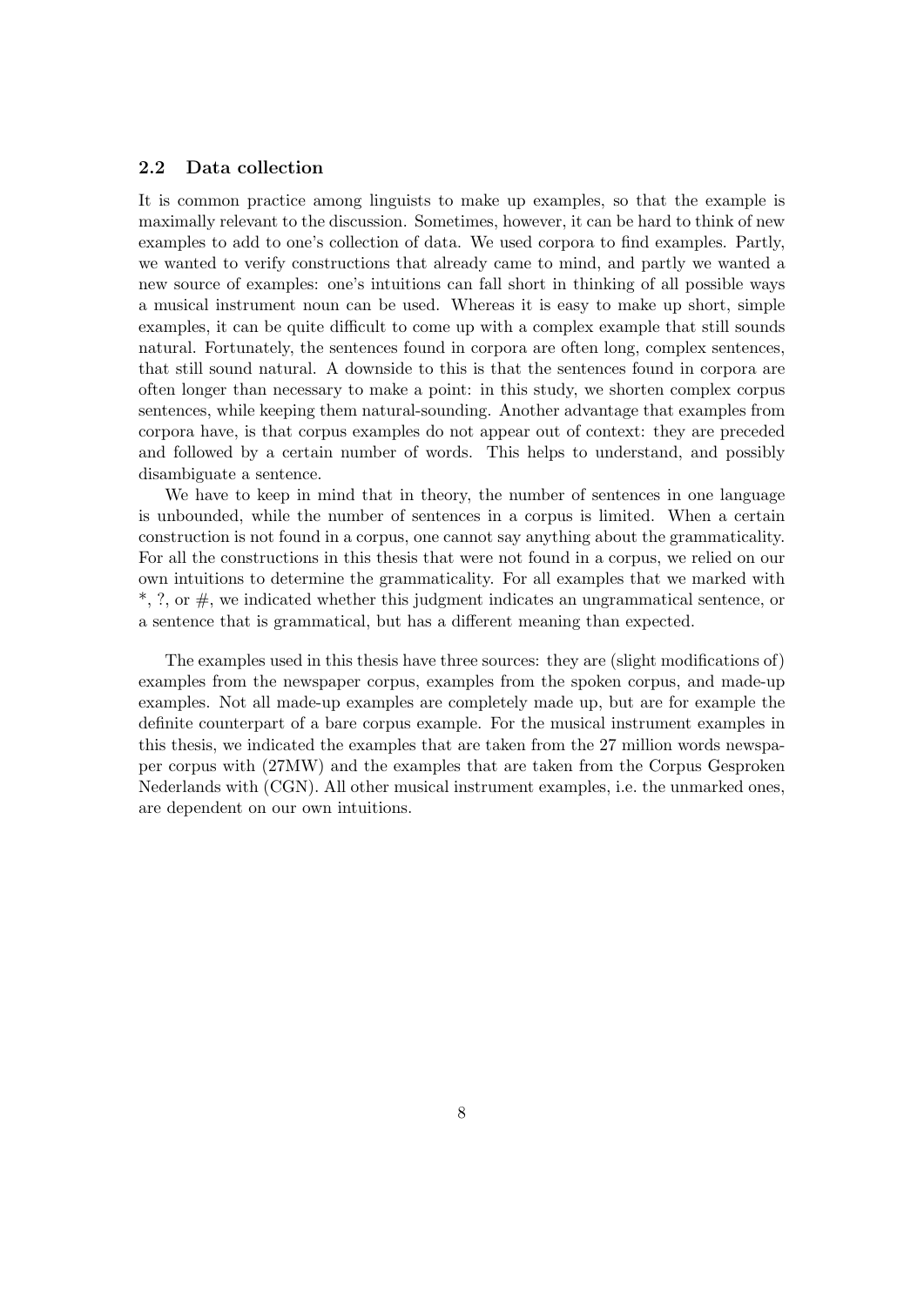# 3 The data: musical instrument constructions in Dutch

This section gives an overview of the observations we made for Dutch musical instrument constructions. The first observation that has been made for musical instrument nouns in Dutch is that they can be bare, which we elaborate in section 3.1. Section 3.2 shows that definite musical instrument constructions display more variation than one would expect: there is more to definite musical instrument nouns than just denoting the physical object. Finally, section 3.3 shows that the pattern of determination of musical instrument nouns is not arbitrary.

### 3.1 Determinerless musical instrument constructions

The very first observation concerning bare musical instrument constructions in Dutch, is that they can be bare when in the presence of a verb. At first it seems that this is not unique to musical instrument nouns: Booij (2009) gives a list of noun-verb combinations that are similar to the noun-verb construction of musical instruments, including (5b):

 $(5)$  a. I play piano speel piano 'I play piano.' (CGN) b. Ik rijd auto I drive car 'I drive cars.'

However, there is something special about musical instrument nouns: they can occur bare where most other nouns (including the ones that Booij lists) cannot. While all musical instrument nouns can occur bare with the verb spelen, it is not the case that all nouns that are modes of transportation can occur bare with the verb *rijden*:

| (6) | a. | Ik speel gitaar, viool, cello          |
|-----|----|----------------------------------------|
|     |    | I play guitar, violin, cello           |
|     |    | 'I play guitar, violin, cello' (CGN)   |
|     |    | b. Ik rijd brommer, ?bus, ?vrachtwagen |
|     |    | I drive moped, bus, truck              |

Furthermore, the bareness of musical instrument nouns like *piano* is not (just) due to the verb play: musical instrument nouns can also occur bare with other verbs (7a-b), while the noun *auto* cannot occur bare with other verbs: the bare sentences in (7c-d) are ungrammatical.

 $(7)$  a. I kept guitar practicing bleef gitaar oefenen 'I kept practicing guitar.' (CGN) b. Hij heeft viool gestudeerd

He has violin studied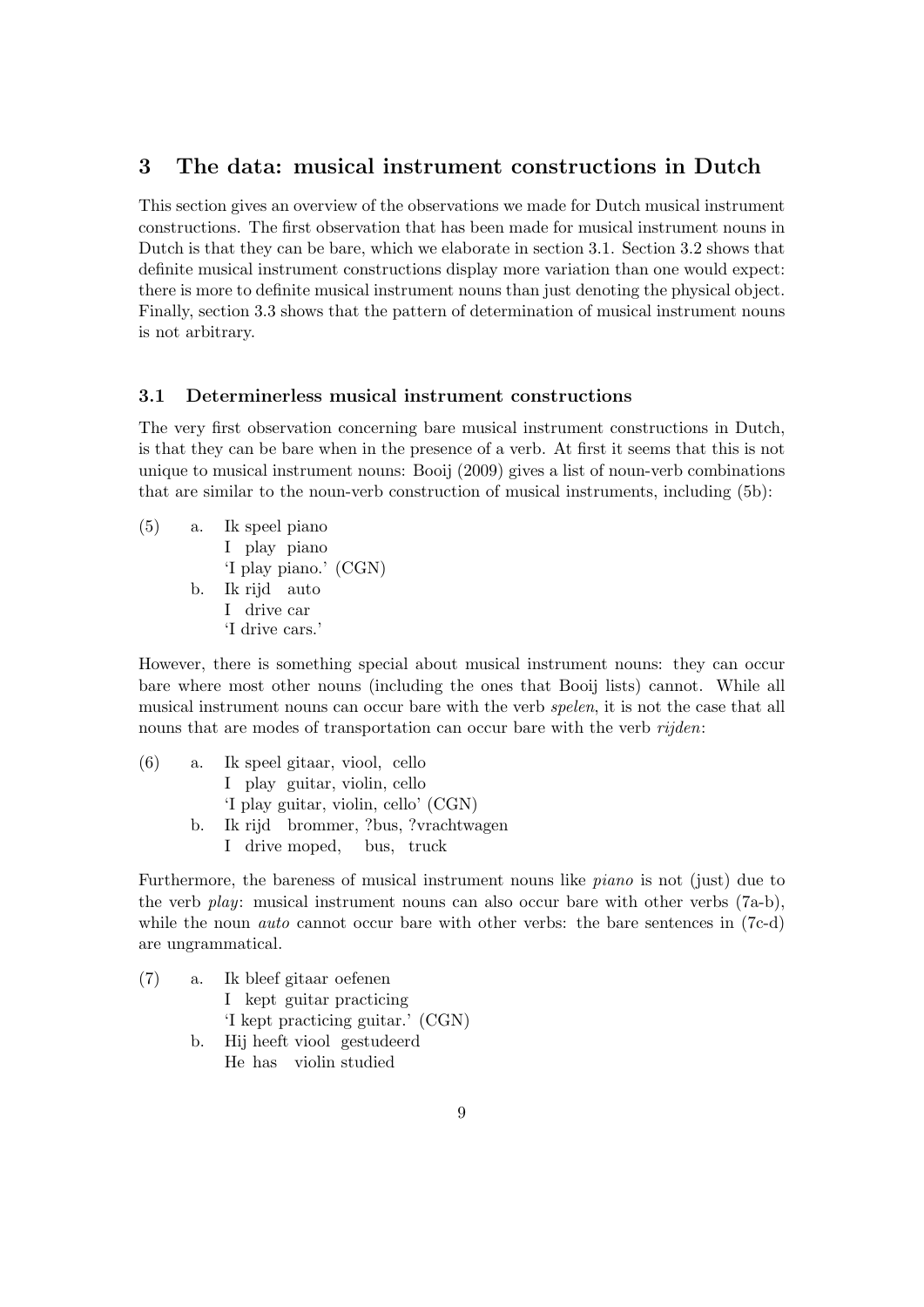'He has studied violin.' (27MW)

- c. \*Ik bestuur auto I drive car 'I drive cars.' d. \*Hij probeerde auto He tried car
- 'He tried to car.'

Musical instrument nouns can be bare not just in the presence of a verb, but also in the presence of a noun (a N-N combination), as in (8a), or a preposition (a P-N combination), as in  $(8b)$ .<sup>5</sup> This is something that most other nouns cannot: the bare examples in  $(8c-d)$ are ungrammatical.

| (8) | a. | Hij is doeent blokfluit aan het conservatorium van Münster   |
|-----|----|--------------------------------------------------------------|
|     |    | He is teacher recorder at the conservatory of Münster        |
|     |    | 'He teaches recorder at the Conservatory of Münster.' (27MW) |
|     |    | b. Een muziekstuk geschreven voor gitaar                     |
|     |    | A piece written for guitar                                   |
|     |    | 'A piece of music written for guitar.' (27MW)                |
|     |    | c. *Hij is instructeur auto                                  |
|     |    | He is instructor car                                         |
|     |    | 'He is a car driving instructor.'                            |
|     |    | d. *Een deur gemaakt voor auto                               |
|     |    | A door made for car                                          |
|     |    | 'A door made for cars.'                                      |
|     |    |                                                              |

One could claim that in all examples above, the bareness of the musical instrument noun is dependent on another lexical item, be it a verb, a noun, or a preposition. However, as (9a) shows, musical instrument nouns can be bare even in subject-position, without being dependent on another lexical item. It can therefore be ruled out that musical instruments can only be bare because they depend on another lexical item. It must be noted that, as (9b) demonstrates, not all bare musical instrument nouns that occur in sentence-initial position are subjects. Finally, a musical instrument noun can also be the subject of a small clause within a PP, as (9c) shows.

- (9) a. Saxofoon is op conservatoria vreselijk populair bij vrouwen Saxophone is at conservatories terribly popular with women 'Saxophone is at conservatories terribly popular with women.' (27MW)
	- b. Cello hoor ik graag Cello hear I gladly 'I like to hear cello.'
	- c. Zij studeert aan het conservatorium met klarinet als hoofdvak en piano She studies at the conservatory with clarinet as major and piano

<sup>5</sup>Dutch also has postpositions, but they signal movement, so they can not be used with musical instrument nouns: Dutch musical instrument nouns only occur with prepositions.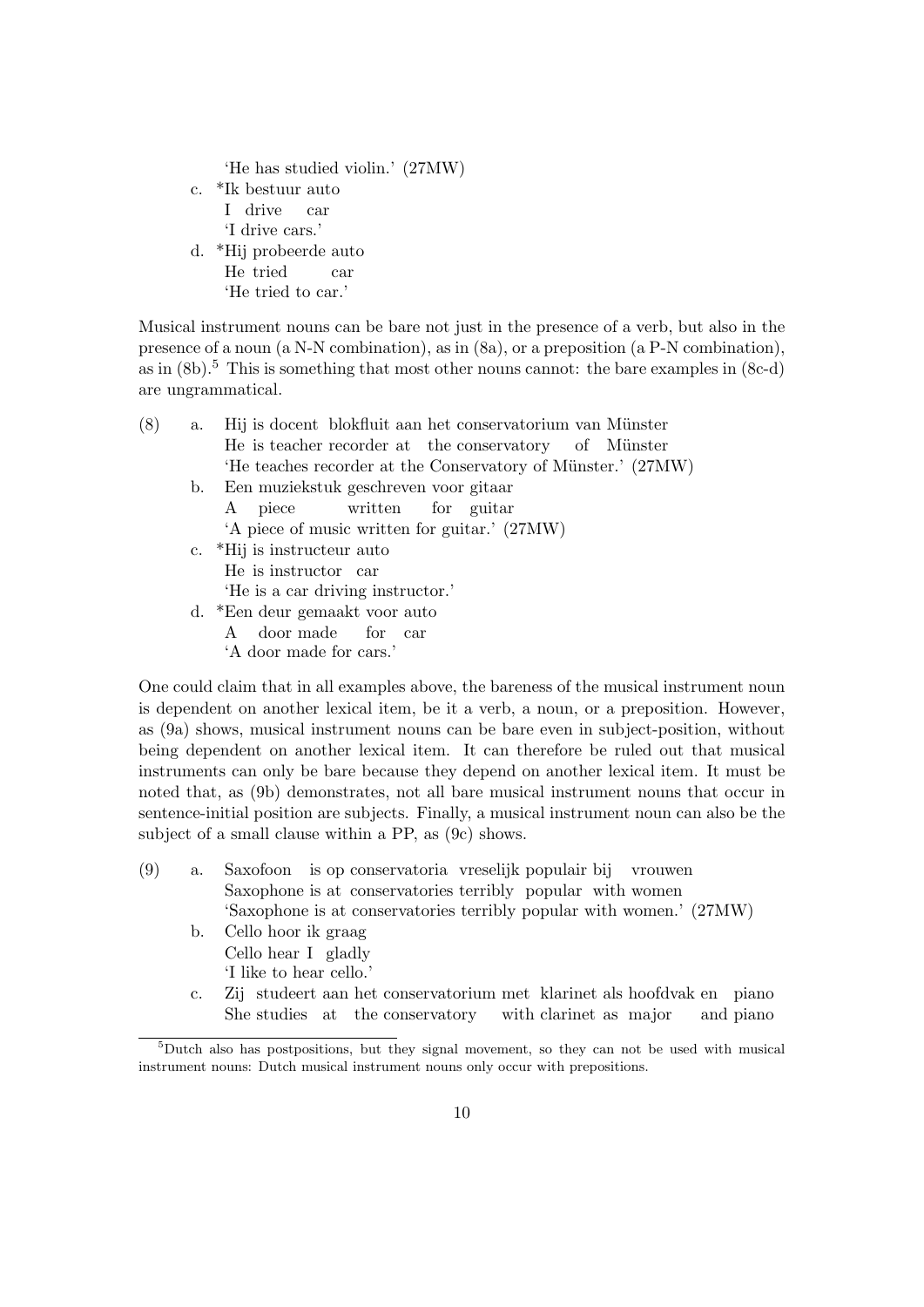als bijvak as minor 'She studies at the conservatory with a major in clarinet and a minor in piano.' (27MW)

As this subsection shows, there are a lot of contexts in which musical instrument nouns occur bare: in combination with a verb, noun or preposition. It is even possible for a musical instrument noun to be bare in subject position, so not in combination with anything. We return to this issue in section 3.3, where we will see that the bareness of musical instrument nouns is not arbitrary. The next subsection concerns definite musical instrument constructions. The fact that musical instrument nouns can occur bare in a lot of situations is special. That musical instrument nouns can be definite seems unsurprising. We will look at these definites from a more semantic perspective, and show that there is also more to the definite musical instrument constructions than one would expect.

## 3.2 Definite musical instrument constructions

This section will show that definite musical instrument constructions display more variation compared to other definite nouns.<sup>6</sup> Let us first consider uses that are not specific to musical instrument constructions, in (10):

| The organ stands behind a wrought-iron fence                     |  |
|------------------------------------------------------------------|--|
|                                                                  |  |
| The organ stands behind a wrought iron fence.' (27MW)            |  |
| De panfluit is een duizenden jaren oud blaasinstrument<br>b.     |  |
| The panpipe is a thousands years old wind-instrument             |  |
| 'The panpipe is a millennia-old wind instrument.' (27MW)         |  |
| Ook in muziek uit Afrika kom je de accordeon tegen<br>c.         |  |
| Also in music from Africa come you the accordion against         |  |
| 'One also encounters the accordion in music from Africa.' (27MW) |  |

First of all, like all definites, a definite musical instrument noun can be a regular definite, referring to the physical object being a musical instrument, as in (10a). Secondly, a definite musical instrument noun can refer to the kind, as in  $(10b)$ .<sup>7</sup> Finally, a definite musical instrument noun can also be a generic property, as in (10c). It is not a property of all accordions that one encounters it in music from Africa. Rather, it says something about the frequency of encountering accordions in music from Africa. These three denotations are not specific to musical instrument constructions, as the examples in (11) show.

<sup>6</sup>This section elaborates on definite musical instrument nouns. However, a similar story holds for musical instrument nouns occurring with the indefinite article: non-bare musical instrument nouns behave differently from bare musical instrument nouns.

<sup>7</sup>The theoretical framework of kind denotations, is worked out in section 4.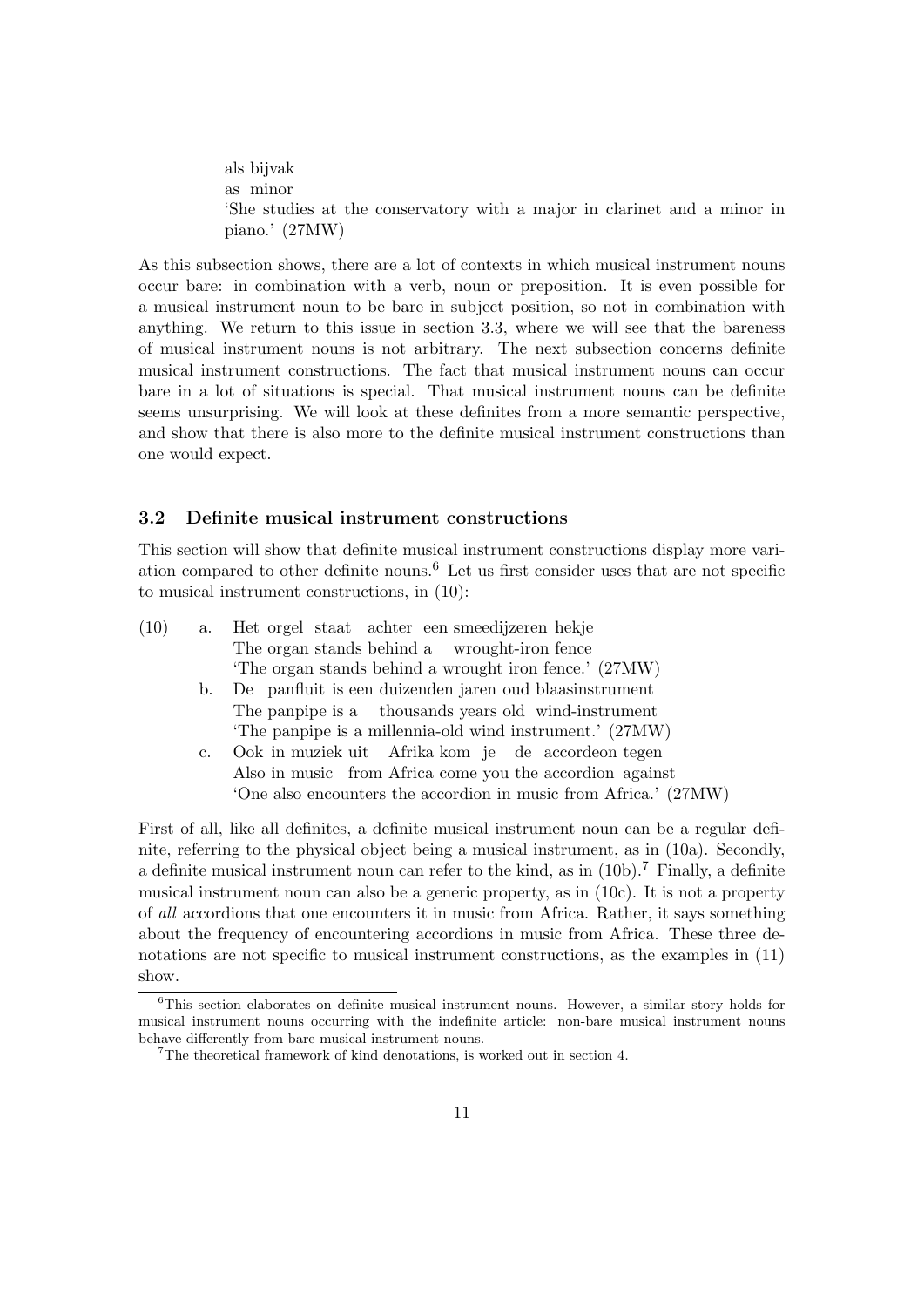| (11) |  |  |  | a. De stoel staat achter een smeedijzeren hekje |
|------|--|--|--|-------------------------------------------------|
|      |  |  |  | The chair stands behind a wrought-iron fence    |
|      |  |  |  | The chair stands behind a wrought iron fence.'  |

- b. Het wiel is een duizenden jaren oude uitvinding The wheel is a thousands years old invention 'The wheel is a millennia-old invention.'
- c. Overal Everywhere in Africa come you the mobile phone in Afrika kom je de mobiele telefoon tegen against 'One encounters the mobile phone everywhere in Africa.'

However, there are definite musical instrument constructions that do not refer to a physical object, nor have any generic interpretation. Consider the examples in (12), where the musical instrument noun phrases denote something more abstract:

| (12) | a. | Ze won de eerste prijs met de viool                      |
|------|----|----------------------------------------------------------|
|      |    | She won the first prize with the violin                  |
|      |    | 'She won the first prize with the violin.' (27MW)        |
|      | b. | Ze stonden te walsen op de viool van André Rieu          |
|      |    | They stood to waltzing on the violin of André Rieu       |
|      |    | 'They were waltzing on the violin of André Rieu.' (27MW) |
|      |    | c. Voor die emoties is de viool heel geschikt            |
|      |    | For those emotions is the violin very fit                |
|      |    | 'The violin is ideal for those emotions.' (27MW)         |
|      |    |                                                          |

The definite musical instrument nouns in (12) are not regular definites: they do not denote the physical object. The example in (12a) does not focus on the physical object itself, but on playing it. At the time of utterance, the instrument itself does not have to be present. The musical instrument nouns in (12b-c) denote the music being made by the instruments: *violin* in  $(12b)$  does not denote the physical object that André Rieu owns (ignoring the fact that he, as a famous Dutch violinist, probably owns more than one violin), but denotes the music that he makes with the violin that he is playing. The musical instrument noun in (12c) does not denote the physical object either: when people talk about musical instruments conveying emotions, they do not talk about the physical object displaying emotions, but about the emotions evoked by the music produced by the instrument.

Besides these uses of definites, definite nouns can sometimes get a metonymic interpretation. For musical instruments nouns, this is the case when a (definite) musical instrument noun refers not to the instrument, but to the musician playing it. This is the case in the following example: a singer usually brings both a violinist and a bass-guitarist to accompany her voice.<sup>8</sup>

<sup>8</sup>Rick Nouwen pointed out to me that the musician mentioned in this example is Lisa Germano, a musician originally known for playing the violin. Later, she switched to singing and playing the guitar. With this knowledge, the violin in this example is not metonymic, but refers to the physical object being Germano's violin. However, Rick Nouwen agreed that without this knowledge, our interpretation holds: in a different context (where Germano is not a violin player herself), the violin can indeed get a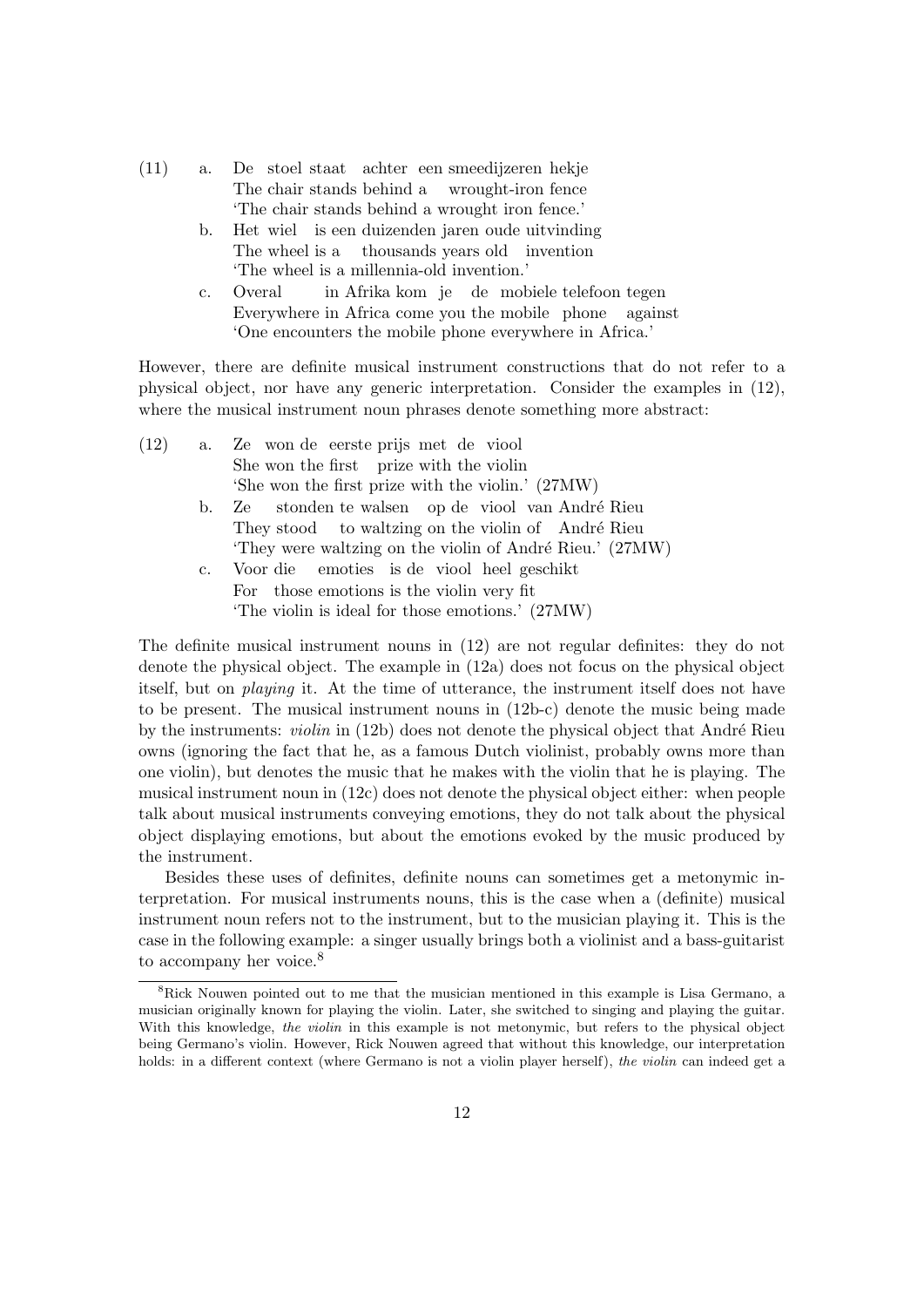### (13) (27MW)

Op haar huidige tournee heeft Germano geen band bij zich. On her current tour has Germano no band with zich 'On her current tour, Germano did not bring a band with her.' Alleen een bassist Only a bass-player supports ondersteunt nu haar gitaarspel. now her guitar-play 'Only a bass player supports her guitar.' De viool was niet meegekomen The violin had not come-along 'The violin had not come along' en het duo zat heel ingetogen op stoelen. and the duo sat very subdued on chairs 'and the duo sat, very subdued, on chairs.'

However, for a lot of definite musical instrument constructions, it is not clear what is referred to exactly: they are ambiguous. Consider the examples in (14):

| (14) | $a_{\cdot}$ | Intussen begint de piano te spelen               |
|------|-------------|--------------------------------------------------|
|      |             | Meanwhile starts the piano to play               |
|      |             | 'Meanwhile, the piano starts to play.' (27MW)    |
|      | b.          | Als pianist is hij minder vertrouwd met de viool |
|      |             | As pianist is he less familiar with the violin   |

'As a pianist he is less familiar with the violin.' (27MW) In (14a), even with the context given in the corpus, it is unclear whether the piano indicates the musician, or that the instrument noun does refer to the instrument, but that (for stylistic purposes) the instrument is attributed certain agentive properties. In (14b), it is unclear whether the violin refers to the specific violin the pianist is playing, or whether it refers more to violin-playing in general. It could even be the case that a

This subsection has shown that definite musical instrument constructions do not just refer to the physical object, to the kind or to some generic property, but can also be used metonymically, and it can even denote the music produced by the instrument. Section 3.3 continues the distinction between bare and definite musical instrument constructions.

conductor, who is very proficient in playing the piano, has some trouble with directing

### 3.3 Bare or definite?

a violin concerto.

We have seen situations in which musical instrument constructions are bare, and we have seen constructions that are definite. While section 3.1 simply stated that musical instrument nouns can be bare in different contexts, this subsection shows that the bareness is not arbitrary: there are syntactical and semantical constraints that allow or disallow a

metonymic interpretation.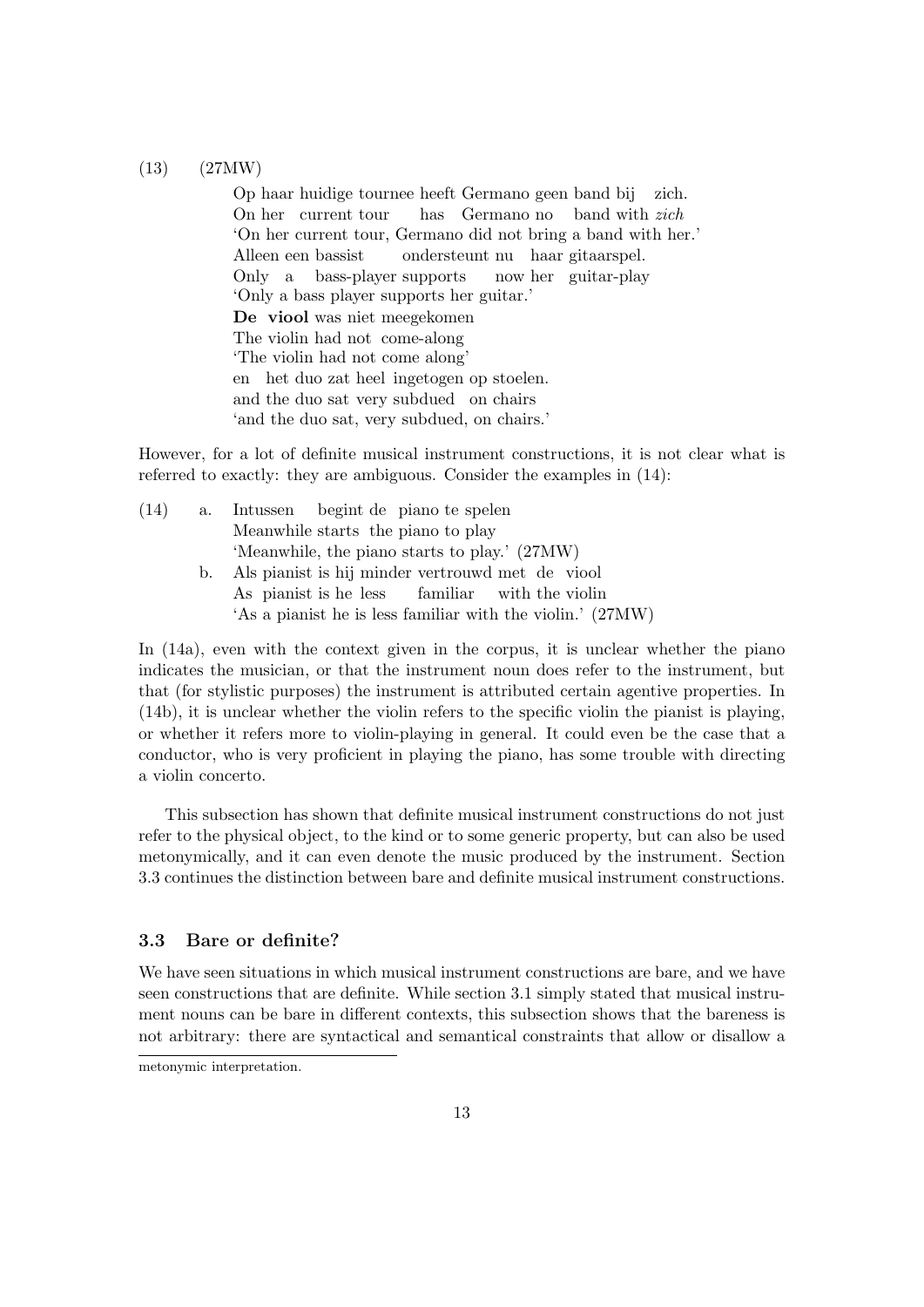bare form. First, this subsection presents contexts that force a musical instrument noun to be bare. Then, we present contexts that disallow a musical instrument noun to be bare. Finally, this subsection presents contexts that allow a musical instrument noun to be both bare and non-bare.

First we present constructions that only occur with bare musical instrument nouns. Constructions that force a musical instrument noun to be bare are verbs that express activities that revolve around acquiring a skill associated with musical instruments, like studeren 'study' and spelen 'play'.

 $(15)$  a. She plays (the) cello speelt (?de) cello 'She plays (the) cello' (CGN) b. Ze studeert (\*de) accordeon She studies (the) accordion 'She studies (the) accordion.' (27MW)

While it is questionnable if (15a) is ungrammatical, it is certain that the definite noun phrase cannot be used to convey that she has the skill of playing the cello, which is what is conveyed by the bare form.<sup>9</sup> Other constructions that force a musical instrument noun to be bare are nouns that express a habitual activity associated with musical instruments, such as *docent* 'teacher' and *hoofdvak* 'major'.

| (16) | a. Hij geeft hoofdvak klarinet                                |
|------|---------------------------------------------------------------|
|      | He teaches major clarinet                                     |
|      | 'He teaches major clarinet.' (27MW)                           |
|      | b. Hij is doeent blokfluit aan het conservatorium van Münster |
|      | He is teacher recorder at the conservatory of Münster         |
|      | 'He teaches recorder at the Conservatory of Münster.' (27MW)  |
|      |                                                               |

Secondly, there are constructions that do not allow a bare form for musical instrument nouns.<sup>10</sup> Above it was shown that the verbs *spelen* 'play' and *studeren* 'study' only take bare musical instrument nouns. However, modified versions of these verbs behave the opposite: they do not allow a bare form. In the examples in (17), the bare form is ungrammatical.

(i) Hij speelt de gitaar terwijl deze plat op een tafel ligt He plays the guitar while it flat on a table lies 'He plays the guitar that lies flat on a table.'

 $(17)$  a. The cry uitroep wordt bliksemsnel op \*(de) cello nagespeeld is lightning-fast on (the) cello after-played

<sup>9</sup>When a situation revolves around a non-stereotypical use of playing a musical instrument, the musical instrument noun does not have to be bare:

 $10$ These constructions cannot be bare, but this does not entail that they enforce a definite form: they can also have an indefinite article.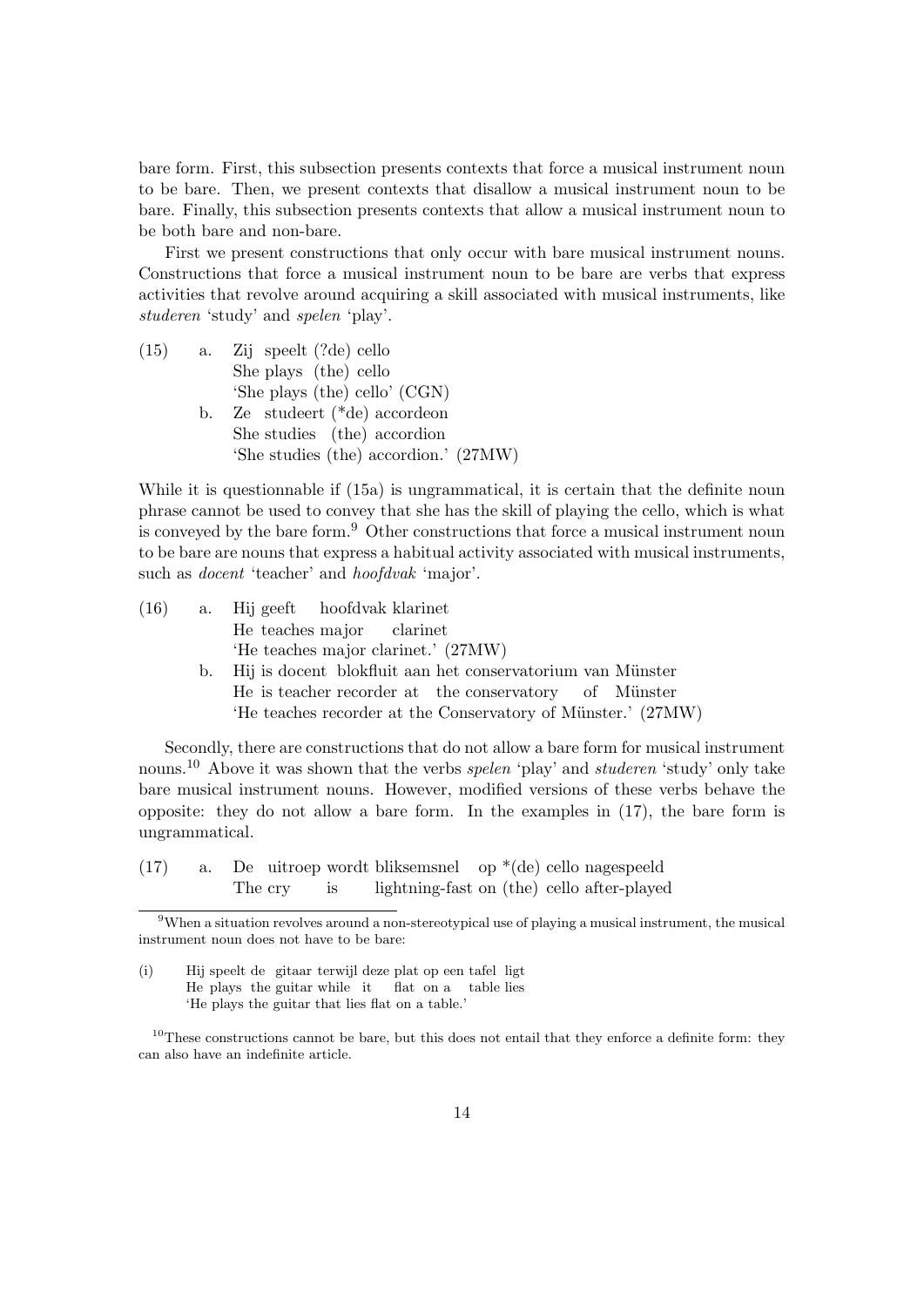'The cry is lightning-fast on the cello reenacted.' (27MW)

- b. Zij bespeelt \*(de) saxofoon met liefde She on-plays (the) saxophone with love 'She plays the saxophone with love.' (27MW)
- c. Hij heeft een liedje ingestudeerd op \*(de) accordeon He has a song in-studied on (the) accordion 'He has rehearsed a song on the accordion.' (27MW)

In the examples (17a) and (17c) above, the musical instrument noun occurred in a PP. Another verb that does not allow a bare construction within a PP when combined with a musical instrument noun is the verb oefenen 'practice', as shown in (18a): the bare form is not completely acceptable. As (18b) shows, the definiteness of (18a) is not unique to musical instrument nouns: the bare form in (18b) is ungrammatical.

- $(18)$  a. I want practice on (my) wil oefenen op ?(mijn) gitaar guitar 'I want to practice on my guitar.' (CGN) b. Ik heb geoefend op \*(de) galopwissel I have practiced on (the) change-of-leg
	- 'I have practiced on the change-of-leg.'

Certain prepositions also force a non-bare construction in their noun phrase, regardless of the context. Such prepositions are aan 'at', achter 'behind' and vanachter 'from behind'.<sup>11</sup>

| (19) | a. Zodra hij aan de piano zit valt de zaal stil               |
|------|---------------------------------------------------------------|
|      | When he at the piano sits falls the room silent               |
|      | 'The room fell silent as soon as he sat at the piano.' (27MW) |
|      | b. Hij werd omschreven als een wonder achter de piano         |
|      | He was described as a miracle behind the piano                |
|      | 'He was described as a prodigy at the piano.' (27MW)          |

- (i) a. #Hij staat achter de saxofoon He stands behind the saxophone 'He supports the saxophone.'
	- b. Ze zit aan de computer She sits at the computer 'She sits at the computer.'
	- c. Hij zit achter het stuur He sits behind the wheel 'He sits behind the wheel.'

<sup>&</sup>lt;sup>11</sup>World knowlegde plays a role for these prepositions: they are only applicable to objects that have a functional front. You can only play the piano from one side of the (rather large) physical object. Musical instruments without a functional front (for example, because they are small instruments from the perspective of the musician) do not combine with these prepositions, as (ia) shows. This constraint does not only hold for musical instruments, but for all objects: a *computer* and a *(steering) wheel* do have a functional front, so these nouns can be used with these prepositions, as (ib-c) demonstrate.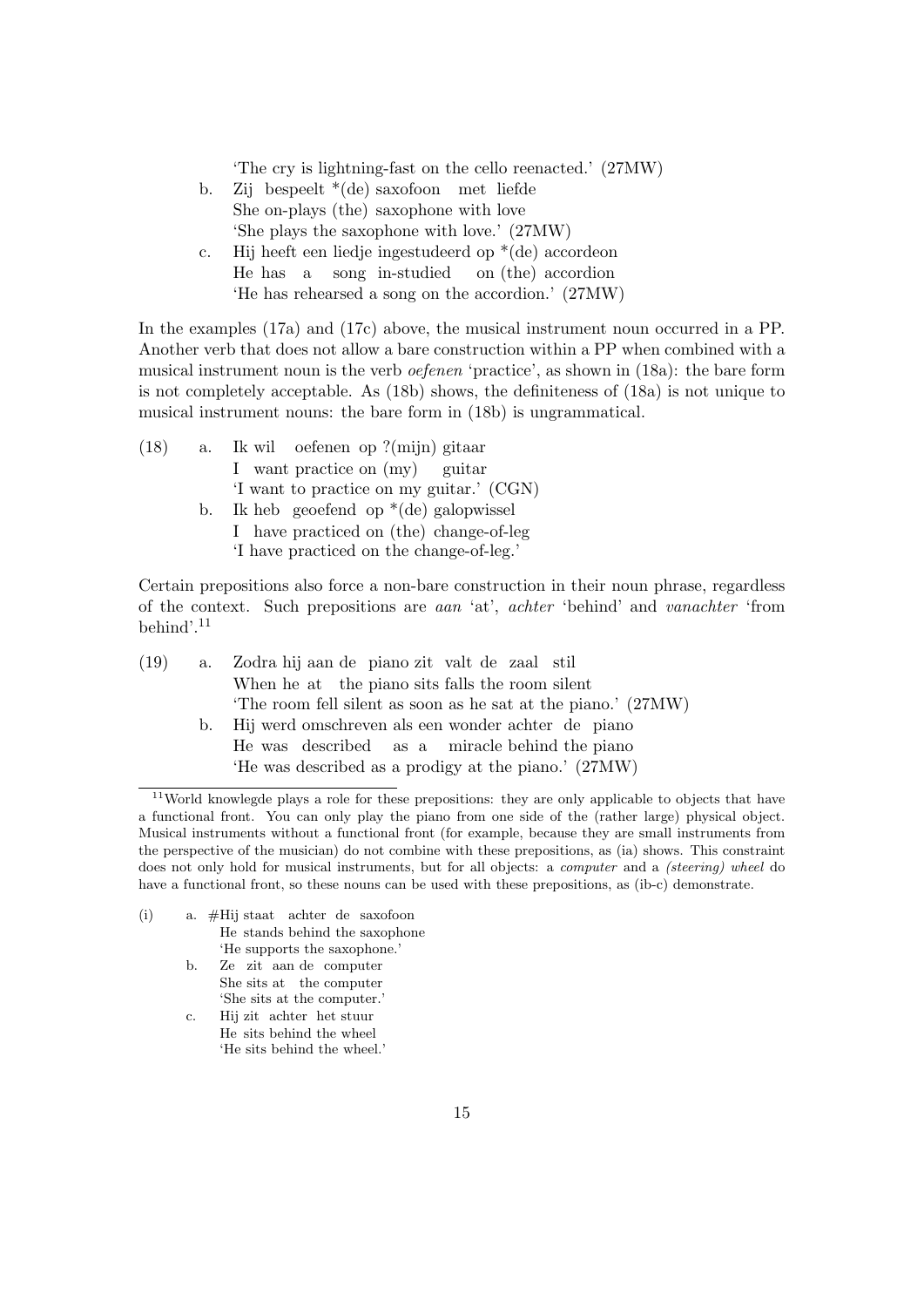c. Zijn koren dirigeerde hij vaak vanachter His choirs conducted he often from-behind the piano de piano 'He often conducted his choirs from behind the piano.' (27MW)

We have seen above that musical instrument nouns that occur with the verb spelen 'play' are bare, as  $(20)$  shows. However, when this verb is combined with the preposition op 'on', the musical instrument noun has to be non-bare, as (21) shows.

- $(20)$ I play (the) piano speel (?de) piano 'I play piano.' (CGN)
- (21) a. Telkens Every-time sounds the waltz that her mother on (the) piano played klinkt het walsje dat haar moeder op ?(de) piano speelde 'Again and again sounds the waltz that her mother played on the piano.' (27MW)
	- b. De statige man speelde het Ave Maria op ?(zijn) dwarsfluit The stately man played the Ave Maria on (his) flute 'The stately man played the Ave Maria on his flute.' (27MW)
	- c. Als When I two tones on (the) piano play, hear I sometimes a ik twee tonen op ?(de) piano speel, hoor ik soms een compleet lied complete song 'When I play two tones on the piano, I sometimes hear a complete song.'(27MW)

Situations like (20), that are described with a bare noun, differ from situations described with a non-bare nominal, like the examples in  $(21)$ . The skill associated with playing a musical instrument plays a role in the determination. For a musical instrument noun to occur bare, the skill has to be involved.<sup>12</sup> The non-bare form in  $(21)$  is used when a specific song is mentioned, as in (21a-b). In these examples, the skill of playing an instrument is still involved. However, a non-bare form is also required when the situation describes someone playing some random tones unintentionally, like in (21c). This situation does not require someone to posess the skill of playing an instrument, so the bare form cannot be used.

Not directly relevant to our story, but still interesting observations, are the following ones. The first is, that determination still plays a role with respect to uniqueness. Consider the examples in (22):

 $(22)$  a. She plays violin in the Dutch speelt viool in het Nederlands Philharmonisch Orkest Philharmonic Orchestra 'She plays violin in the Dutch Philharmonic Orchestra.'

<sup>&</sup>lt;sup>12</sup>This can even be the case in episodic events: (20) can be the answer to the question What are you doing right now?, so denoting a specific event. However, one can only answer this question with  $(20)$ if one is a pianist, or at least training to be one. One cannot answer (20) if one is a small child, just making random noise using the piano.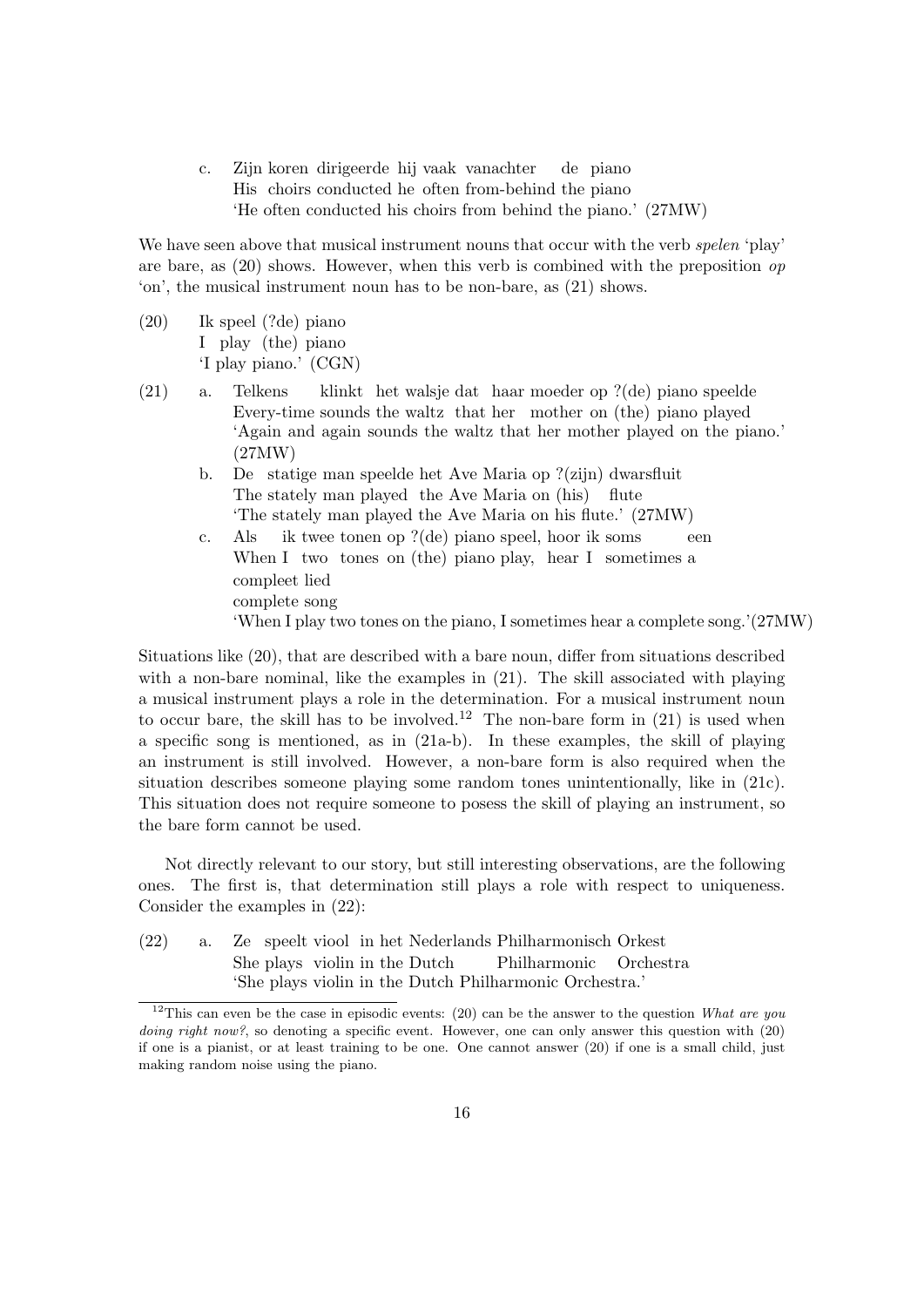b. #Ze speelt de viool in het Nederlands Philharmonisch Orkest She plays the violin in the Dutch Philharmonic Orchestra 'She plays the violin in the Dutch Philharmonic Orchestra.'

Using a determiner, as in (22b), forces uniqueness. However, this sentence is odd, because there is not just one violin in the orchestra: there are many, so the definite construction cannot be used. The oddness of  $(22b)$  is not due to the observation that the definite  $?Ze$ speelt de viool 'she plays the violin' is odd, as  $(23)$  demonstrates.

- $(23)$  a. She plays cello in a string-quartet speelt cello in een strijkkwartet 'She plays cello in a string quartet.'
	- b. Ze speelt de cello in een strijkkwartet She plays the cello in a string-quartet 'She plays the cello in a string quartet.'

The non-bare example in (23b) is fine, since there is usually only one cello in a string quartet. Secondly, musical instruments behave interestingly with respect to modification: the morphology indicates whether an adjective indicates a subtype of instrument, or a type of music. Consider the examples in (24).

| (24) |    | a. Ze speelt gitaar                                |
|------|----|----------------------------------------------------|
|      |    | She plays guitar                                   |
|      |    | 'She plays guitar.'(CGN)                           |
|      |    | b. Ze speelt akoestisch gitaar                     |
|      |    | She plays acoustic guitar                          |
|      |    | 'She plays guitar acousticly.' (CGN&27MW)          |
|      |    | c. Ze speelt akoestische gitaar                    |
|      |    | She plays acoustic guitar                          |
|      |    | 'She plays (an) acoustic guitar.' (CGN&27MW)       |
|      |    | d. <sup>*</sup> Ze speelt op een akoestisch gitaar |
|      |    | She plays on an acoustic guitar                    |
|      |    | 'She plays on an acoustic guitar.'                 |
|      | e. | Ze speelt op een akoestische gitaar                |
|      |    | She plays on an acoustic guitar                    |
|      |    | 'She plays on an acoustic guitar.'                 |

The unmodified instrument in (24a) can only refer to the kind being an instrument. However, when modified, you can get two readings, depending on the morphology of the adjective. In (24b), where the adjective does not have a final -e, you get the reading that she is playing on a guitar, and the kind of music she is playing is acoustic. In (24c), where the adjective has a final  $-e$ , you get the reading that she is playing on a specific kind of guitar, namely an acoustic guitar: the final -e indicates that the instrument involved is a subtype of the unmodified instrument, whereas an adjective without the final -e indicates that it involves playing a type of music. This contrast is visible in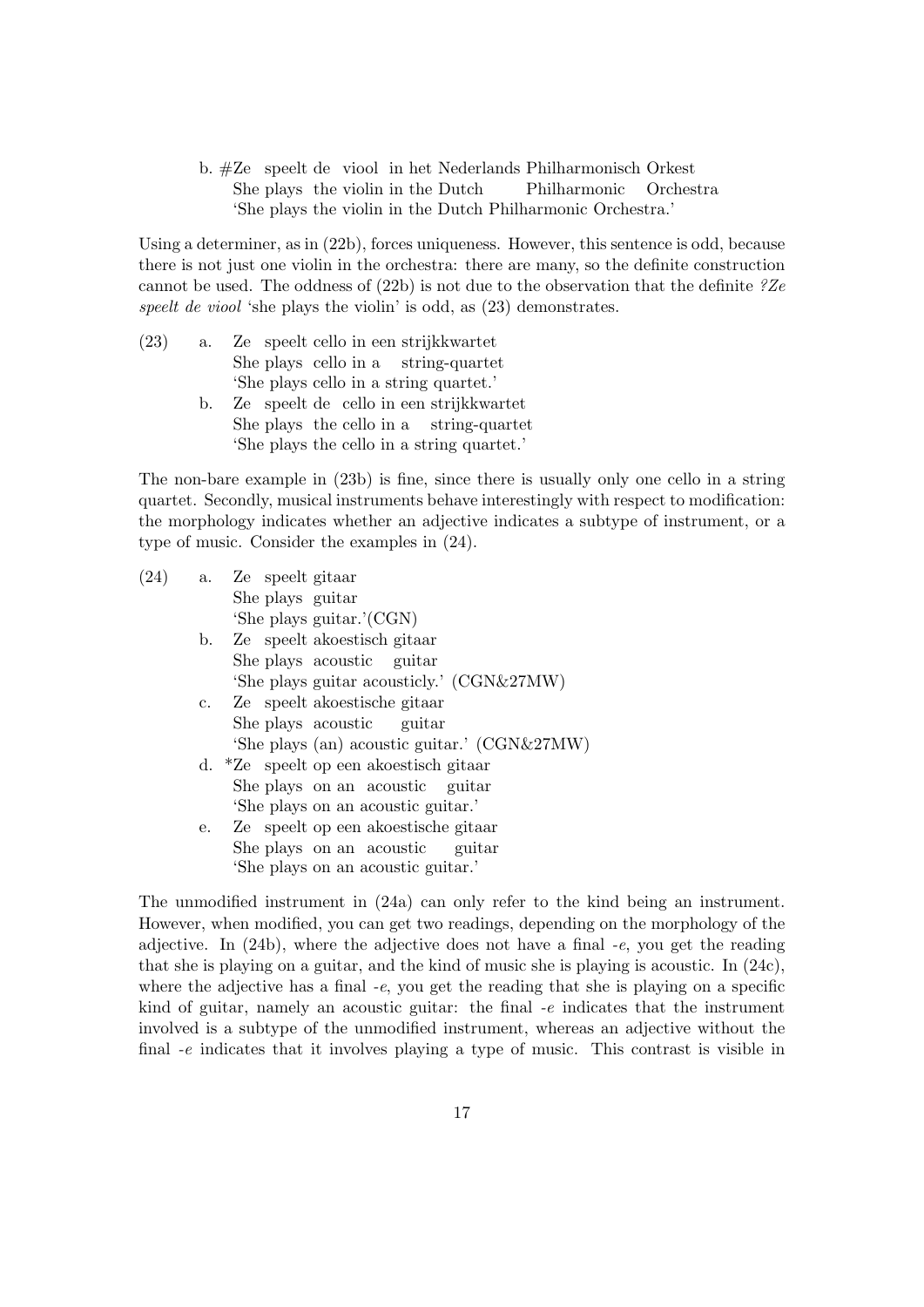(24d-e): playing on always selects the instrument, so (24e) is fine. One cannot play on a type of music, so (24d) is ungrammatical.

A third observation is that, whereas all musical instrument nouns can occur bare in certain situations, including relatively obscure ones, as in (25a), and even including imaginary instruments, like (25b), musical instruments described by brand names can never be bare, as the ungrammaticality of (25c) shows.

- $(25)$  a. He plays ocarina speelt ocarina 'He plays ocarina.'
	- b. Hij speelt luchtgitaar He plays air-guitar 'He plays air guitar.'
	- c. \*Hij speelt Stradivarius He plays Stradivarius 'He plays Stradivarius.'

Since these observations are not directly relevant to our story, we will not discuss them in the remainder of this thesis.

This subsection showed that musical instrument nouns can be bare and non-bare, and that the distribution of the determination of musical instrument nouns is not random. Certain contexts force the musical instrument noun to be bare, while others do not allow a bare noun. Finally, there are contexts that allow both a bare and a non-bare musical instrument noun, but the situations that are described with either form can (but do not have to) vary. The next section proposes two frameworks that we will use to account for the pattern of determination of musical instrument nouns laid out in this section.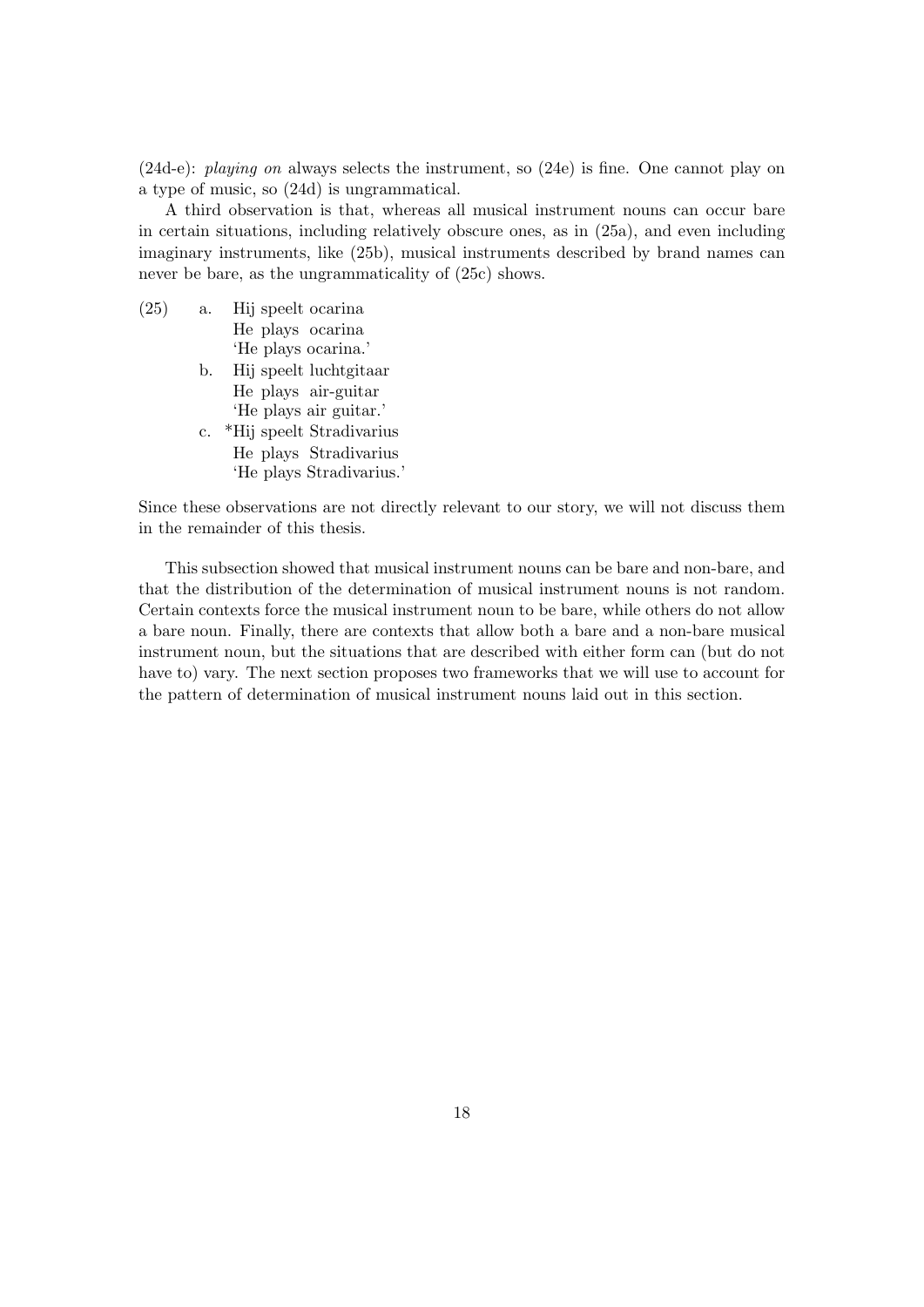# 4 Theoretical framework

In this section, we give an overview of two frameworks we will use extensively. They are not mutually exclusive, but are complementary. The first is a framework of referential semantics: it deals with the references that definite noun phrases and their bare counterparts can have. First, in section 4.1, we introduce the different referential categories a definite noun can be part of: regular definites, generic definites, and weak definites. Then, we elaborate on an analysis by Aguilar-Guevara and Zwarts (2010), that treats weak definites as referring to kind individuals. The second framework we use is one of lexical semantics: it deals with the meaning encoded in lexical items. We used the lexical semantic framework from Pustejovsky (1995): his framework can account for the polysemous nature of words by organizing all lexical information in different levels of representation. We elaborate on this framework in section 4.2. This entire section aims to elaborate both frameworks, without going into the challenges musical instrument nouns might pose. Finally, in section 4.3, we show how a referential and a lexical framework can work together. The next section, section 5, applies the two frameworks laid out in this section to musical instrument nouns.

### 4.1 Referential Semantics

#### 4.1.1 Referential categories

Traditionally, definite noun phrases were described in terms of uniqueness: a definite noun phrase presupposes that there is one salient entity in the context that satisfies the description, as is the case for the cup and the drawer in (26a). Such examples are referred to as *regular definites.* Löbner (1985) and Carlson and Pelletier (1995), among others, noted that not all definite noun phrases behave in terms of uniqueness. Definite noun phrases can also be generic (Carlson and Pelletier 1995, Carlson and Sussman 2005, Katz and Zamparelli 2005, Farkas and De Swart 2007, Carlson 2009, Aguilar-Guevara and Zwarts 2010). Genericity can be divided in different phenomena. The first, and most distinctive, is the reference to an entire kind, as in (26b), where the tiger refers to the species. Other types of genericity include characterizing sentences, that refer to a general property of all members of the kind, as in (26c): all dodos have a purple beak. Finally, a definite noun can occur in an episodic context, for example in (26d). Here, it is not a property of all mobile phones that they are found in Africa: this sentence conveys that it is common for mobile phones to be found in Africa.

- (26) a. I put the cup on the drawer.
	- b. The tiger vanished from Western Asia.
	- c. The dodo has a purple beak.
	- d. The mobile phone is also found in Africa.

Regular definites can be distinguished from generic definites rather easily: a regular definite has the requirement that the referent is unique and familiar. The familiarity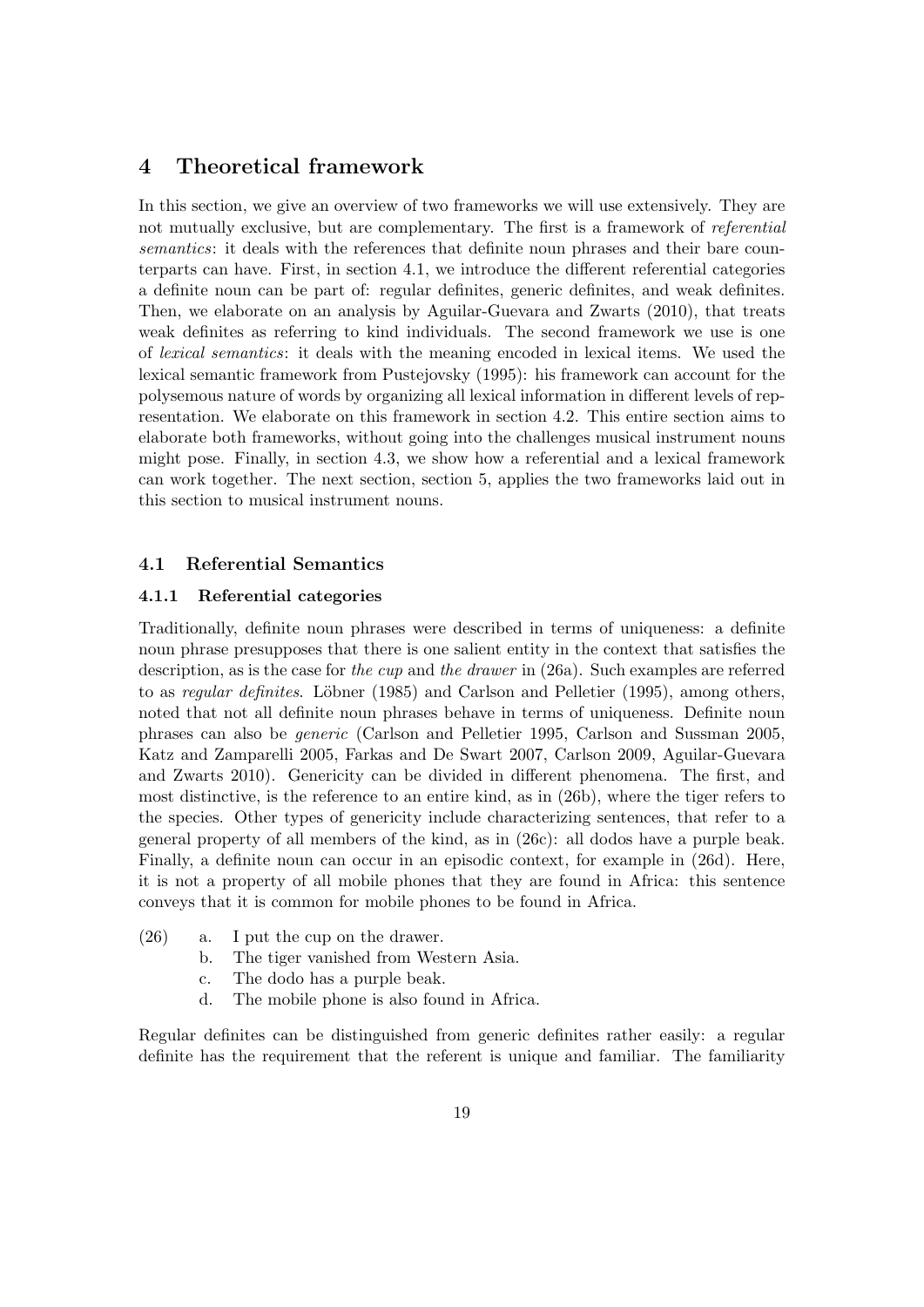requirement has some exceptions: for example, if a certain noun is strongly associated with a certain context, it can occur in definite form without having been introduced before. For example, in the context of a pharmacy, it is expected that there will be mention of medicine: the medicine can be used without confusion. Likewise, the organ can be used without introduction when the context mentiones a church.

Generic kinds, like (26b), behave differently from other generic references, like (26c-d). Especially the contrast with general properties is prominent: for example, the definite noun phrase in (26c) can be replaced by a bare plural or an indefinite noun phrase, without changing its meaning: these statements still hold for all dodos. When the same is done for (26b), we find an entailment: the statements do no longer hold for all tigers, but to a subset thereof. In the examples given here, the same entailment is also found for the episodic context in (26d).

#### 4.1.2 Weak definites as generic individuals

Besides regular and generic definites, there are some problematic definites, where the truth or falsity of a sentence does not depend on the identification of the (definite) noun. Such a noun is called a weak definite. Consider (27), taken from Aguilar-Guevara and Zwarts (2010):

(27) She is reading the newspaper.

In (27), the newspaper does not refer to a unique newspaper: the sentence is still fine in a context that involves more newspapers. In order for the sentence to be true, there must be some newspaper in the context, but which one exactly is not relevant: reading the newspaper is reading a newspaper, and more than that, namely gathering information (i.e. news). Weak definites have semantic enrichment of the noun: the noun does not refer to the physical object, but to a typical activity associated with the noun. Consider the example in (28):

(28) He went to the hospital.

Going to the hospital does not just mean going to a hospital (building): the weak definite hospital in (28) has the semantic enriched meaning that he went to the hospital to get medical attention. This particular example comes with an additional observation: hospital can differ in American and British English with respect to bareness. In the British English example in (29a), the weakly referential noun can be bare, while in the American English example in (29b), it cannot.

- (29) a. He is in hospital.
	- b. He is in the hospital.

The British English example in (29a) is interesting, since it sets weak definites apart from regular and generic definites, that cannot be bare. However, as (29b) shows, it is not the case that all weak definites are or can be bare, so determination cannot succesfully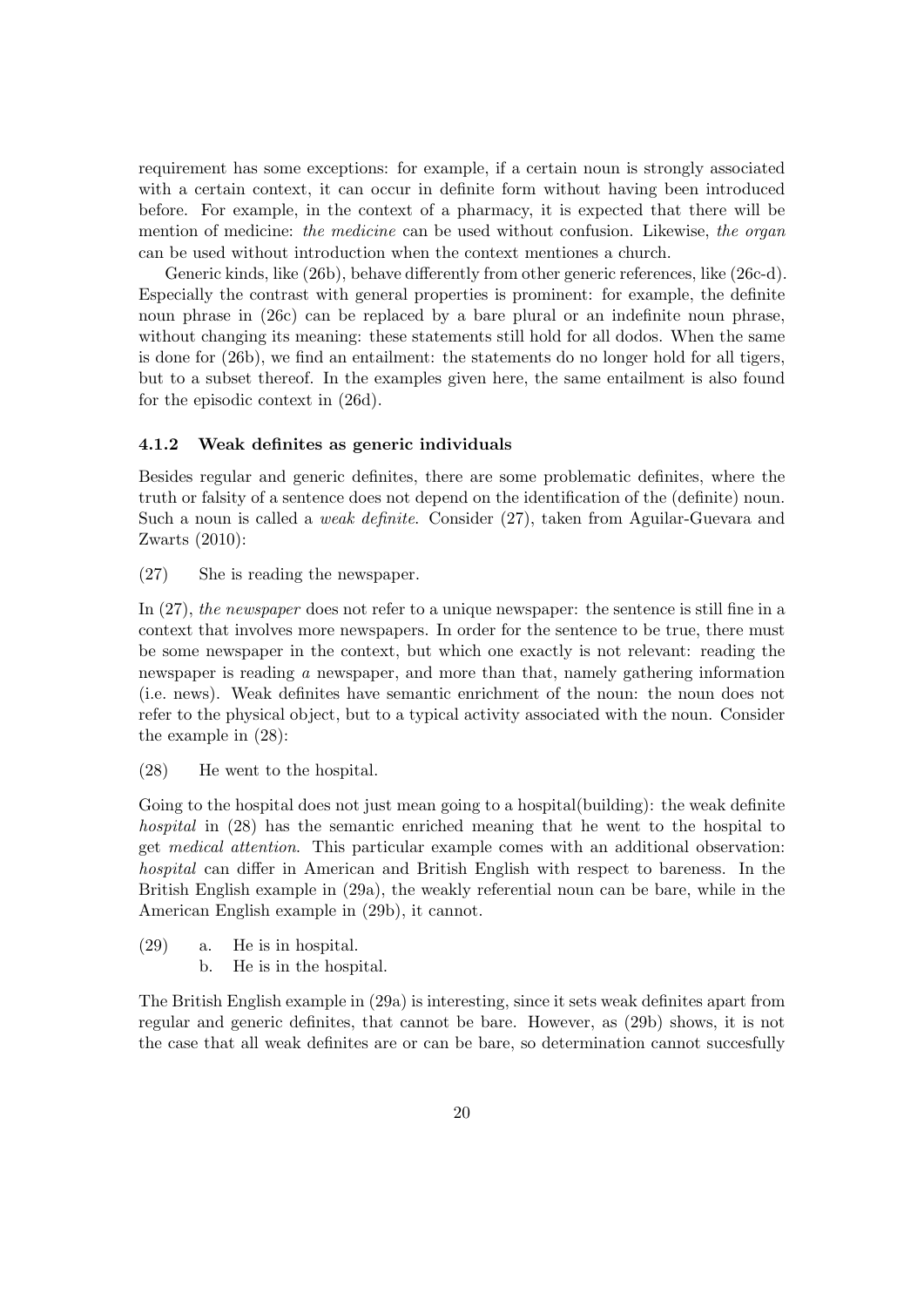separate (all) weak definites from other definites. Furthermore, it must be kept in mind that which nominals can be bare and which cannot is language-specific.

While it is easy to distinguish weak definites from regular definites or kind denotations, it can be hard to distinguish them from other generic nouns. Aguilar-Guevara and Zwarts (2010) analyze weak definites as kind referring expressions. Weak definites, in both episodic sentences, like in (30a), as well as in characterizing sentences like (30b), can refer to kinds.

- (30) a. She is reading the newspaper.
	- b. The hospital is the place where most children are born.

If newspaper and hospital were regular definites, the definite article would be licensed by the uniqueness of a single newspaper in the context of (30a), and a single hospital in the context of (30b). However, the definite article in weak definites does not require uniqueness on the level of individual objects. Aguilar-Guevara and Zwarts (2010) analyze weak definites as (generic) kind individuals to circumvent this problem. Newspaper in (30a) refers to a unique kind of newspapers, and hospital in (30b) refers to a unique kind of hospitals. The definite article is licensed by the uniqueness of the kind, and not by the uniqueness of a single newspaper or hospital. Another advantage of analyzing weak definites as kind individuals is that they remain felicitous even when there is more than one salient entity in the context that fits its description. For example, (30a) is still true, relevant and felicitous when she is reading different newspapers consecutively.

It must be noted that this enriched meaning of weak definites does not only arise with definite nominals. Consider the example in  $(31)$ :

(31) He is in jail.

What  $(31)$  conveys is not that he is in the prison building, but that he is there incarcerated. So, the observations this section gives for weak definite nominals can be extended to other weak nominals. Before seeing how a framework of referential semantics can account for the determination of musical instrument nouns, we first have a look at a framework of lexical semantics.

#### 4.2 Lexical semantics

A lexical semantic framework deals with the organization of lexical information in the lexicon. We adopt the lexical framework of Pustejovsky (Pustejovsky 1995, Cruse 2011). Lexical items are often polysemous, so any lexical semantic theory should capture the behavior of polysemous nouns. Pustejovsky (1995) provides a formal description of language, where each lexical item has different levels of representation:

- 1. The ARGUMENT STRUCTURE, that specifies the logical arguments of a lexical item (i.e. how many arguments the nominal takes and what they are typed as)
- 2. The EVENT STRUCTURE, that defines the event type of a lexical item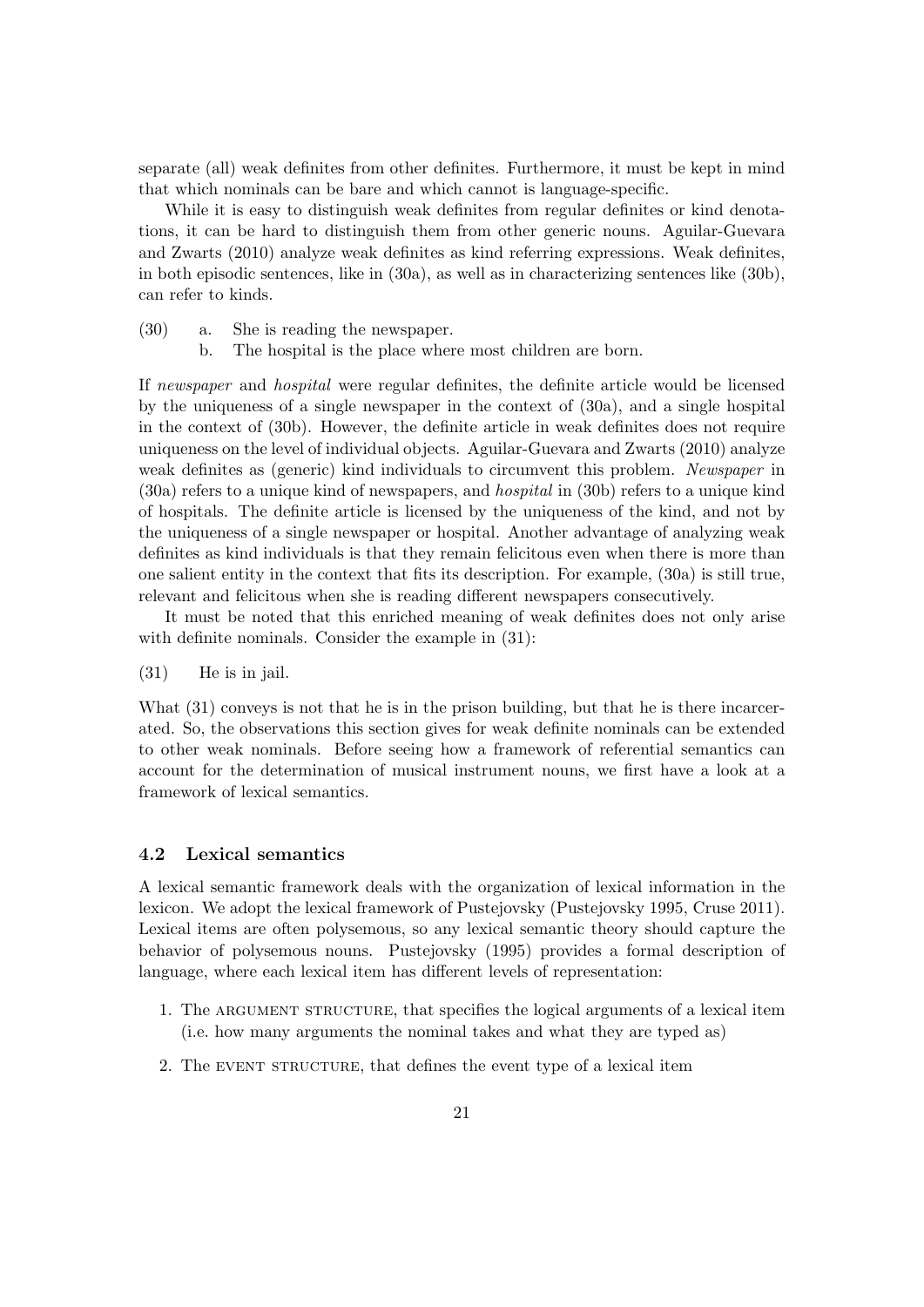3. The QUALIA STRUCTURE, that specifies modes of explanation, made up of different relations essential to the meaning of a lexical item

The ARGUMENT STRUCTURE is fairly straightforward. For example, man has one argument: a man is a sort of human. Likewise, knife also has only one argument: a knife is a type of *tool*. A noun like *book* has two arguments: a book is both a type of information and a type of physical object.

The EVENT STRUCTURE is not present in every noun: a knife and a book have no EVENT STRUCTURE at all. A noun like *symphony* has one argument, namely, it is a piece of music, and it has the event structure of being a process of performing that musical piece. Other types of events include states and transitions.

Thirdly, Pustejovsky (1995) proposes a qualia structure. Lexical items encode a lot of semantic information in so-called qualia: a structural representation of a lexical item where different relations that are essential to the meaning of this lexical item are encoded. The QUALIA STRUCTURE is made up of four qualia:

1. The CONSTITUTIVE quale denotes the relation between an object and its constituents, for example:

woman: female hand: part-of-body

2. The FORMAL quale distinguishes the object within a larger domain, for example:<sup>13</sup>

knife: tool book: physical object that holds information

3. The TELIC quale denotes the purpose and function of the object, for example:

cookie: eating book: reading

4. The agentive quale describes the factors involved in the origin of the object, for example:

book: writing symphony: composing

The full structure of a lexical item encodes all mentioned levels of representation, if they are present in that lexical item. We repeat two examples from Pustejovsky (1995): one simple example, knife and one complex example, symphony.

<sup>&</sup>lt;sup>13</sup>For simple objects like *knife*, that only have one argument, the FORMAL quale encodes the same information as the argument structure. Complex objects that have more than one argument, like book, the formal quale encodes how the different arguments are in relation with each other.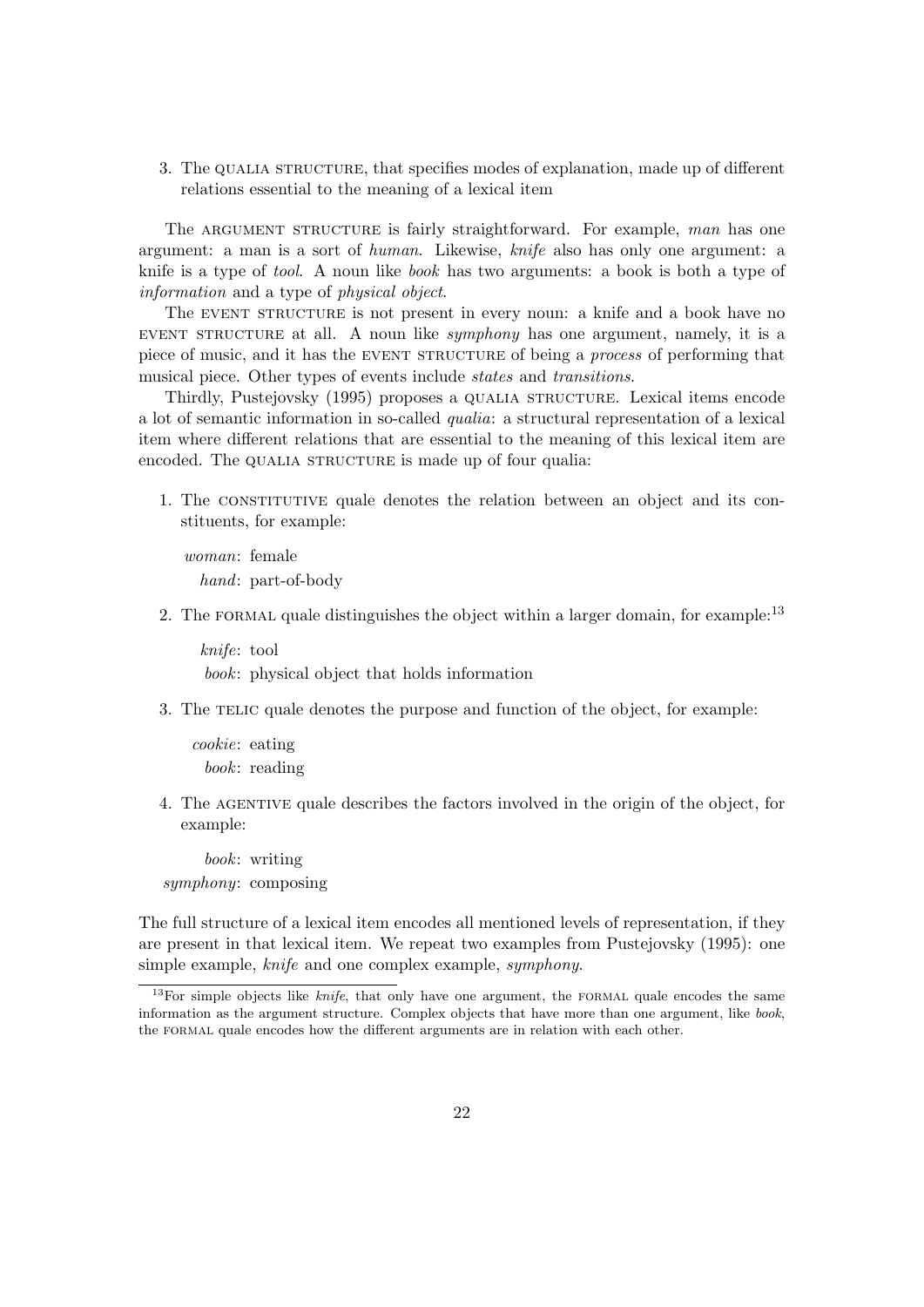$$
\begin{bmatrix}\n\text{knife} \\
\text{ARGSTR} = [\text{ARG}_1 = x : tool] \\
\text{QualIA} = \begin{bmatrix}\n\text{FORMAL} = x \\
\text{TELIC} = cut(e, x, y)\n\end{bmatrix}
$$

The ARGUMENT STRUCTURE of a knife is that it is a tool  $(x)$ . As mentioned above, a knife does not have any event structure. As for the qualia structure, the formal quale is identical to the argument structure: the formal characteristics of being a knife that is a tool:  $(x)$ . The TELIC quale covers the action that a knife is used for: an event (e) of cutting something  $(y)$ , using the knife  $(x)$ .

$$
\begin{bmatrix}\n\text{symphony} \\
\text{ARGSTR} = [\text{ARG}_1 = x : music] \\
\text{EVENTSTR} = [\text{E}_1 = e_1 : process] \\
\text{QUALIA} = \begin{bmatrix}\n\text{FORMAL} = perform(e_1, w, x) \\
\text{TELIC} = listen(e', z, e_1) \\
\text{AGENTIVE} = compose(e'', y, x)\n\end{bmatrix}\n\end{bmatrix}
$$

1  $\overline{\phantom{a}}$  $\overline{1}$  $\overline{1}$  $\overline{1}$  $\overline{1}$  $\overline{1}$  $\overline{1}$  $\overline{1}$  $\overline{1}$  $\overline{1}$ 

The ARGUMENT STRUCTURE of a symphony is that it is a piece of music  $(x)$ ; the EVENT structure is that it covers a process of performing this piece. As for the QUALIA structure, the formal quale covers the performance: there is a performance event  $(e_1)$ , where musicians (w) perform the symphony in the sense of it being a musical piece  $(x)$ . The TELIC quale covers the event of listening to the performance  $(e)$ , where a listener (z) listens to the performance  $(e_1)$ . Finally, the AGENTIVE quale covers the process of composing  $(e^x)$  the symphony  $(x)$ , done by the composer  $(y)$ .

Most words have relatively simple meanings, that can be captured by a structure like the one for knife above. However, words can be lexically ambiguous: these words have different meanings encoded in their lexical structure. The interpretation of an ambiguous word depends on the context. For some words (homonyms), the different meanings are not obviously connected, as in bank: among other things, it includes a river bank and a financial institution. For each crucially different meaning, there needs to be a different lexical structure in the lexicon: bank needs a separate lexical structure for *river* bank and for financial institution. The latter structure is still polysemous, but in a more connected sense: the meanings are different, yet related. A bank can be the organization that is the financial institution, but also the building in which the organization is housed. Another example of a polysemous word with connected senses is symphony, which denotes both a (written) musical piece, and the performance of that piece. Yet another example, newspaper, can denote the physical object, the information contained in the newspaper, and even the organization. Pustejovsky proposed his framework to account for this polysemy: his framework can incorporate all related meanings in just one lexical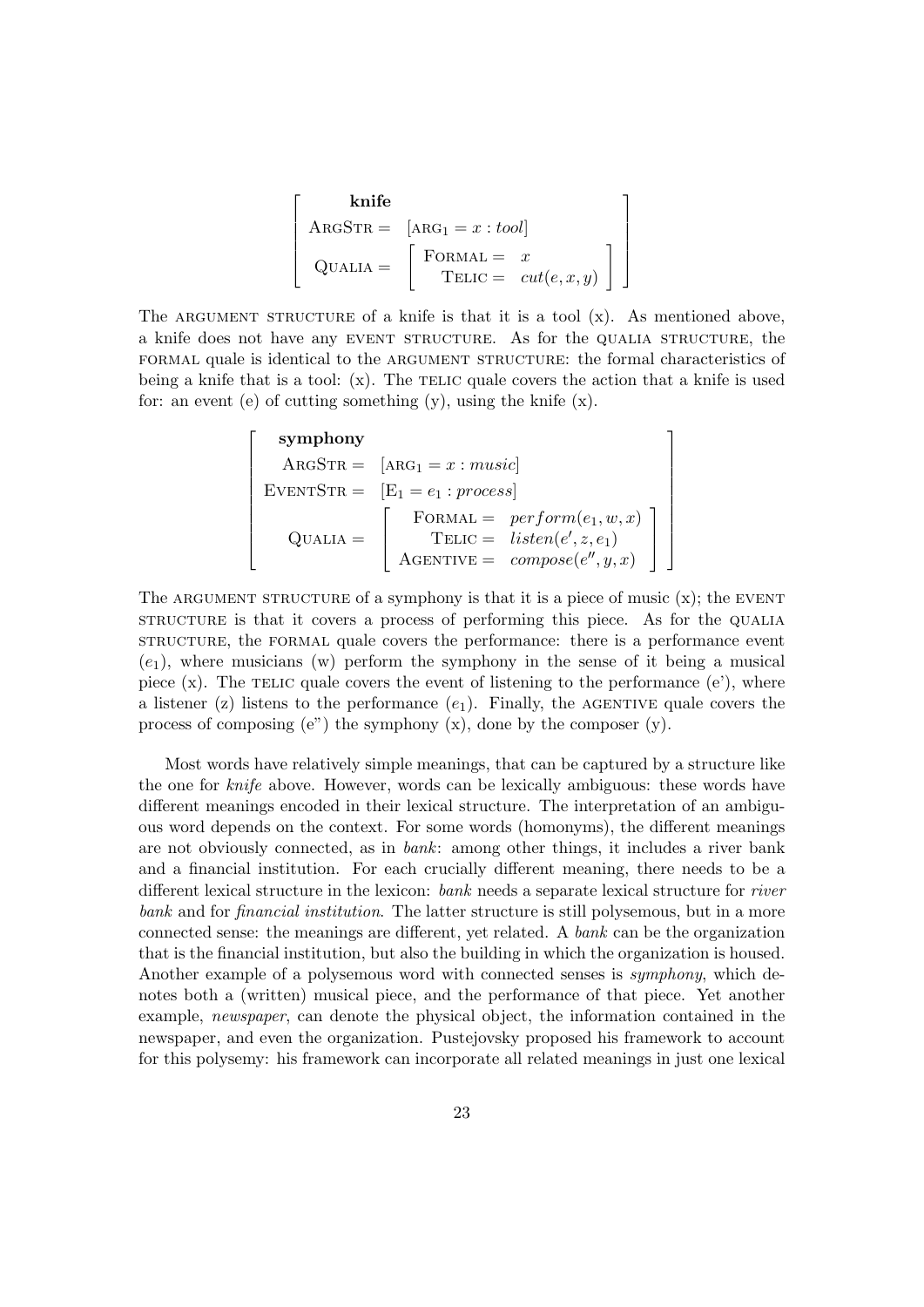structure. Besides the meaning alternation product/producer mentioned for newspaper, a few examples include count/mass (fish: animal/meat), place/people (city, school) and figure/ground (door: physical object/door opening). These meanings are what Cruse (2011) calls facets. The semantic boundary between the two meanings is not that sharp: both readings are independent, but do not exclude each other. An ambiguity as in (32) would never arise for true homonyms like *bank*:

- (32) A Do you like fish?
	- B (i) Yes, it tastes delicious.
		- (ii) No, I don't like sea animals.

In (32), *fish* denotes both the animal and the food prepared from the animal. It is therefore possible to imagine a situation where both of B's responses are true.<sup>14</sup> To explain the polysemous behavior of nominals like fish, Pustejovsky proposes the notion of dotted objects. Polysemous words with two separate senses, like fish in (32), have an extra, dotted sense, that is the combination of both original senses of the polysemous word. We will elaborate on the notion of dotted objects for another polysemous word, book. Consider the sentences in (33), taken from Pustejovsky (1995):

- (33) a. This is a long book.
	- b. Mary sold the book to John.

The first sense,  $(\sigma_1)$ , is demonstrated in (33a), and denotes the information. The second sense,  $(\sigma_2)$ , is demonstrated in (33b), and denotes the physical object. These two meanings are encoded in the ARGUMENT STRUCTURE. The third sense is a combination of the previous two:  $\sigma_1 \cdot \sigma_2$ . This third sense is the dotted object, as indicated by the dot between the two combined senses. The dotted object is not encoded in the ARGUMENT structure, but in the qualia structure. The entire object contains all three senses of the polysemous word:  $\{\sigma_1 \cdot \sigma_2, \sigma_1, \sigma_2\}$ . The lexical structure for *book* is given below.

- (i) a. Yes, they taste delicious.
	- b. Yes, it tastes delicious
	- c. No, I don't like them.
	- d. No, I don't like it.

The pronoun in  $(ia, c)$  refers to the animal, whereas  $it$  in  $(ib,d)$  refers to the food.

<sup>&</sup>lt;sup>14</sup>In B's responses, it is immediately clear whether B refers to the animal or the food prepared from it: one has to refer back to the food (mass use) with the neutral pronoun it. Consider the examples in (i), as if they were B's responses: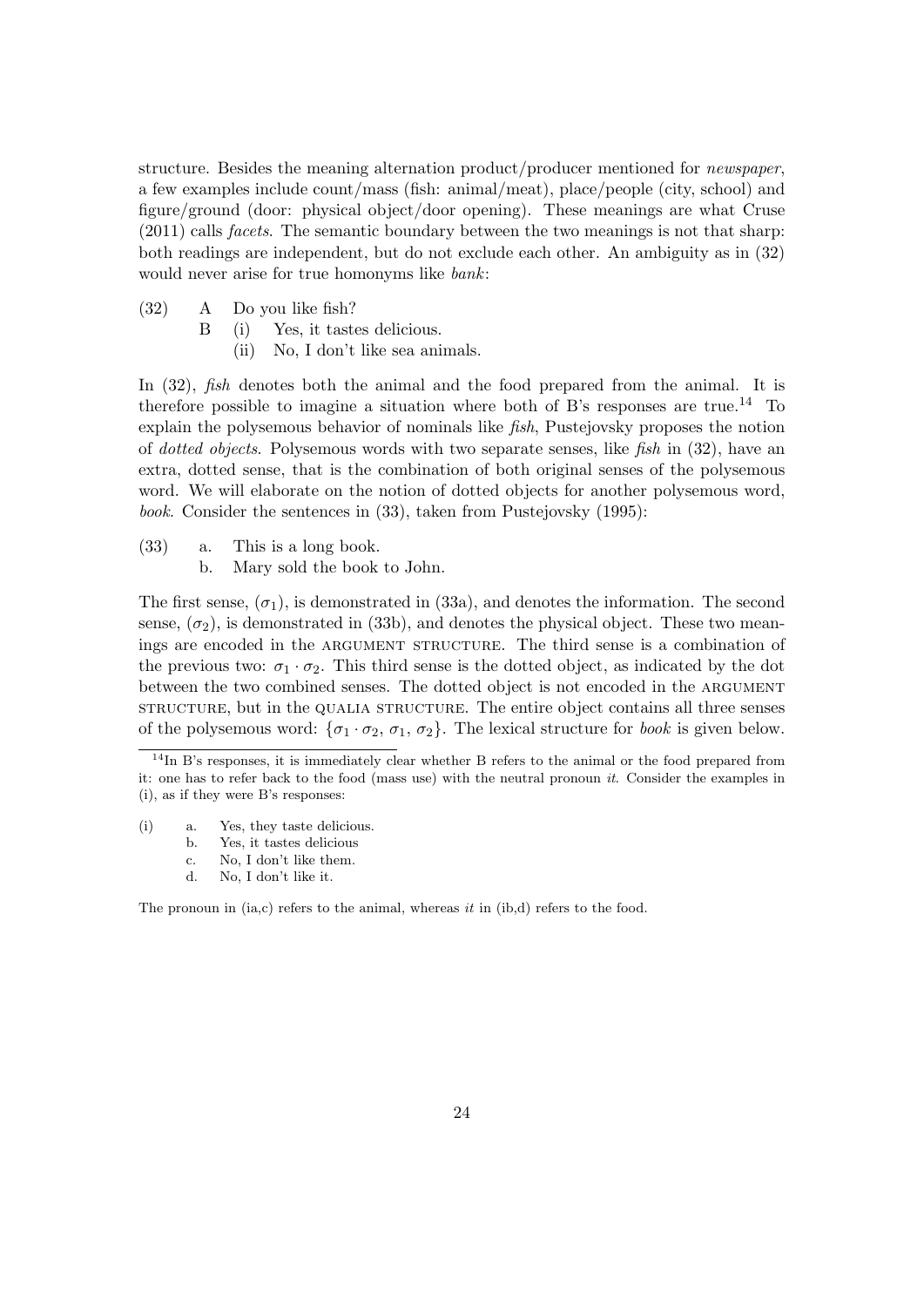| Book                                             |                                                                                                                               |
|--------------------------------------------------|-------------------------------------------------------------------------------------------------------------------------------|
| ARGSTR =                                         | \n $\begin{bmatrix}\n$ \n $ARG_{1} = x : \sigma_{1} : information \\ $ \n $ARG_{2} = y : \sigma_{2} : physical \ object\n$ \n |
| Dotted object = $\sigma_{1} \cdot \sigma_{2}$ \n |                                                                                                                               |
| QUALIA =                                         | \n $FORMAL = hold(y, x)$ \n                                                                                                   |
| TELIC = read(e, w, x, y)                         |                                                                                                                               |
| AGENTIVE = write(e', v, x, y)                    |                                                                                                                               |

Besides the two original senses, displayed in the ARGUMENT STRUCTURE, and the dotted object, displayed in the QUALIA STRUCTURE, there are two other things contained in the qualia structure. First, the formal quale, which denotes the relation between the first two senses: a book is a physical object that holds information. The TELIC quale denotes the activity typically associated with books: the event (e) of reading a book (the information  $x$  held by the physical object  $y$ ), as done by a reader w. The AGENTIVE quale displays how a book comes about: the event  $(e)$  of being written by a writer  $(v)$ . Finally, the noun *book* can also denote the entire dotted object. Consider (34).

(34) I like the book.

Out of context, it is unclear whether (34) denotes the physical object (i.e. a specific edition of the book), or the information (i.e. the story told in the book). The dotted object applies to situations where it is not immediately clear whether the information or the physical object is intended, or in situations where this distinction is not relevant.

### 4.3 Unifying a referential and lexical perspective

At first glance, it seems that the two frameworks layed out in this section do not have much in common. A referential framework applies at the DP-level, while a lexical framework works at the noun-level. However, this is should not be seen as a disadvantage: the two frameworks do not interfere with each other, they work side-by-side to provide a complete interpretation of a sentence. Let us demonstrate this by looking at the final example from the previous subsection, the complex noun book. This noun has two different senses: it is information, as well as the physical object holding this information. The complete dotted object contains both senses. Consider the examples in  $(35)$ .<sup>15</sup>

- (35) a. The book is long.
	- b. Mary sold the book to John.
	- c. The book was not originally a medium for expressive liberty.
	- d. I like the book.

 $15(ia)$  is adapted, and (ib) and (id) are taken from Pustejovsky (1995). (ic) is taken from the Wikipedia entry for the history of books:  $http://en.wikipedia.org/wiki/History_of-books$ .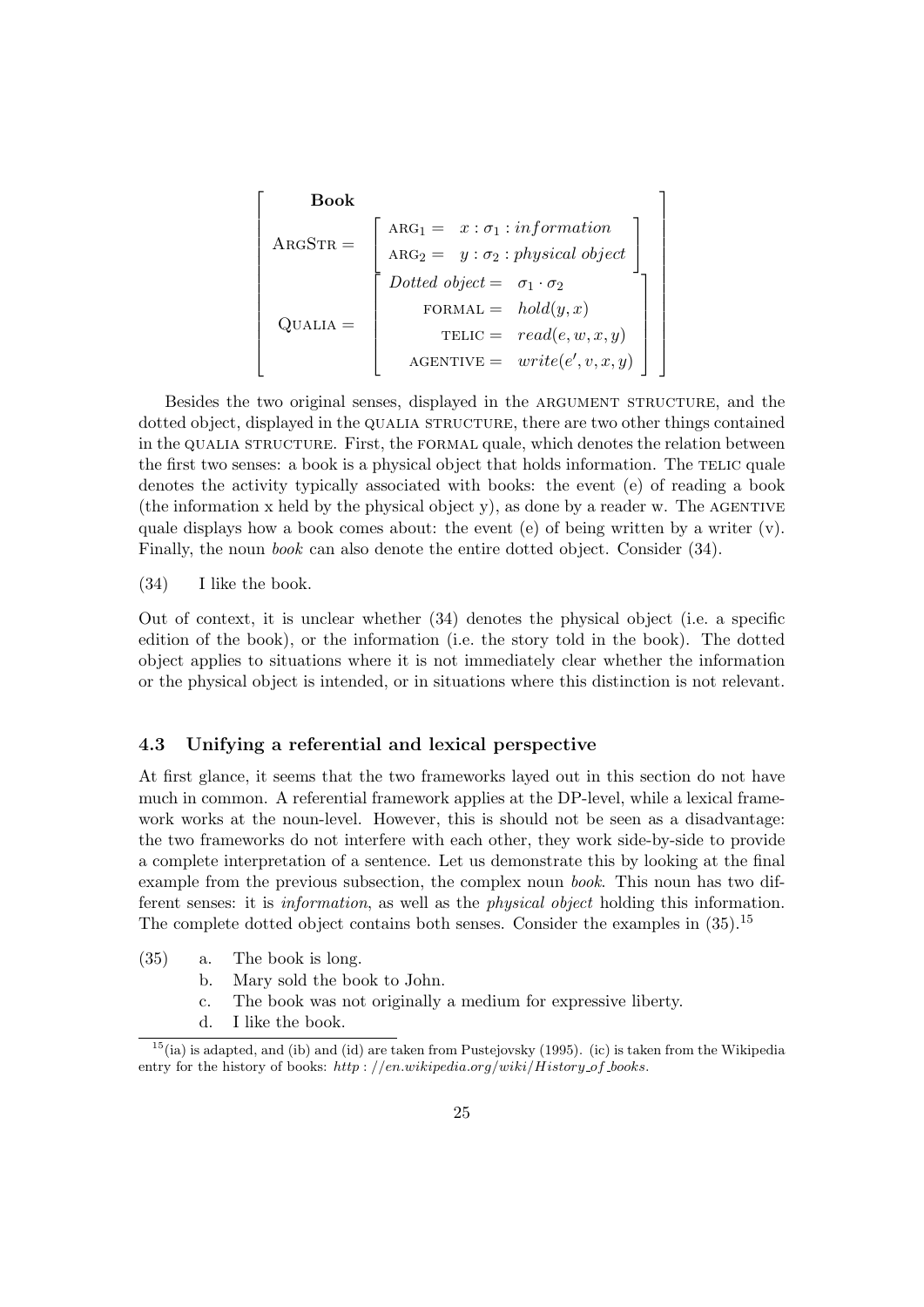From a referential perspective, the noun phrase in (35a) is a regular definite: in the context, there must be one specific book already salient in order for (35a) to make sense. From a lexical perspective, book denotes not the physical object, but the information. In (35b), from a referential perspective, the noun phrase is again a regular definite. From a lexical perspective however, book in (35b) does denote the physical object. The book in (35c) has a generic reference: it refers to the kind, while lexically, book denotes the information. Finally, in (35d), the book is again a regular definite. Lexically, book denotes the dotted object: it denotes both the information and the physical object. The examples in (35) are just a few that show that the referentiality of a noun phrase is independent of the lexical meaning of the noun.

In the following section, we will apply the two frameworks presented in this section to musical instrument nouns. For a referential framework, this is demonstrated in section 5.1, while a lexical approach is continued in section 5.2. Musical instrument nouns are polysemous: not only can a musical instrument noun denote the physical object, they can also denote the music that is produced by the instrument. In section 4.3, we have shown how a referential and a lexical framework can work side-by-side. In section 6.1, we will show how a referential and a lexical framework can be applied to musical instrument nouns.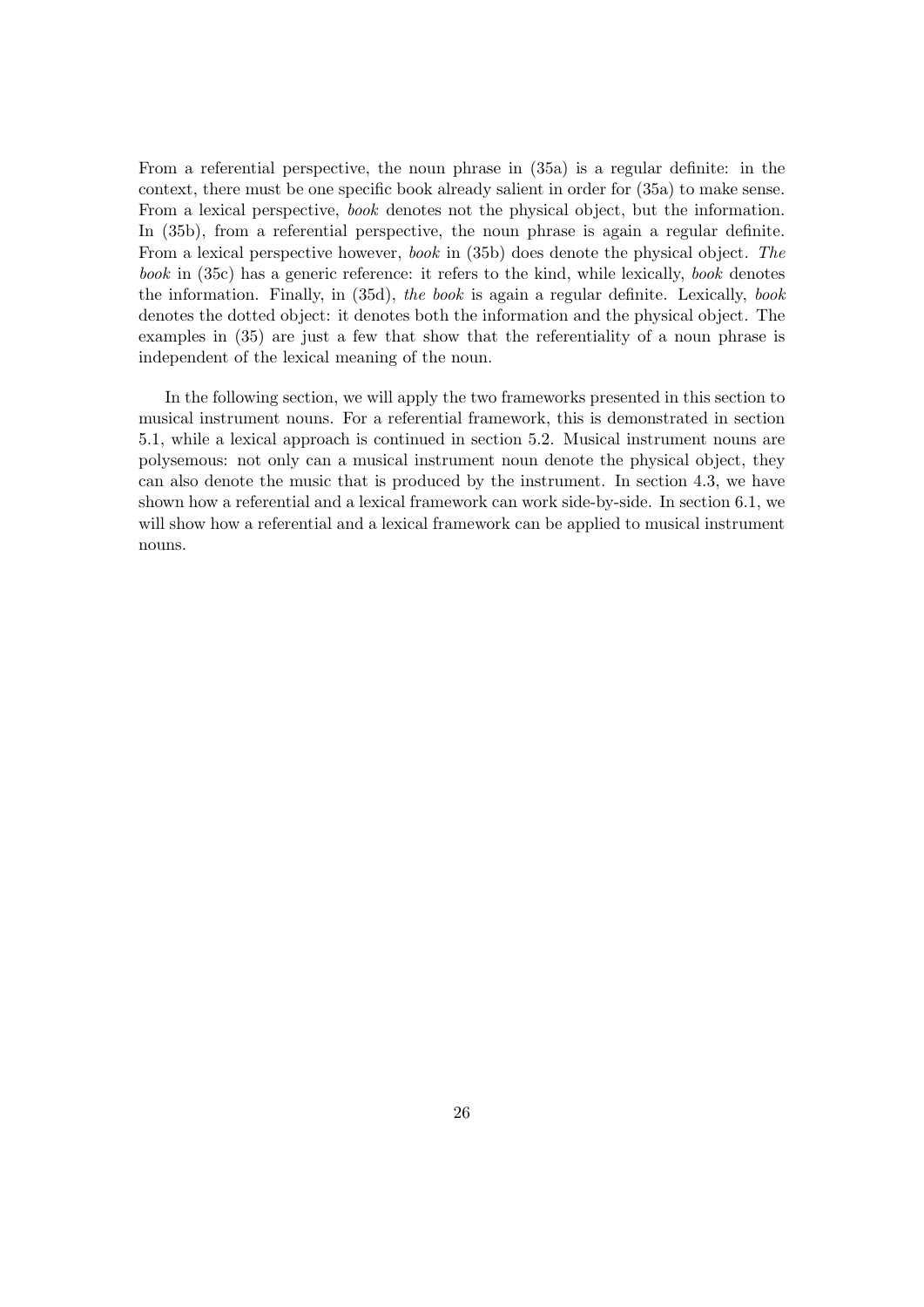# 5 Theoretical approaches applied to our data

This section applies the frameworks laid out in the previous section to our musical instrument data. First, in section 5.1, we show how musical instrument nouns can be classified with respect to their referential properties. We will also show that referential semantics alone cannot account for the differences in determination of musical instrument constructions. Secondly, in section 5.2, we show for the lexical semantics of Pustejovsky (1995) that it makes good progress in accounting for the determination of musical instrument nouns, but that his framework is still not sophisticated enough to account for all the patterns found in musical instrument constructions.

### 5.1 Musical instrument nouns and referential semantics

We have seen how nominals behave with respect to their referentiality. A definite noun phrase can be a regular definite, a weak definite, or it can have a generic reference. This distinction is also present in musical instrument nouns. Classifying a musical instrument noun as one of these referential categories can help explain the pattern of the bareness of certain musical instrument constructions. We have seen in section 4.1 that regular definites cannot be bare. This also holds for musical instrument nouns, as is shown by the ungrammaticality of the examples in (36):

| a. | Misschien vindt president Clinton tijd om op $*(de)$ saxofoon te spelen  |
|----|--------------------------------------------------------------------------|
|    | Maybe finds president Clinton time to on (the) saxophone to play         |
|    | die hij in Polen heeft gekregen                                          |
|    | that he in Poland has received                                           |
|    | 'Maybe president Clinton will find time to play on the saxophone that he |
|    | received in Poland.' (27MW)                                              |
| b. | Zodra hij $\arctan*(de)$ piano zit valt elk ongemak van hem af           |
|    |                                                                          |

As-soon-as he at the piano sits falls every discomfort from him off 'As soon as he sits at the piano, every discomfort is from him.' (27MW)

Musical instrument nouns that denote the kind, like the examples in (37), have to be non-bare as well: the bare form is ungrammatical.

| (37) | a. $*(De)$ panfluit is een duizenden jaren oud blaasinstrument                  |
|------|---------------------------------------------------------------------------------|
|      | (The) panpipe is a thousands years old wind-instrument                          |
|      | 'The panpipe is a millennia-old wind instrument.' (27MW)                        |
|      | b. $*(\text{Het})$ klavecimbel wordt gezien als een primitieve voorloper van de |
|      | (The) harpsichord is seen as a primitive precursor of the                       |
|      | moderne piano                                                                   |
|      | modern piano                                                                    |
|      | The harpsichord is seen as a primitive precursor of the modern piano.           |
|      | (27MW)                                                                          |
|      |                                                                                 |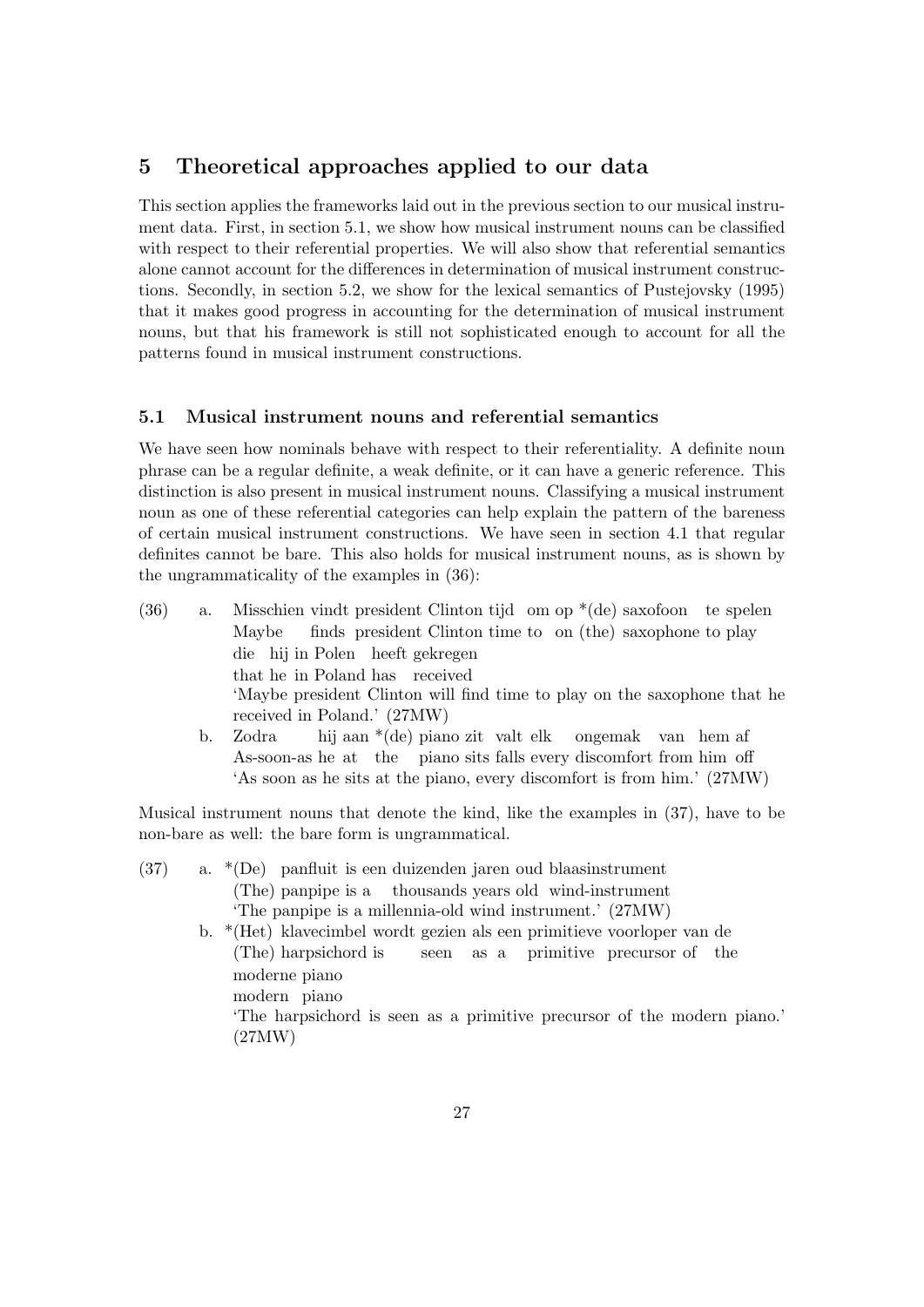We have seen earlier that musical instrument nouns can be bare. For one, a musical instrument noun can be bare when it denotes the music being made by that instrument. However, these musical instrument nouns can be said to display mass use. The musical instrument noun in (38a) denotes the music, and displays mass use. The non-musical instrument noun in (38b) is a mass noun; the musical instrument noun in (38c) does not display mass use.

 $(38)$  a. I hear (much) piano hoor (veel) piano 'I hear a lot of piano music.' b. Ik drink (veel) koffie I drink (much) coffee 'I drink a lot of coffee.' c. Ik speel (veel) gitaar I play (much) guitar 'I play a lot of guitar.'

In (38a), the musical instrument noun denotes the music, which is not the case for the musical instrument noun in (38c). All sentences are quantified with veel 'much, many'. (38b) conveys that I drink large amounts of coffee. Similarly, (38a) conveys that I hear large amounts of piano music. Something different happens in (38c): what is conveyed here is that I often play the guitar: one cannot play large amounts of guitar. Only musical instrument nouns that denote the music can have this mass use.

We have seen in section 4.1 that only weak definites can be bare, and this is also the case for weak musical instrument nouns. Both examples in (39a,c) are weak definites and can be bare, as shown by  $(39b,d).^{16}$ 

| (39) |             | a. Ze won de tweede prijs met de viool                |
|------|-------------|-------------------------------------------------------|
|      |             | She won the second prize with the violin              |
|      |             | 'She won the second prize with the violin.' (27MW)    |
|      | b.          | Ze won de tweede prijs met viool                      |
|      |             | She won the second prize with violin                  |
|      |             | 'She won the second prize with violin.' (27MW)        |
|      | $c_{\cdot}$ | Ze werden op de piano begeleid door Brian             |
|      |             | They were on the piano accompanied by Brian           |
|      |             | 'They were accompanied on the piano by Brian.' (27MW) |
|      | d.          | Ze werden op piano begeleid door Brian                |
|      |             | They were on piano accompanied by Brian               |
|      |             |                                                       |

 $16$ Not all speakers agree on the grammaticality of the d-example of (39). However, rephrasing this sentence will probably render it grammatical for all speakers:

<sup>(</sup>i) Ze They were by Brian on piano accompanied werden door Brian op piano begeleid 'They were accompanied on piano by Brian.'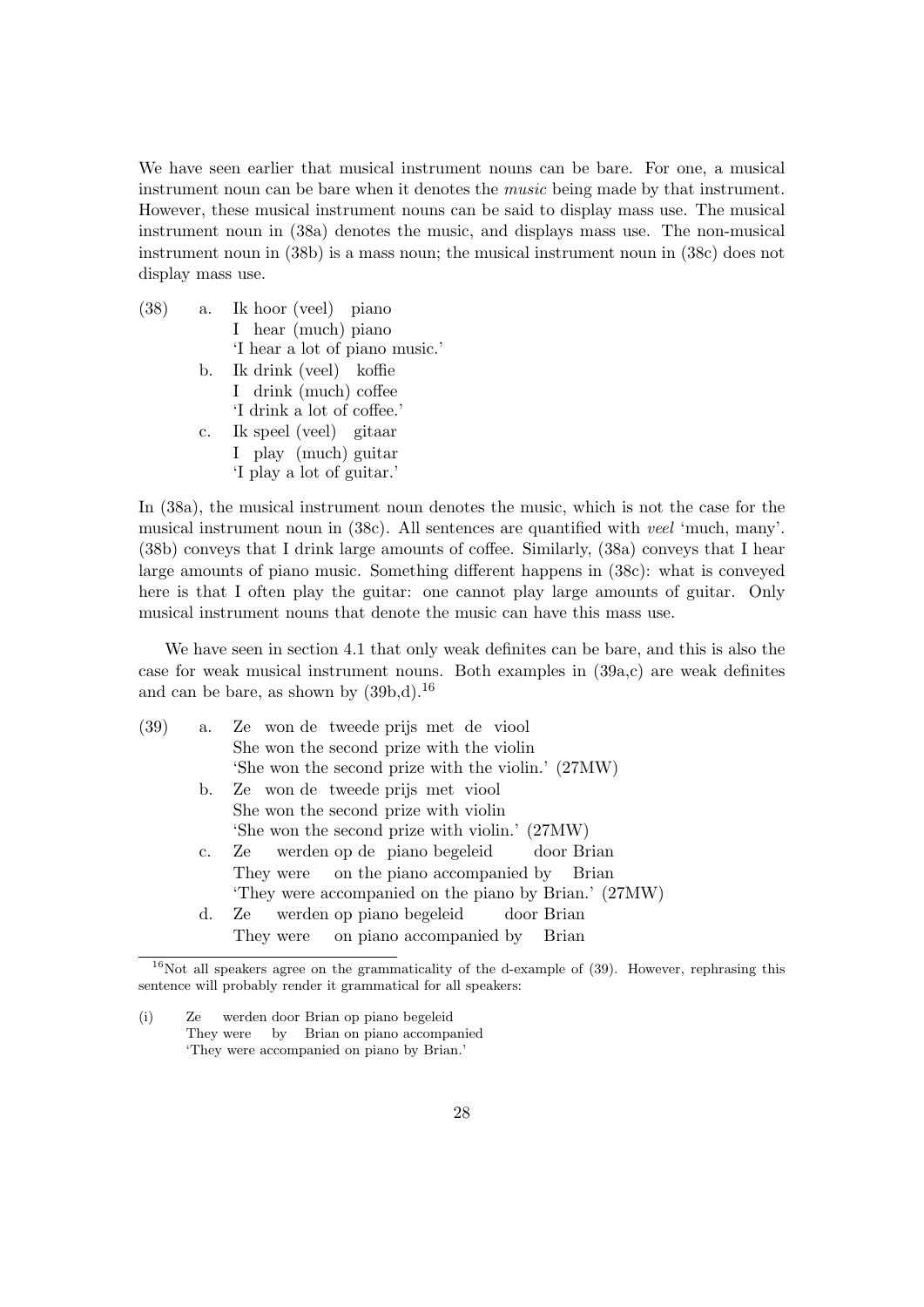#### 'They were accompanied on piano by Brian.'

At first glance, it seems that certain generic uses of musical instrument nouns can be bare as well, as shown by the examples in  $(40)$ :  $^{17}$ 

| (40) |    | a. Voor die emoties is (de) viool heel geschikt            |
|------|----|------------------------------------------------------------|
|      |    | For those emotions is (the) violin very fit                |
|      |    | 'The violin is ideal for those emotions.' (27MW)           |
|      | b. | Als pianist is hij minder vertrouwd met (de) viool         |
|      |    | As pianist is he less familiar with (the) violin           |
|      |    | 'As a pianist he is less familiar with the violin.' (27MW) |
|      | c. | (De) cello betekent alles voor me                          |
|      |    | (The) cello means everything for me                        |
|      |    | The cello means everything to me.' (27MW)                  |
|      | d. | Ik heb een ongewone benadering van (de) piano              |
|      |    | I have an unusual approach of (the) piano                  |
|      |    | 'I have an unusual approach of the piano.' (27MW)          |

However, this is not something peculiar to just musical instrument nouns. In section 4.1, we layed out a framework by Aguilar-Guevara and Zwarts (2010). They proposed an analysis of weak nominals that analyzed them as kind-referring individuals. These generic uses of musical instrument nouns in (40) can be analyzed as being kind-referring individuals, which removes the asymmetry between musical instrument nouns and other nouns: these bare uses are still weak nominals.

This section showed how a referential account deals with musical instrument nouns. Regular definites, as well as kind-denoting definites, cannot occur determinerless. Musical instrument nouns that can be bare are weak definites, when analyzed as kind-referring individuals, following Aguilar-Guevara and Zwarts (2010). Musical instruments that denote the music can have a mass use, which also allows them to be bare. The next section shows how musical instrument nouns can be applied to the lexical framework by Pustejovsky (1995).

#### 5.2 Musical instrument nouns and lexical semantics

We have seen how Pustejovsky (1995) encodes roles that are typically associated with a lexical item, within that lexical item. Now we will see how this QUALIA STRUCTURE applies to musical instruments. We propose that musical instrument nouns can be considered dotted objects: they do not just denote the physical object, but also the

 $17$ The corpus gave the non-bare forms, our intuitions confirmed their bare counterparts.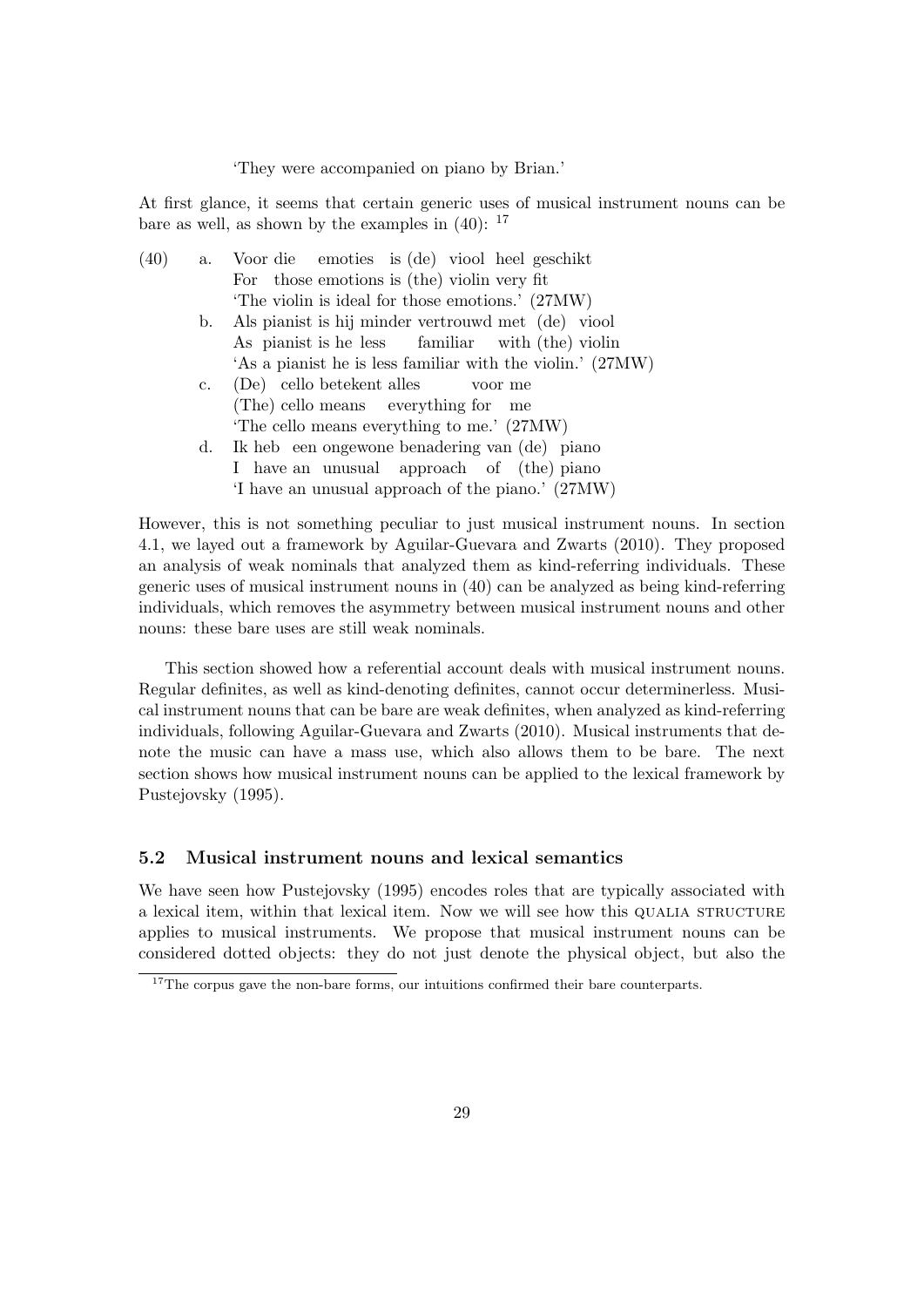music the instrument produces:

$$
\begin{bmatrix}\n\textbf{saxophone} \\
\textbf{A}\text{RGSTR} = \n\end{bmatrix}\n\begin{bmatrix}\n\text{A}\text{R}\text{G}_1 = x : \textit{physical object} \\
\text{A}\text{R}\text{G}_2 = y : \textit{music}\n\end{bmatrix}
$$

There are different roles associated with a musical instrument, that should be incorporated in the QUALIA STRUCTURE: building a musical instrument, playing on a musical instrument, and listening to a musical instrument. Building is an obvious AGENTIVE quale: a musical instrument is brought into being by building. Likewise, *listening* is an obvious telic quale: an instrument is played to be listened to. It is unclear, however, what a typical quale for *playing* would be. Playing serves a double function: on the one hand, the purpose of musical instruments (i.e. the physical object) is to be played on, so playing would be the TELIC quale. On the other hand, when talking about the music, then *playing* would be the AGENTIVE quale, since the music only comes about by playing. However, the TELIC and AGENTIVE quale are already occupied by *listening* and *building*, respectively. One way to circumvent this problem, is to make *playing* the FORMAL quale: after all, one can imagine that the relation between the physical object saxophone and the *saxophone*-music comes about through playing.<sup>18</sup> The lexical structure of *saxophone* would then look like below:

$$
\begin{bmatrix}\n\textbf{saxophone} \\
\text{ARGSTR} = \begin{bmatrix}\n\text{ARG}_1 = x : physical object \\
\text{ARG}_2 = y : music \\
\text{Dotted object} = x \cdot y \\
\text{FORMAL} = play(e, w, x, y) \\
\text{TELIC} = listen(e', v, y) \\
\text{AGENTIVE} = build(e'', z, x)\n\end{bmatrix}
$$

In the structure above, the formal quale is used to describe the event (e) of playing the physical object  $(x)$  by the musician  $(w)$  to produce music  $(y)$ . The TELIC quale describes the event (e') of listening, by a listener (v), to the music (y). The AGENTIVE quale describes the event (e") of building an instrument  $(x)$ , as done by the builder  $(z)$ .

Now that we have seen what makes up the lexical structure of musical instrument nouns, we will investigate how this structure, and especially the QUALIA STRUCTURE. can help explain the behavior of musical instrument nouns; why they are bare in certain contexts, and non-bare in others. Let us first discuss the bare examples in (41).

 $(41)$  a. I play guitar speel gitaar 'I play guitar.' (CGN)

<sup>18</sup>For now, this raises the question of the validity of Pustejovsky's qualia structure in general: his qualia are tied to specific lexical items, which may prove too rigid for complex nominals like musical instrument nouns.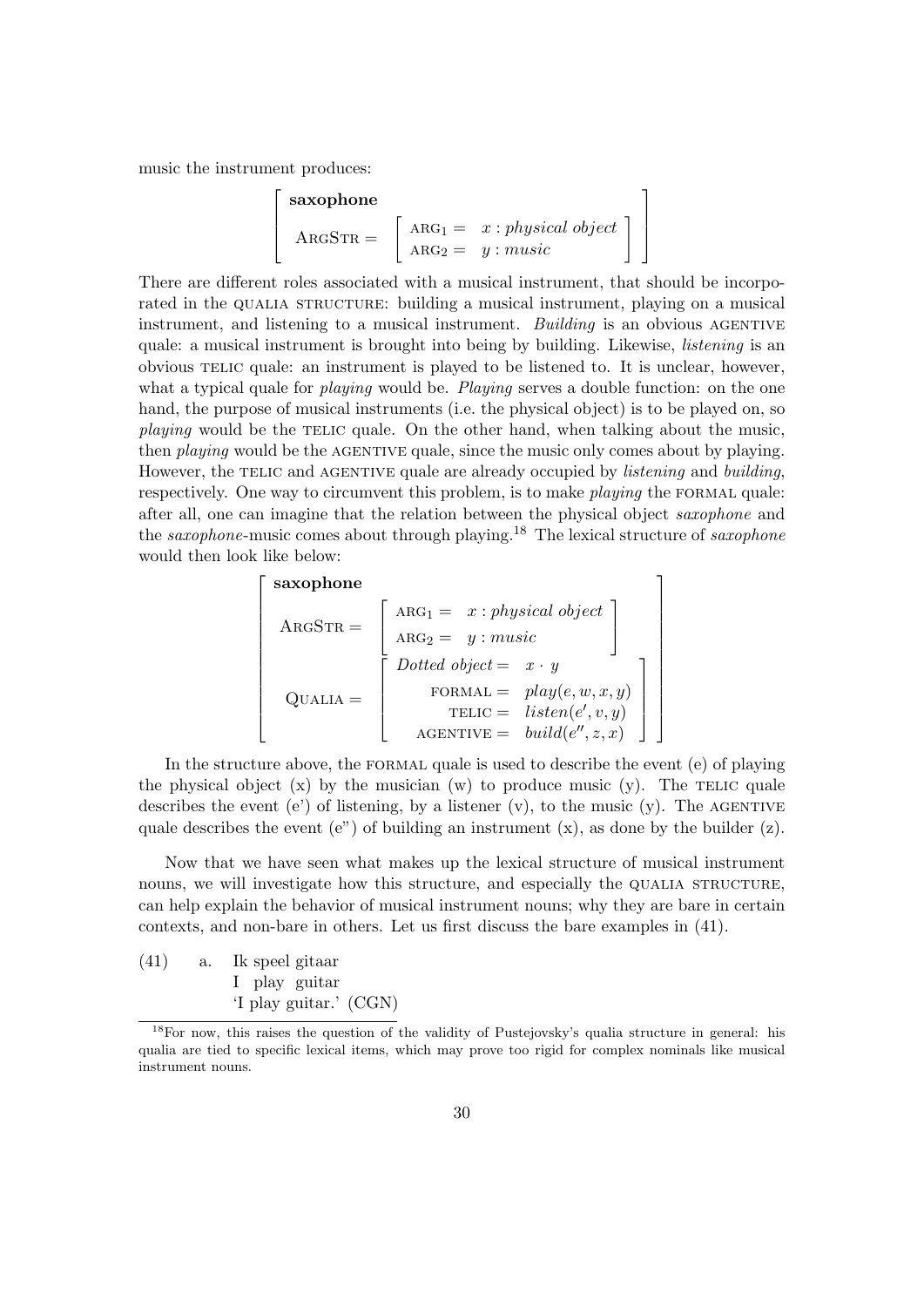b. Catelijne heeft met accordeon de eerste prijs gewonnen Catelijne has with accordion the first prize won 'Catelijne has won the first prize with accordion.' (27MW)

The musical instrument noun in (41a) refers to *playing*: the quale is already made explicit by the verb. The musical instrument noun in (41b) also refers to playing, but there is nothing in this construction making it explicit. Bare musical instrument nouns can be the referents of quale. Bare musical instrument nouns can also denote the argument that is the music, as shown in (42). We have already seen throughout this thesis that a musical instrument noun that denotes the physical object cannot be bare.

 $(42)$ Also in music from Africa come you accordion against in muziek uit Afrika kom je accordeon tegen 'One also encounters accordion in music from Africa.'

The musical instrument noun in (42) denotes the music produced by accordions. However, as already mentioned in section 5.1, this is mass use. Non-bare musical instrument constructions can denote arguments, as (43) shows.

- $(43)$  a. The organ stands behind a orgel staat achter een smeedijzeren hekje wrought-iron fence 'The organ stands behind a wrought iron fence.' (27MW)
	- b. Er There played a quintet with the piano as most-prominent voice speelde een kwintet met de piano als doordringendste stem 'There played a quintet with the piano as the most prominent voice.' (27MW)

The musical instrument noun in (43a) denotes the *physical object* organ, whereas the musical instrument noun in  $(43b)$  denotes the *music*: both part of the ARGUMENT STRUCture. Non-bare musical instrument constructions can also be the referents of quale, as demonstrated by the examples in (44): the musical instrument noun in both (44a) and (44b) refers to playing.

| (44) | a. Ik heb een ongewone benadering van de piano       |
|------|------------------------------------------------------|
|      | I have an unusual approach of the piano              |
|      | 'I have an unusual approach to the piano.' (27MW)    |
|      | b. Met de saxofoon won hij de tweede prijs           |
|      | With the saxophone won he the second prize           |
|      | 'He won the second prize with the saxophone.' (27MW) |
|      |                                                      |

Pustejovsky's lexical structure cannot account for all data. Consider again the metonymic example, where a singer usually brings a guitarist and a violinist to accompany her voice:

 $(45)$ The violin had not come-along viool was niet meegekomen 'The violin had not come-along.' (27MW)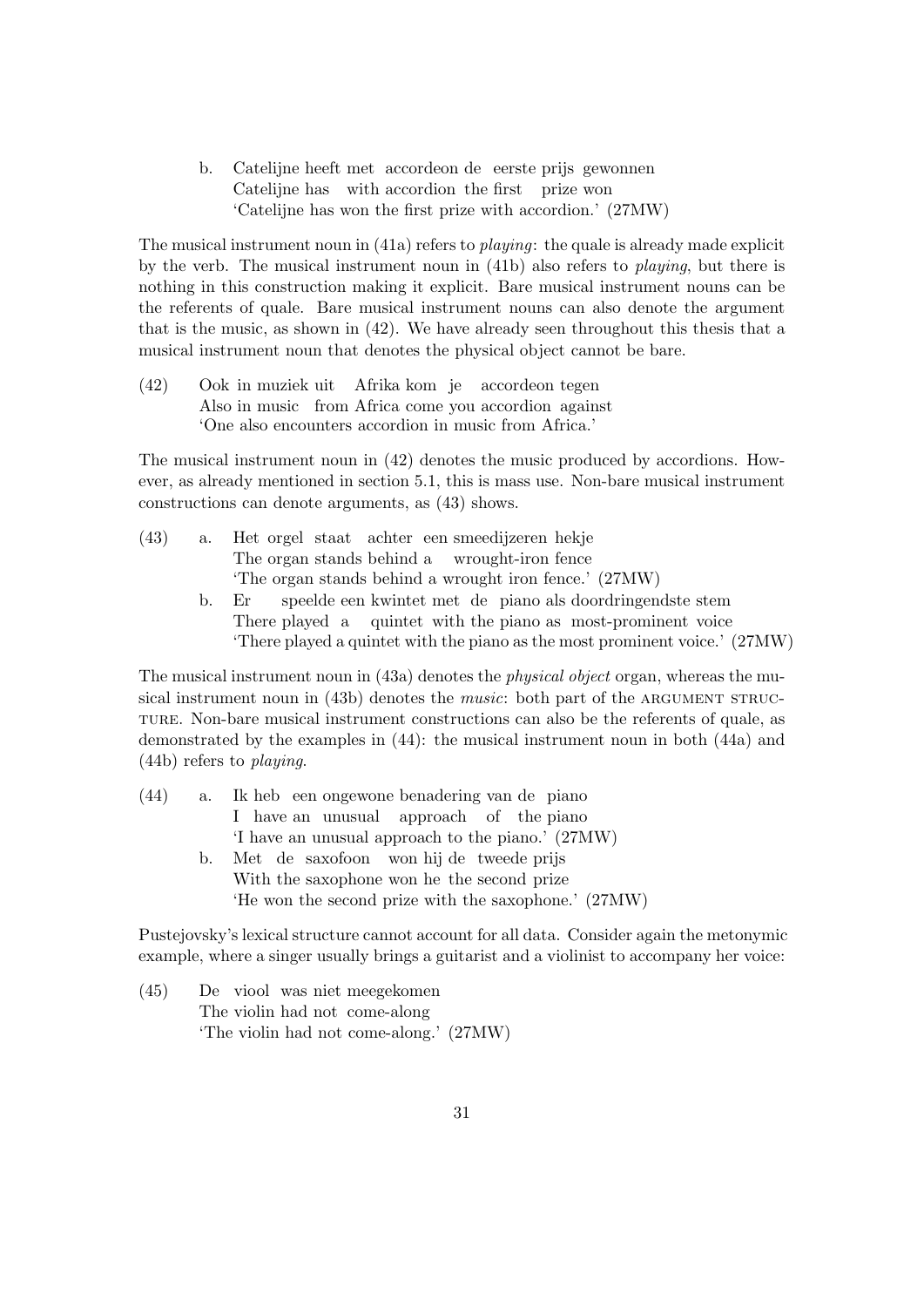The musical instrument noun in (45) does not denote an argument, but neither is it the referent of one of the qualia. Something else is needed to convey that a musical instrument noun can be used to denote not the instrument, but the musician, a meaning that is not encoded in Pustejovsky's structure at all. Other examples that do not work flawlessly in Pustejovsky's framework are the ones in (46):

- $(46)$  a. He is teacher recorder at the conservatory is docent blokfluit aan het conservatorium van Münster of Münster 'He teaches recorder at the Conservatory of Münster.' (27MW)
	- b. De panfluit moet en zal op het conservatorium blijven The panpipe must and will on the conservatory stay 'The panpipe must stay and will stay at the conservatory.' (27MW)

In the examples in (46), the best approximation would be that the musical instrument noun refers to *playing*. However, there is something more going on in these examples, that cannot be captured by Pustejovsky's framework. The musical instrument noun in (46a) will involve playing, since teaching recorder mostly concerns learning people how to play it. However, there is something more encoded here than just playing; all other activities associated with teaching a musical instrument are also present. However, to convey this message properly, a TEACHING-quale would be needed, that encompasses the musical instrument in the broadest sense. A similar story holds for (46b): it is not one specific panpipe that has to stay at the conservatory; rather, it is the major panpipe that must stay, the option to study panpipe. Again, this denotation of the musical instrument is not captured in the argument structure, and neither is it captured in the qualia structure. Since Pustejovsky's structure is tied to specific lexical items for each noun, it is hard to fit the examples in (46) in his framework.

So, the determination of musical instrument nouns can be partly explained by a lexical semantic theory, like the one Pustejovsky proposed: a bare musical instrument noun denotes the music, or is the referent of a quale of the QUALIA STRUCTURE. Nonbare musical instrument nouns can also be the referents of quale, or they can denote either argument of the ARGUMENT STRUCTURE. While this is a step in the right direction, Pustejovsky's lexical approach is not sufficient in fully explaining the pattern of determination of musical instrument nouns: certain examples do not fit his lexically fixed QUALIA STRUCTURE. In the next section, we propose a framework that relies on Pustejovsky's framework, but that is less rigid when it comes to the different meanings encoded in a single nominal, so that it can account for all examples above.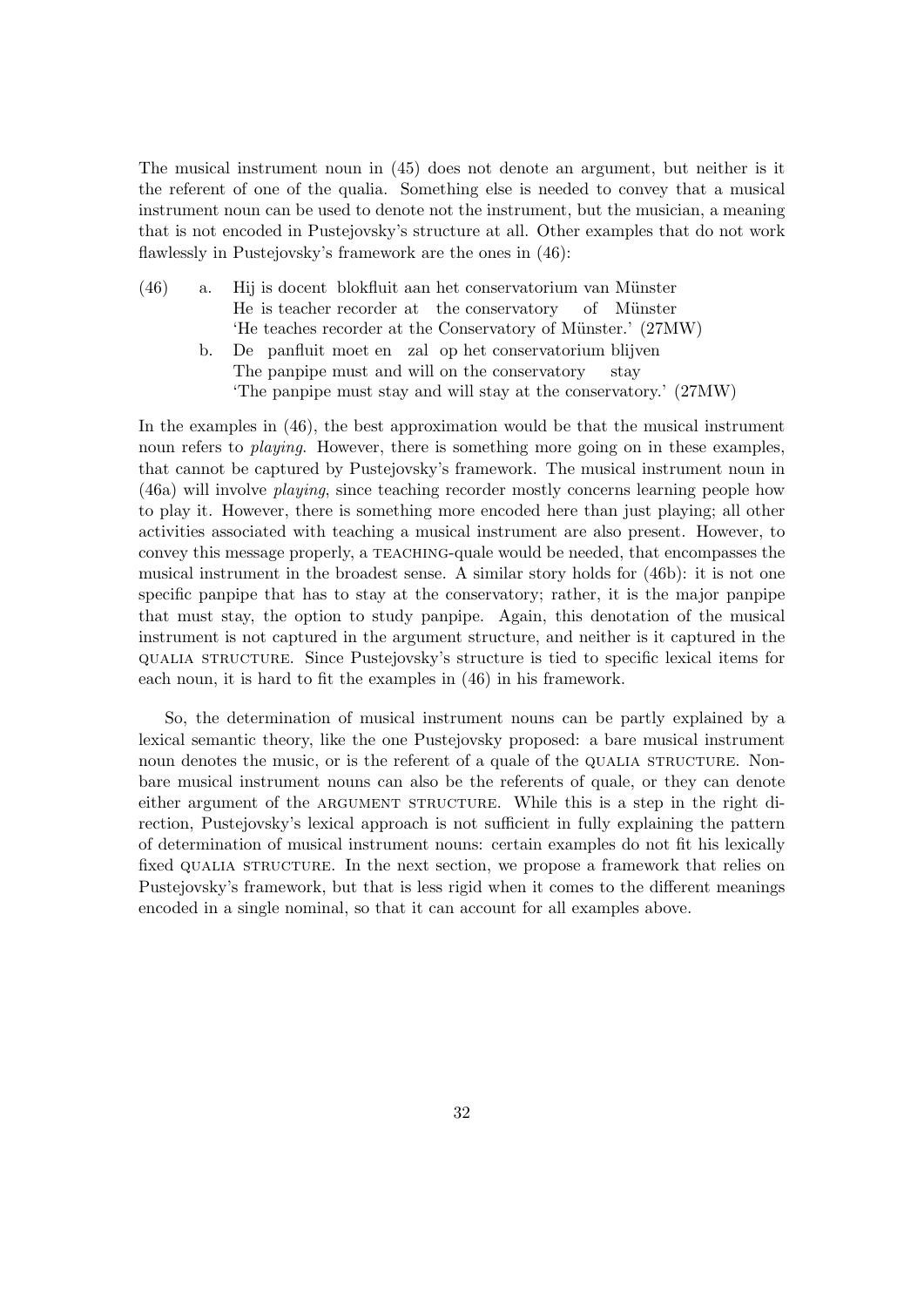# 6 A modified lexical semantics for musical instrument nouns

In the previous section we have seen that the determination of musical instrument nouns can be explained partly by a referential framework, and largely by a lexical semantic framework. This section proposes a modified lexical semantics for musical instrument nouns, that can capture everything Pustejovsky's framework can, while taking into account that some constructions need a certain amount of ambiguity. First, we continue with what we started in section 4.3, and see how a referential and a lexical framework can apply simultaneously to musical instrument nouns in section 6.1. Then, in section 6.2, we go deeper into the lexical framework, that can account for the determination of musical instrument constructions. Section 6.3 gives a broader extension of the lexical framework proposed, by pointing out parrallels between musical instrument nouns and other classes of nouns.

### 6.1 Referentiality on top of a lexical framework

Musical instrument nouns have both a lexical and a referential interpretation. Consider the example in (47):

(47) Ook in muziek uit Afrika kom je de accordeon tegen Also in music from Africa come you the accordion against 'One also encounters the accordion in music from Africa.' (27MW)

The musical instrument noun in (47) above gets a generic interpretation: it is not a property of all accordions that you encounter them in music from Africa, but it is common for accordions to be found in music from Africa. Next to this generic interpretation, the musical instrument noun also denotes the music produced by the instrument: it is not the physical object accordion that can be found in music from Africa, it is the sound produced by accordions that one encounters in the music. A lexical framework and a referential framework work side-by-side to provide the complete interpretation of a sentence. A lexical framework is applied at the noun-level, while a referential framework applies to the DP: they do not interfere with each other. Note that it is not the case that any denotation of music has a generic reference, as demonstrated by the example in (48).

(48) Er There played a quintet with the piano as most-prominent voice speelde een kwintet met de piano als doordringendste stem 'There played a quintet with the piano as the most prominent voice.' (27MW)

The musical instrument noun in (48) denotes the music: in the context of musical instruments, the voice denotes not the physical object, but the music that is made by the instrument. However, this sentence does not have a generic interpretation: the context mentions a specific performance of a quintet. Since (48) involves a single event, a single piano is salient in the context, which rules out a generic interpretation.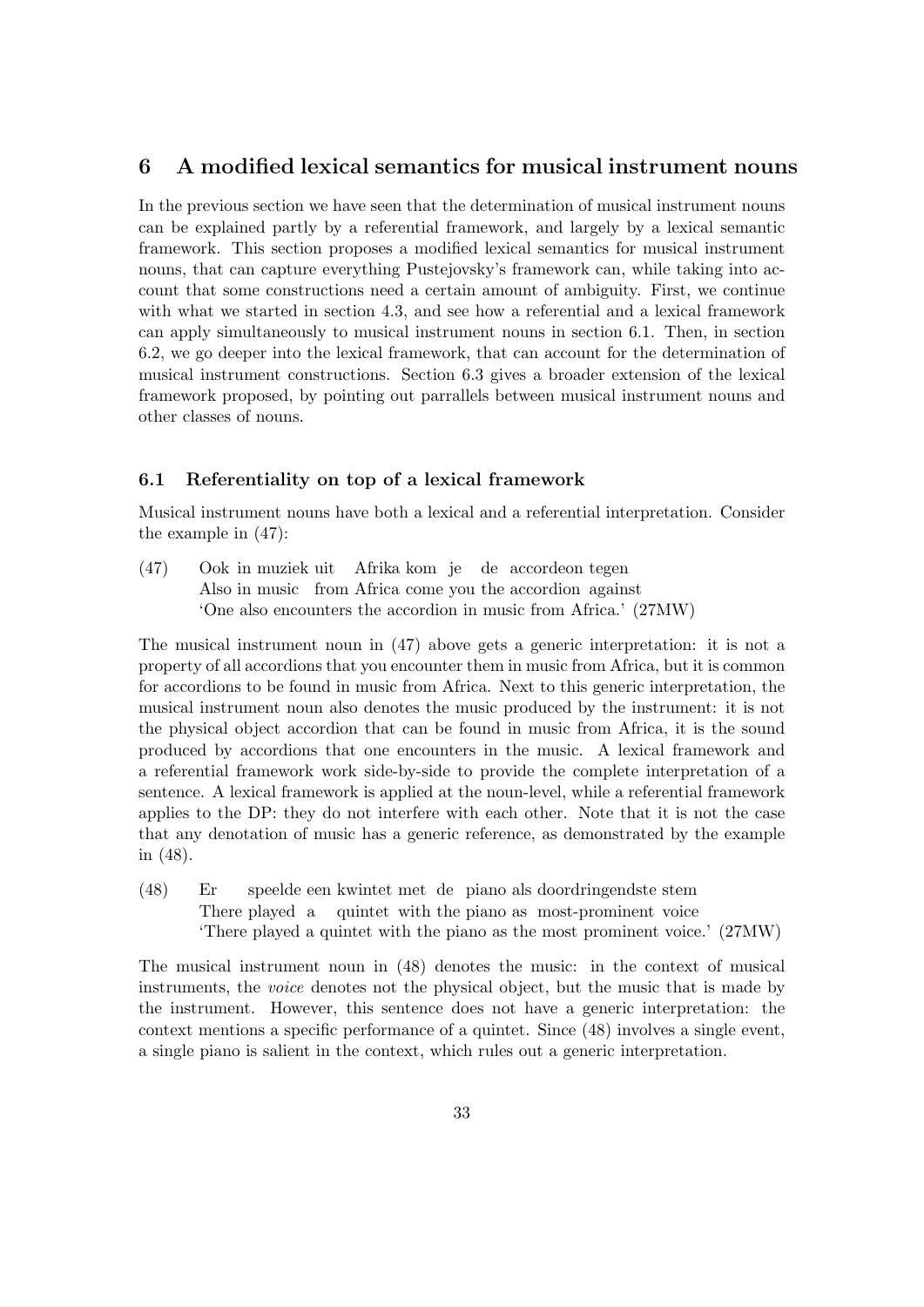In some cases, the interpretation from the referential framework overlaps with the interpretation from the lexical framework, as (49) shows:

(49) \*(Het) orgel staat achter een smeedijzeren hekje (The) organ stands behind a wrought-iron fence 'The organ stands behind a wrought iron fence.' (27MW)

From a referential perspective, *organ* in (49) is a regular definite. There is one salient organ in the context that organ in (49) refers to: organ denotes the physical object. From a lexical perspective, the musical instrument noun in (49) cannot be bare, so it denotes part of the ARGUMENT STRUCTURE. In this case, *organ* denotes the physical object: the interpretation of the musical instrument noun according to a referential and lexical framework overlaps.

As shown by the examples above, both a referential and a lexical framework can be applied to musical instrument nouns. The frameworks are not mutually exclusive: as section 4.3 already mentioned, they are applied to different levels. In the next section, we will propose a modification of Pustejovsky's lexical framework. We do not propose our own referential framework, but adopt the analysis of Aguilar-Guevara and Zwarts (2010) that weak nominals can be analyzed as kind-referring individuals. Generic uses usually do not have a bare form, only weak nominals can be bare. For musical instrument nouns, it seems as if not only weak nominals can have a bare form, but that generic uses of musical instrument nouns can be bare as well. Analyzing weak nominals as kindreferring individuals removes this asymmetry between musical instrument nouns and other nouns.

### 6.2 A modified lexical framework

While Pustejovsky's lexical structure is sufficient for most nouns, it is too limited for the purpose of musical instruments. It only allows one role per quale, and we have seen in section 5.2 that the verb *spelen* 'play' can be both TELIC and AGENTIVE. Pustejovsky's framework is limited in this respect: there is nothing that principally excludes the use of more qualia in a lexical structure. Furthermore, his quale are tied to specific lexical items, but not all examples are easily classified as one of his quale. Some examples are listed in (50).

| (50) |             | a. Hij is doeent blokfluit aan het conservatorium van Münster |
|------|-------------|---------------------------------------------------------------|
|      |             | He is teacher recorder at the conservatory of Münster         |
|      |             | 'He teaches recorder at the Conservatory of Münster.' (27MW)  |
|      |             | b. Als pianist is hij minder vertrouwd met de viool           |
|      |             | As pianist is he less familiar with the violin                |
|      |             | 'As a pianist he is less familiar with the violin.' (27MW)    |
|      | $c_{\cdot}$ | De cello betekent alles voor me                               |
|      |             | The cello means everything for me                             |
|      |             | The cello means everything to me.' (27MW)                     |
|      |             |                                                               |
|      |             |                                                               |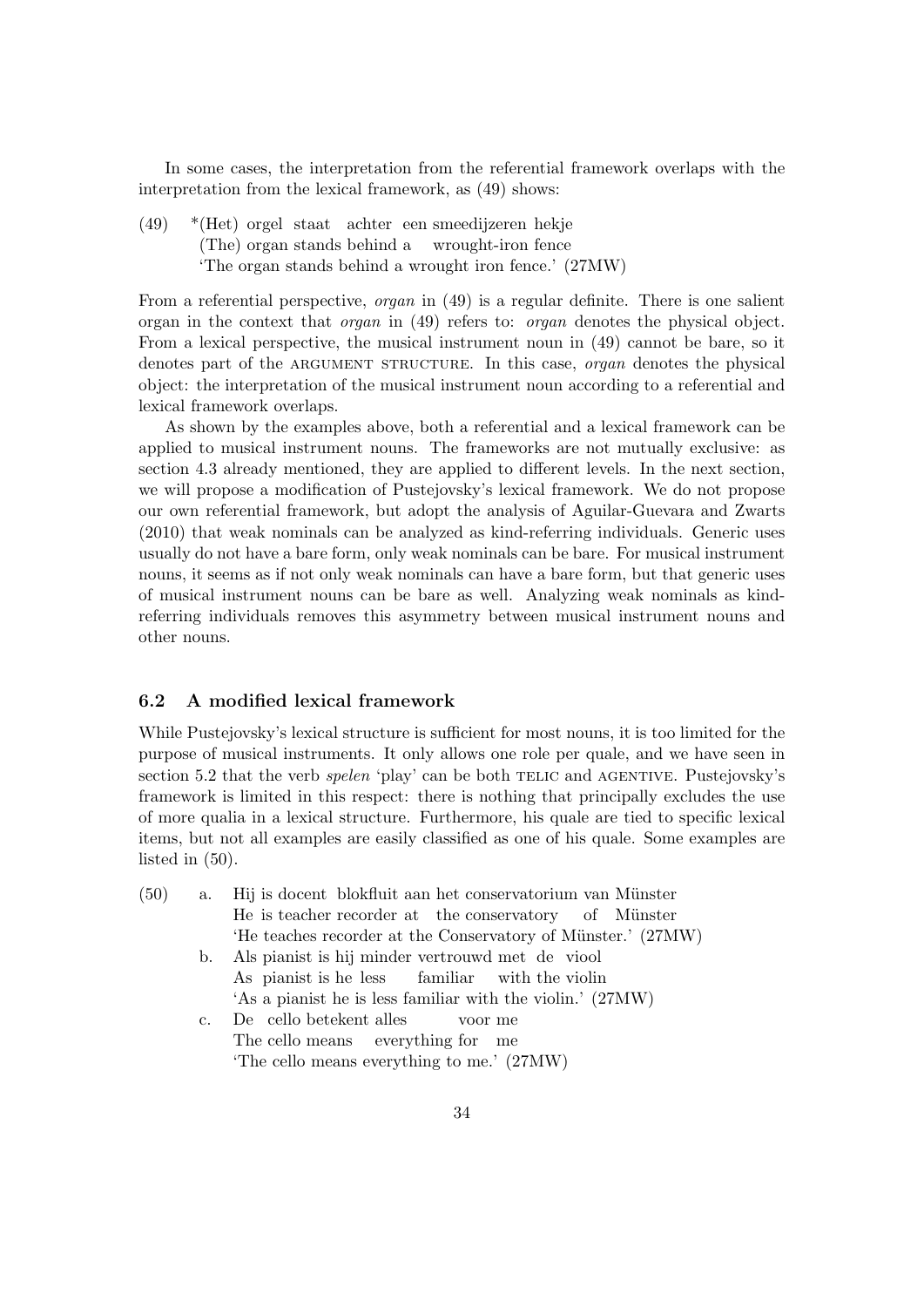d. Cello betekent alles Cello means everything for me voor me 'Cello means everything to me.'

These examples display an ambiguity. As already mentioned in section 5.2, the musical instrument noun in  $(50a)$  seems to not just refer to playing, but more to a (in Pustejovksy's framework non-existent) 'teaching' quale. In (50b), a musician that usually plays the piano is now playing the violin. The non-bare musical instrument noun here seems to denote the physical object that the musician plays, but also directly refers to the skill that is required for playing an instrument. The minimal pair in (50c-d) comes with a meaning difference. In both examples, the musical instrument noun can refer to playing or listening to the cello. However, for (50c) it is also possible that it refers to a specific cello (i.e. a physical object), that has much sentimental value to the speaker of (50c). No such meaning is available for (50d). It is clear that the nominals in (50) do not denote part of the ARGUMENT STRUCTURE, since they do not refer to the physical object or the music. However, it is not always clear to what quale these nominals should refer, since the quale are tied to specific lexical items.

Recall from section 5.2 that musical instrument nouns have two arguments encoded in their ARGUMENT STRUCTURE: they can denote the physical object, as well as the music. What is crucial, is that the music only comes about through the physical object: a musical instrument needs to be played in order for music to be produced. Musical instruments need a human user, an agent, in order for this second meaning to come about. What is happening in the examples in (50), is that this need for an agent is encoded in the musical instrument noun: it gets an **agentive reading**.<sup>19</sup> The agentive reading can be, but does not have to be made explicit by the verb. Consider the examples in (51):

| (51) | a. Ik speel piano                                          |
|------|------------------------------------------------------------|
|      | I play piano                                               |
|      | 'I play piano.' (CGN)                                      |
|      | b. Catelijne heeft met accorde on de eerste prijs gewonnen |
|      | Catelijne has with accordion the first prize won           |
|      | 'Catelijne has won the first prize with accordion.' (27MW) |

In (51a), the agentive reading is made explicit by the verb. In (51b), the agentive reading also denotes playing, but there is nothing in this construction that explicitly states this agentivity. These examples can also be explained by Pustejovsky's QUALIA STRUCTURE: one of his quale is the lexical item playing. However, we proposed the agentive reading to account for more activities revolving around musical instruments than just *playing*.

 $19$ Note that the agentive reading in the way we use it differs from Pustejovksy's AGENTIVE quale, which denotes how something comes into being. Our agentive reading has more in common with Pustejovsky's telic quale: the purpose and function of a musical instrument noun revolves around being played by a musician (agent).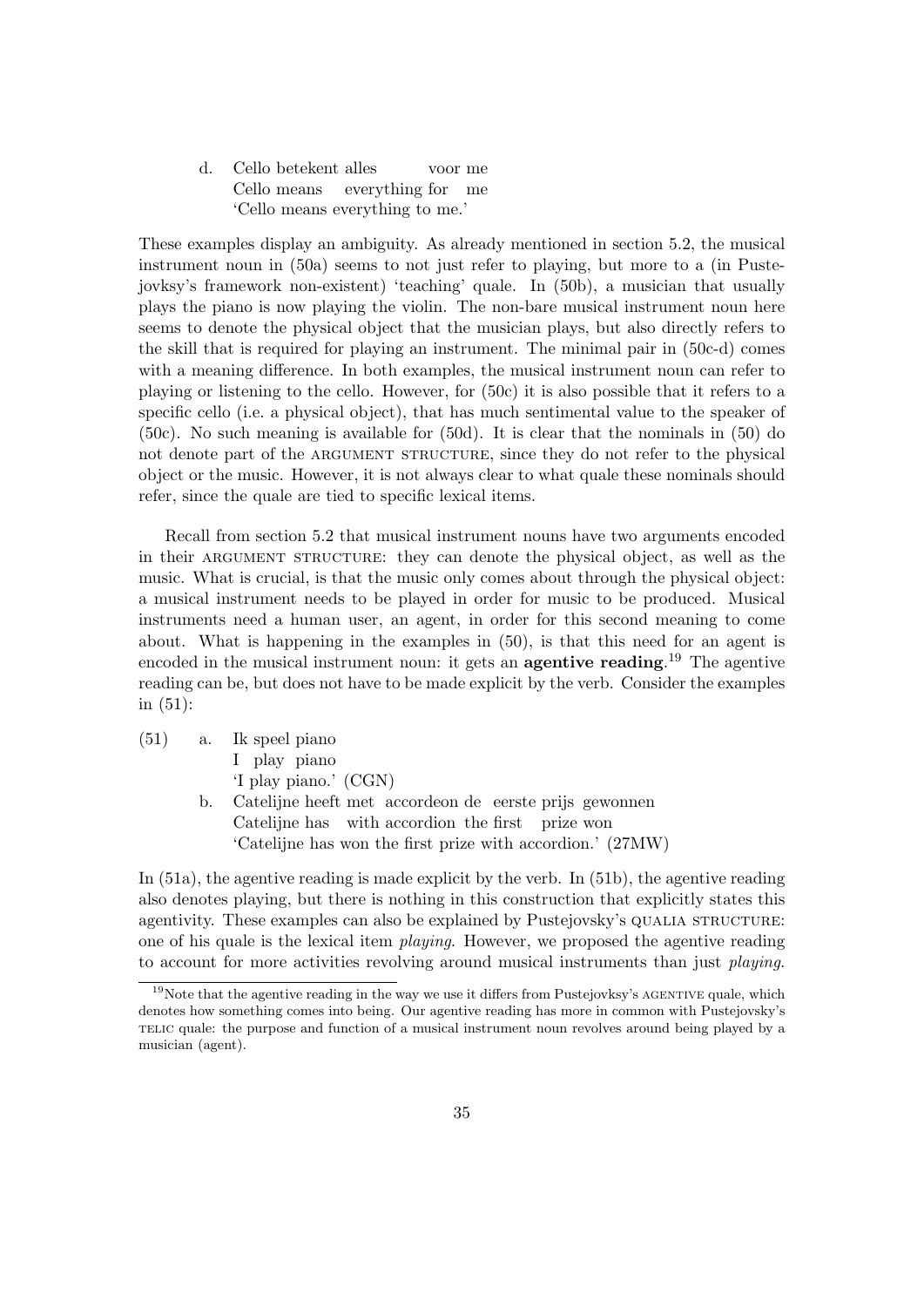This is the case for the examples in (52), that do not fit in perfectly with Pustejovsky's qualia.

| (52) | a. | Hij is doeent blokfluit aan het conservatorium van Münster           |
|------|----|----------------------------------------------------------------------|
|      |    | He is teacher recorder at the conservatory of Münster                |
|      |    | 'He teaches recorder at the Conservatory of Münster.' (27MW)         |
|      | b. | Saxofoon is op conservatoria vreselijk populair bij vrouwen          |
|      |    | Saxophone is at conservatories terribly popular with women           |
|      |    | 'Saxophone is at conservatories terribly popular with women.' (27MW) |

We have already seen in section 5.2 that  $(52a)$  does not just revolve around playing, but that there is a broader agentive activity going on. This agentivity is made explicit by docent 'teacher'. In (52b), we have the same agentive reading of studying, without it being made explicit by a verb like *studying* or a noun like *teacher*.

So, on the lexical level, musical instrument nouns can denote the physical object, the music, and it can get an agentive reading. Note that the first two meanings are the same as the ones encoded in Pustejovsky's ARGUMENT STRUCTURE. The agentive reading is part of what we call RELATIONAL PROPERTIES, which replaces Pustejovsky's qualia structure, but still includes the dotted object. Below, we propose a modified version of Pustejovsky's lexical structure for musical instrument nouns, that can account for their polysemy. We exemplify it again with the instrument saxophone.

**saxophone**  
\n
$$
ARGSTR = \begin{bmatrix} \nARG_1 = x : physical object \\ \nARG_2 = y : music \n\end{bmatrix}
$$
\n
$$
RELATIONAL PROPERTIES = \begin{bmatrix} Dotted \ object = x \cdot y \\ \nR(x, y) = agentive \n\end{bmatrix}
$$

1  $\overline{1}$  $\overline{1}$  $\overline{1}$  $\overline{1}$  $\overline{1}$  $\overline{1}$  $\overline{1}$  $\overline{1}$  $\overline{1}$  $\overline{1}$  $\overline{1}$  $\overline{1}$ 

Like in Pustejovsky's framework, the lexical structure of musical instrument nouns holds the dotted object, which is the argument formed by combining the two (original) arguments  $x$  and  $y$ . What is added, are the RELATIONAL PROPERTIES. The RELATIONAL properties describe the relation between the two arguments. For musical instrument nouns, the RELATIONAL PROPERTIES involve the relation between the physical object x and the music  $y$ . This is an *agentive* relation: music comes about by playing an instrument. Replacing the qualia structure with relational properties has two consequences. The first is, that the agentive relation can be any relation: it is not tied to a specific lexical item, like Pustejovsky's qualia were. While it is still possible that musical instrument nouns denote *playing* (which indeed marks a relation between  $x$  and y), it is also possible that there is some other agentive relation between x and y. The second result from replacing the QUALIA STRUCTURE with RELATIONAL PROPERTIES, is that the roles for listening and building are left out, since they only have one argument (respectively, the music and the physical object). We do not see this as a problem: since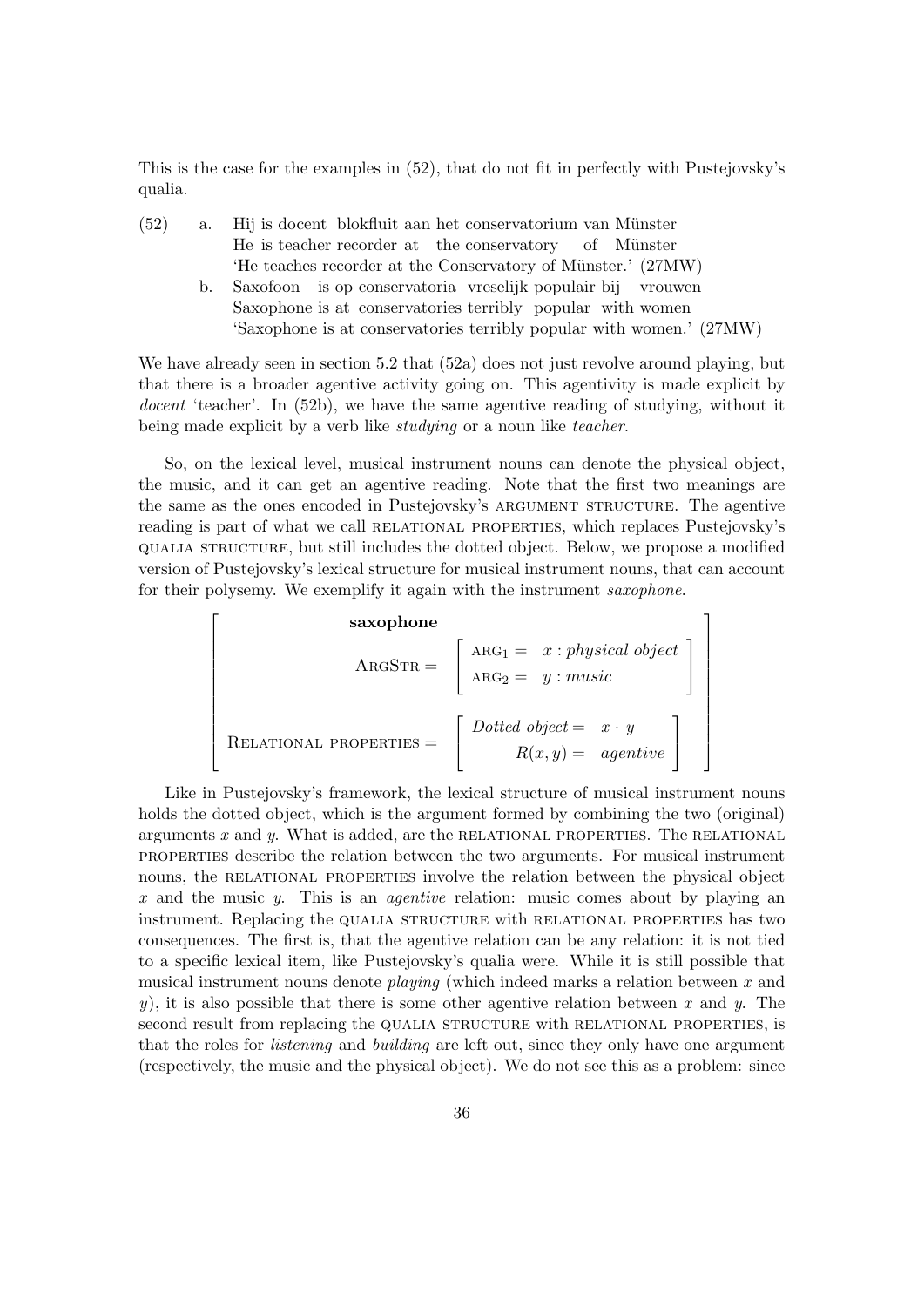these qualia only had one argument, they did not involve a relation between x and  $y$ : their function can be fulfilled by just the ARGUMENT STRUCTURE.

As we discussed in section 3, there is a lot of variation in musical instrument constructions with respect to their determination: in certain contexts, musical instruments cannot be bare. In other contexts, they are obligatorily bare, and in yet other contexts, they can be either. This section shows that our modified framework can account for the three different patterns of determination found in musical instrument constructions.

- 1. Constructions that are obligatorily non-bare denote part of the ARGUMENT STRUC-TURE.
- 2. Constructions that are obligatorily bare denote the agentive relation of the relational properties.
- 3. Constructions that can be both bare and non-bare denote the agentive relation or the music.<sup>20</sup>

Here, we discuss all three options, starting with constructions that are obligatorily nonbare. As mentioned above, these obligatorily non-bare noun phrases denote part of the argument structure. The examples in (53) refer to the physical object, and the example in (54) refers to the music.

| (53) |          | a. *(Het) orgel staat achter een smeedijzeren hekje           |
|------|----------|---------------------------------------------------------------|
|      |          | (The) organ stands behind a wrought-iron fence                |
|      |          | 'The organ stands behind a wrought iron fence.' (27MW)        |
|      |          | b. De uitroep wordt bliksemsnel op $*(de)$ cello nagespeeld   |
|      |          | The cry is lightning-fast on (the) cello after-played         |
|      |          | The cry is lightning-fast on the cello reenacted.' (27MW)     |
|      | $\rm c.$ | Zodra hij aan *(de) piano zit valt de zaal stil               |
|      |          | When he at (the) piano sits falls the room silent             |
|      |          | 'The room fell silent as soon as he sat at the piano.' (27MW) |

In all three examples in (53), the musical instrument noun refers to a specific instrument that is salient in the context, so the musical instrument construction cannot be bare. In (54), the definite musical instrument noun denotes not the physical object, but the music.

(54) Ze They stood stonden te walsen op \*(de) viool van André Rieu to waltzing on (the) violin of André Rieu 'They were waltzing on the violin of André Rieu.' (27MW)

Secondly, musical instrument constructions that are obligatorily bare denote the agentive relation of the RELATIONAL PROPERTIES. This is exemplified in  $(55)$ :

<sup>&</sup>lt;sup>20</sup>We must keep in mind that musical instruments that denote music display mass use.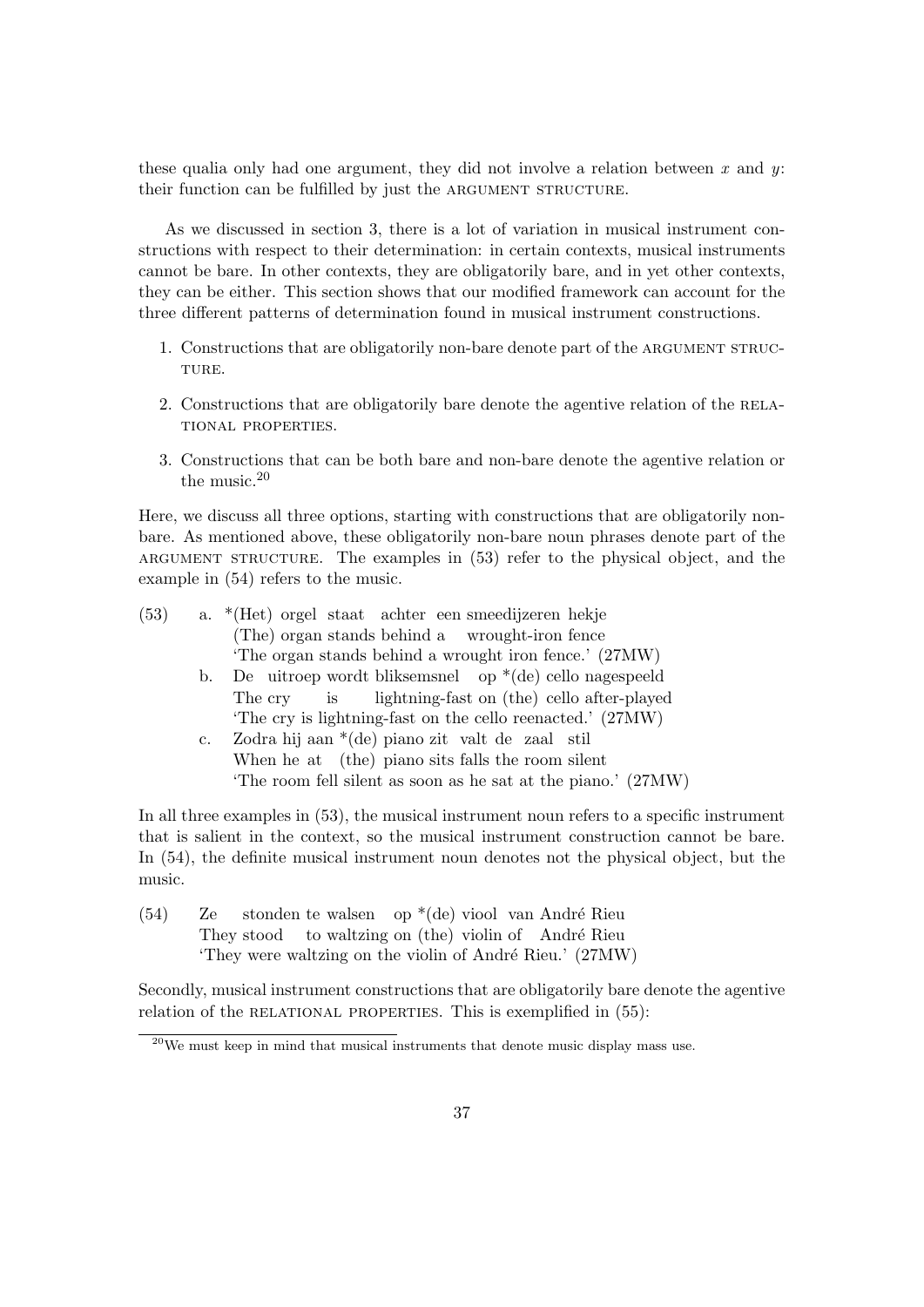| (55) |                | a. Ik speel (?de) piano                          |
|------|----------------|--------------------------------------------------|
|      |                | I play (the) piano                               |
|      |                | 'I play the piano.' (CGN)                        |
|      |                | b. Ik studeer $(*de)$ gitaar                     |
|      |                | I study (the) guitar                             |
|      |                | 'I study the guitar.' (27MW)                     |
|      | $\mathbf{c}$ . | Ze won de eerste prijs voor (*de) viool          |
|      |                | She won the first prize for (the) violin         |
|      |                | 'She won the first prize for the violin.' (27MW) |

We mentioned previously that the musical instrument constructions in (55a-b) are ungrammatical when they are non-bare. The non-bare musical instrument construction in (55c) is not ungrammatical, but comes with an unexpected meaning, namely that she won the first prize for someone else, namely for the violin. The musical instrument nouns in (55) do not denote the physical object or the music, but they describe typical activities associated with the relation between the two: (55a) and (55c) describe a situation involving playing, (55b) describes a situation involving studying. All describe an activity which involves the relation between the physical object and the music, since the music comes about through playing.

Thirdly, musical instrument constructions that can be both bare and non-bare denote the agentive relation, as in the examples in (56), or the music, as in the examples in (57).

| (56) |    | a. Als pianist is hij minder vertrouwd met de viool        |
|------|----|------------------------------------------------------------|
|      |    | As pianist is he less familiar with the violin             |
|      |    | 'As a pianist he is less familiar with the violin.' (27MW) |
|      | b. | Als pianist is hij minder vertrouwd met viool              |
|      |    | As pianist is he less familiar with violin                 |
|      |    | 'As a pianist he is less familiar with violin.'            |

In both (56a) and (56b), the musical instrument construction denotes the agentive relation: both the bare and the non-bare form denote some form of violin-playing. Both the bare and the non-bare musical instrument construction in (57) denote the music.

| (57) |    | a. Ook in muziek uit Afrika kom je de accordeon tegen                                     |
|------|----|-------------------------------------------------------------------------------------------|
|      |    | Also in music from Africa come you the accordion against                                  |
|      |    | 'One also encounters the accordion in music from Africa.' (27MW)                          |
|      | b. | Ook in muziek uit Afrika kom je accordeon tegen                                           |
|      |    | Also in music from Africa come you accordion against                                      |
|      |    | 'One also encounters accordion in music from Africa.'                                     |
|      |    |                                                                                           |
|      |    | From the examples in $(56)$ and $(57)$ above, it seems as if any construction that can be |

both bare and non-bare does not come with a meaning difference. However, there are constructions where the bare form conveys someting different than the non-bare form. This is the case for the minimal pair in (58):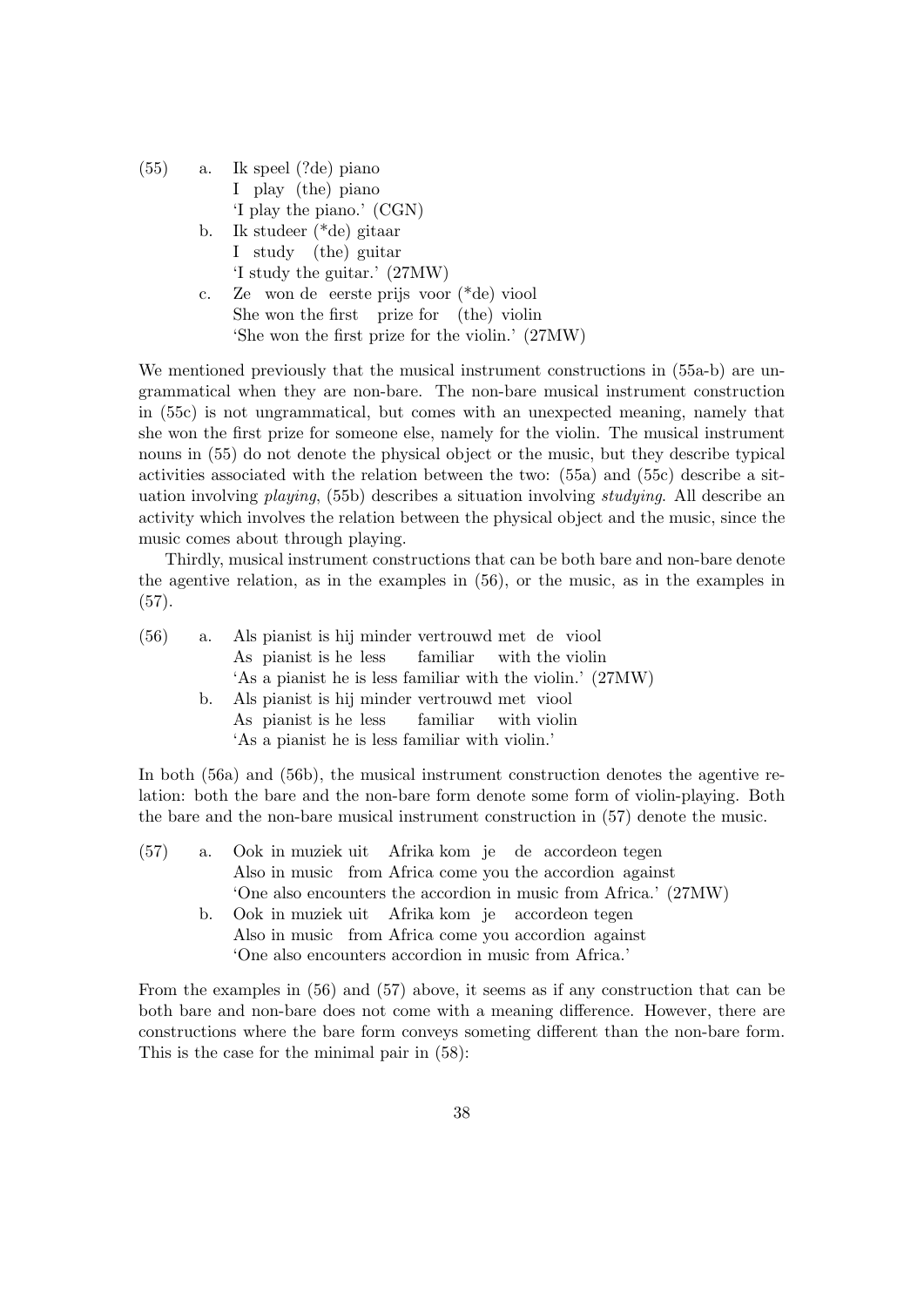(58) a. Catelijne heeft met accordeon de eerste prijs gewonnen Catelijne has with accordion the first prize won 'Catelijne has won the first prize with accordion.' (27MW) b. Catelijne heeft met de accordeon de eerste prijs gewonnen Catelijne has with the accordion the first prize won 'Catelijne has won the first prize with the accordion.'

The bare form in (58a) denotes the agentive relation: she won because of her accordionplaying. The non-bare form in (58b), however, is ambiguous: the most prominent meaning is again that she won because of her accordion-playing, so the musical instrument noun denotes the agentive relation. However, (58b), but not (58a), can be used in a situation where the contest was about who has the shinyest accordion: (58b) can still denote the physical object, while (58a) cannot. This is unsurprising, since we have seen (for example, in (53)) that to denote a physical object, one has to use a non-bare form. All in all, our lexical structure can account for all three patterns of determination found in musical instrument constructions. However, there are still some unresolved issues: we cannot explain why some musical instrument constructions, while denoting the agentive reading, are obligatorily bare, while others also allow a non-bare form. We therefore cannot rule out that there is still a certain amount of lexical specification involved in the determination of musical instrument nouns.

Let us return to the problems with Pustejovksy's structure, which caused us to modify his framework in the first place. We have already seen how (59a) can be accounted for, by substituting the lexically specific qualia structure with the more general relational properties. Being a teacher of a musical instrument involves the agentive relation between the physical object and the music: it involves teaching someone how to use a musical instrument to (properly) produce music. In Pustejovsky's framework, the musical instrument noun in (59a) would denote the *playing*-quale, which is not all there is to this situation of teaching. Also recall the example where a singer usually brings both a violinist and a guitarist to accompany her voice, when (59b) is uttered:

 $(59)$  a. He is teacher recorder at the conservatory is docent blokfluit aan het conservatorium van Münster of M¨unster 'He teaches recorder at the Conservatory of Münster.' (27MW) b. De viool was niet meegekomen The violin had not come-along 'The violin had not come along.' (27MW)

Pustejovsky's framework had no way of accounting for the metonymic use of the musical instrument noun in (59b). The musical instrument construction does not denote the music or the physical object, nor does it refer to any of the qualia. Our framework can account for metonymic examples like (59b). In this example, de viool 'the violin' indicates a violinist: the person usually playing the violin. This already denotes the agentive relation (and not the physical object): the agentive relation is used to indicate the agent.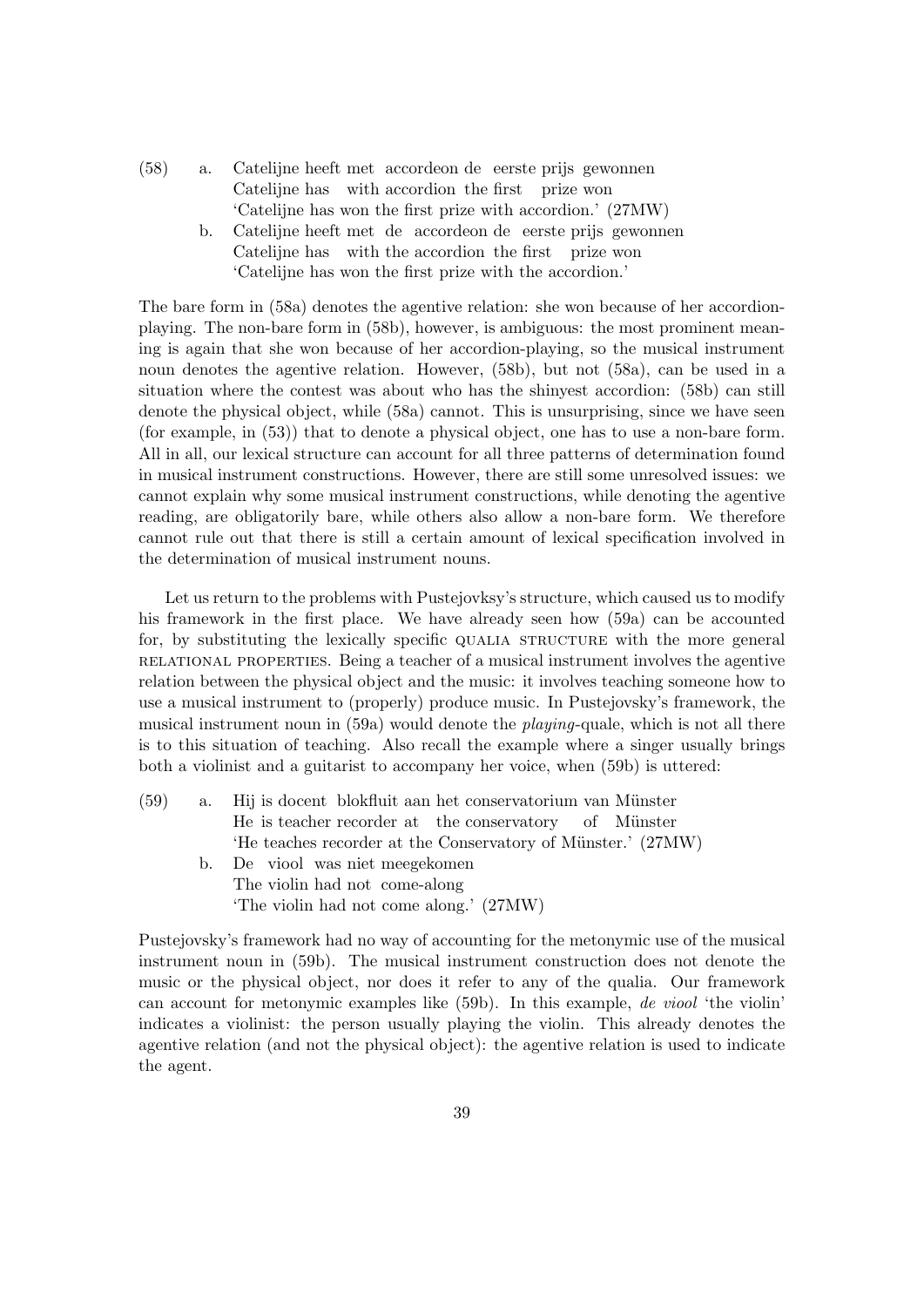Not only can our analysis account for examples that Pustejovsky's framework cannot, an analysis with unspecified RELATIONAL PROPERTIES has other advantages over an analysis with lexical items fixed in the QUALIA STRUCTURE. Consider the examples in (60).

| (60) | a. | Ze heeft gevoel voor het theatrale aspect van harp         |
|------|----|------------------------------------------------------------|
|      |    | She has feeling for the theatrical aspect of harp          |
|      |    | 'She has a sense of the theatrical aspect of harp.' (27MW) |
|      |    | b. Ik zit op piano                                         |
|      |    | I sit on piano                                             |
|      |    | 'I take piano lessons.'                                    |

In  $(60a)$ , it is unclear whether *harp* refers to  $(0)$  playing the harp, or whether it refers to playing plus something extra: performing. It is not crucial to the interpretation of (60a) to know the precise meaning of harp. What is clear, however, is that the musical instrument construction in (60a) denotes the agentive relation. Since the agentive relation is not linked to specific lexical items in the lexical structure, it can account for a certain amount of ambiguity. The construction in (60b) is used as an activity, to indicate that one is taking piano lessons: the musical instrument noun denotes the agentive relation.<sup>21</sup>

This subsection proposed a modification of Pustejovsky's lexical framework to account for the lexical composition of musical instrument nouns. Where Pustejovsky's framework could not account for ambiguous or metonymic examples, our modified framework can. We introduced RELATIONAL PROPERTIES, manifested in musical instrument nouns as the agentive relation, that is not tied to specific lexical items in the lexicon. Our lexical framework can still account for the three patterns of determination found in musical instrument nouns: constructions that are obligatorily non-bare denote part of the ARGUMENT STRUCTURE. In contrast, constructions that are obligatorily bare denote the agentive relation of the relational properties. Finally, constructions that can be both bare and non-bare denote the agentive relation or the music.<sup>22</sup> In the next sub-

 $(i)$  a. I sit on theater zit op toneel 'I take acting lessons.' b. Ik zit op voetbal I sit on football 'I take football lessons.' c. Ik zit op schaken I sit on chess-playing 'I take chess lessons.'

 $^{22}$ A lexical framework alone is not enough to fully explain everything: a referential framework is still needed to account for the contrast between (i) and (ii):

 $21$ This construction is used for all kinds of activities that involve lessons. It can be used for musical instrument lessons, but also for sports and other activities. The activity can be described by a noun, as in (ia-b), but also by a verb, as in (ic).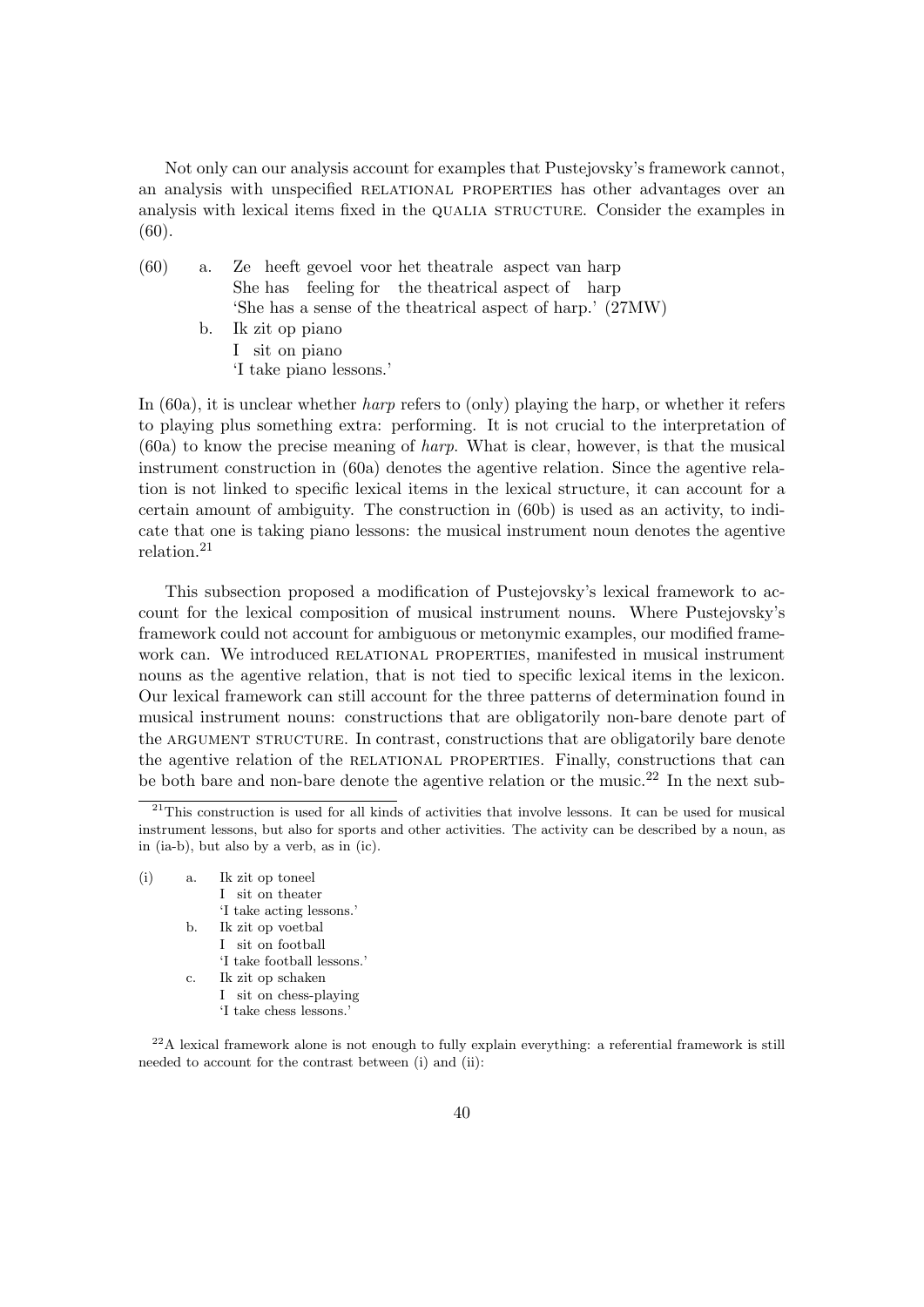section, we will extend our lexical semantics of musical instrument nouns to two other classes of nouns, namely sport nouns and game nouns.

## 6.3 A more general picture

 $\lceil$  $\overline{\phantom{a}}$  $\overline{1}$  $\overline{1}$  $\overline{1}$  $\overline{1}$  $\overline{1}$  $\overline{1}$  $\overline{\phantom{a}}$  $\overline{1}$  $\overline{1}$  $\overline{1}$  $\overline{1}$ 

The previous subsection laid out a lexical structure for musical instrument nouns, repeated here.

> 1  $\overline{1}$  $\overline{1}$  $\overline{1}$  $\overline{1}$  $\overline{1}$  $\overline{1}$  $\overline{1}$  $\overline{1}$  $\overline{1}$  $\overline{1}$  $\overline{1}$  $\overline{1}$

**saxophone**  
\n
$$
ARGSTR = \begin{bmatrix} ARG_1 = x : physical object \\ ARG_2 = y : music \end{bmatrix}
$$
\n
$$
RELATIONAL PROPERTIES = \begin{bmatrix} Dotted object = x \cdot y \\ R(x, y) = agentive \end{bmatrix}
$$

In this lexical structure, what is really specific to musical instrument nouns is the argument structure: this differs for all nouns (although a lot of nouns will still have a physical object as one of their arguments). The relational properties are not linked to specific lexical items. For musical instrument nouns, the relation between the two arguments is an agentive relation: the music (y) comes about through playing the physical object  $(x)$ . For other polysemous nouns, however, the RELATIONAL PROPERTIES can display other relations. For example, the relation between two senses of newspaper, company and print matter, is a source relation: the newspaper company produces the printed newspaper.

 $(i)$  a. I compose on the piano componeer op de piano 'I compose on the piano.' (27MW) b. ?Ik componeer op piano I compose on piano 'I compose on piano.'

When the verb *componeren* 'compose' is combined with the preposition op 'on', the musical instrument construction cannot be bare, since the instrument itself (i.e. the physical object) has to be physically present. When the same verb combines with the preposition voor 'for', however, the musical instrument noun can be bare:

 $(ii)$  a. I compose for the piano componeer voor de piano 'I compose for the piano.' (27MW) b. Ik componeer voor piano I compose for piano 'I compose for piano.' (27MW)

A lexical framework alone is not enough to explain this contrast. A referential framework, however, can explain the contrast between (i) and (ii): while in (i), one specific piano is involved, (ii) gives a statement about pianos in general: it is a generic statement.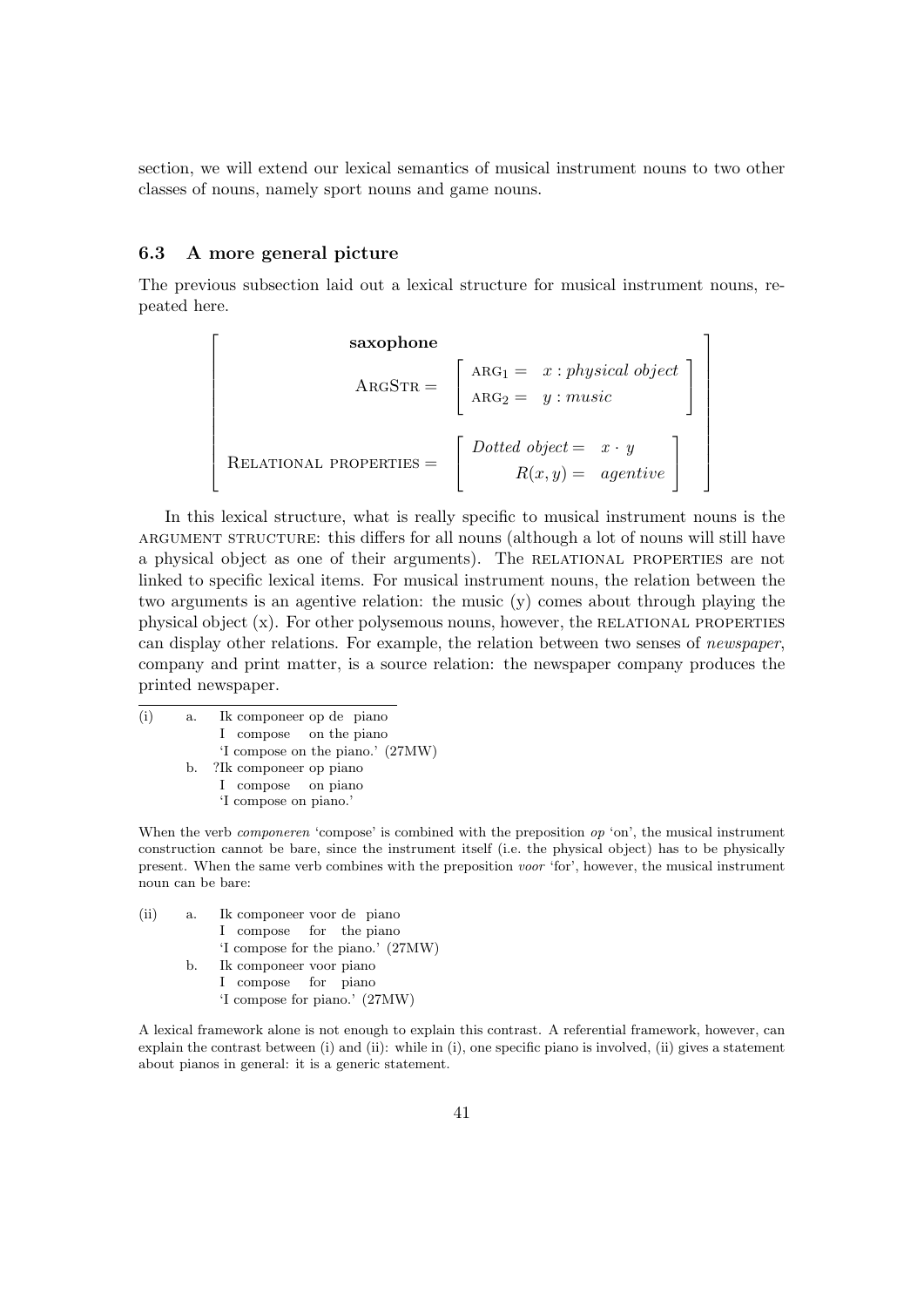Musical instrument nouns are not the only nouns that have an agentive relation in their relational properties: two other classes of nouns that share this relation, are sport nouns and game nouns. The advantage of our lexical structure over Pustejovsky's framework is that our framework can be easily extended to other nouns. This subsection will show parallels between musical instrument nouns and sport and game nouns, and how the lexical structure for musical instrument nouns can be modified slightly to be applicable to these classes of nouns.

Nouns that are sports and games have a lot in common with musical instrument nouns. A first observation is that, like musical instrument nouns (61a), sport nouns (61b) and game nouns (61c) can be bare when used with the verb spelen 'play'.

| (61) | a. | Ik speel piano            |
|------|----|---------------------------|
|      |    | I play piano              |
|      |    | 'I play piano.' (CGN)     |
|      |    | b. Ik speel voetbal       |
|      |    | I play football           |
|      |    | 'I play football.' (27MW) |
|      | c. | Ik speel monopoly         |
|      |    | I play monopoly           |
|      |    | 'I play monopoly.' (27MW) |
|      |    |                           |

We claim that the lexical structure of these sport and game nouns is similar to that of musical instrument nouns. While the ARGUMENT STRUCTURE differs for these classes, they all share the agentive relation, which allows them to occur bare. Below, I give the modified lexical structure for voetbal 'football' and monopoly 'monopoly'. Note that the relational properties are identical to that of musical instrument nouns.

| voetbal                                                    |
|------------------------------------------------------------|
| $ARGSTR = \left[ ARG_1 = x : physical object \right]$      |
| $EVENTSTR = \left[ E_1 = e_1 : sport (= game) \right]$     |
| $RELATIONAL PROPERTIES = \left[ Dotted object = x \cdot y$ |
| $R(x, y) = agentive$                                       |

$$
\begin{bmatrix}\n\text{monopoly} \\
\text{ARGSTR} = \begin{bmatrix}\n\text{ARG}_1 = x : physical object \\
\text{E1} = e_1 : game\n\end{bmatrix}\n\end{bmatrix}
$$
\n
$$
\begin{bmatrix}\n\text{EVENTSTR} = \begin{bmatrix}\n\text{Dotted object} = x \cdot y \\
\text{R(x, y)} = agentive\n\end{bmatrix}\n\end{bmatrix}
$$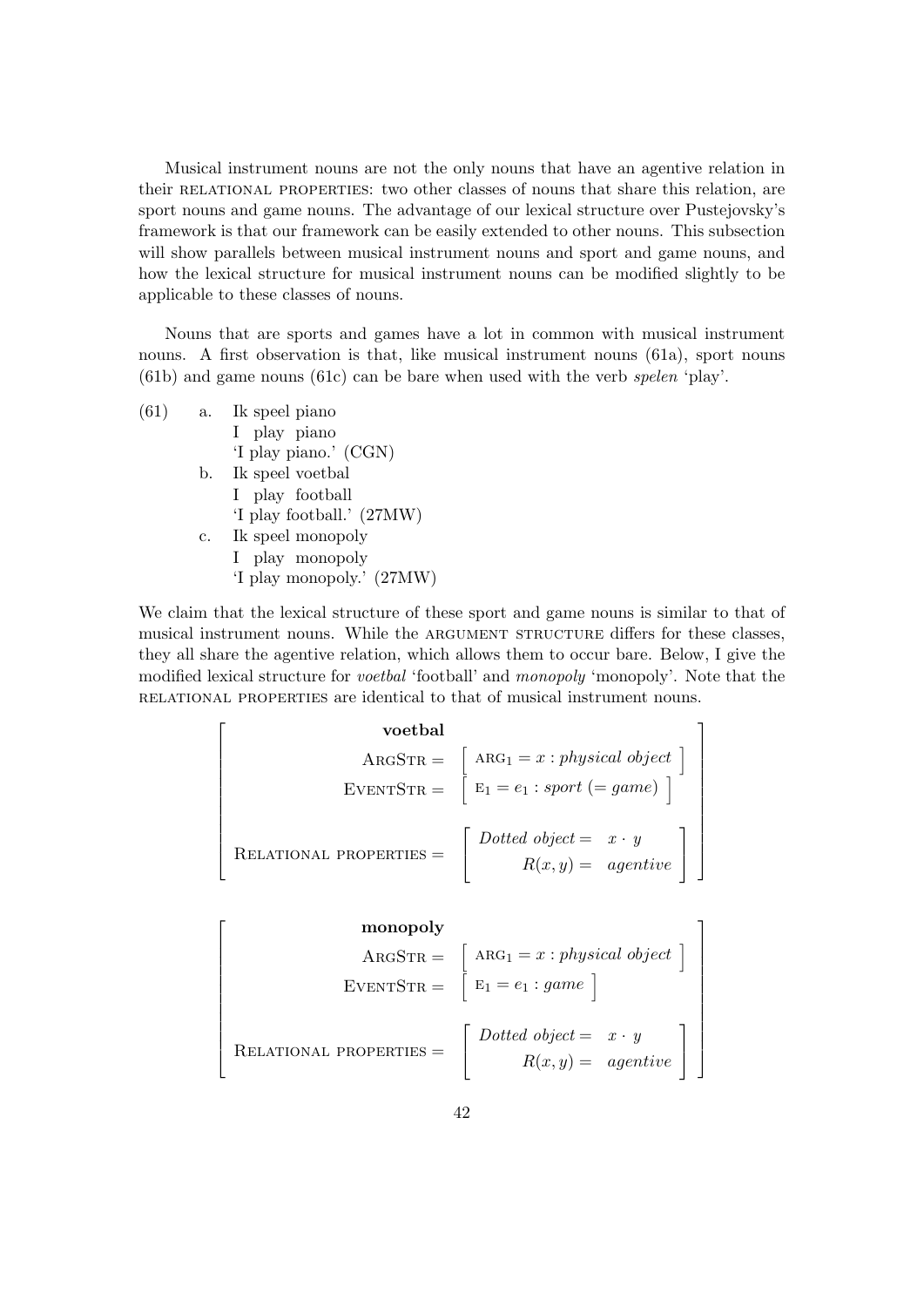In Dutch, *voetbal* 'football' denotes both the ball as a physical object, as well as the game. The same holds for game nouns: they denote both the action of playing, as well as the physical object (consisting of the board and all additional parts). The major difference with musical instrument nouns is that where musical instrument nouns have a second argument, *music*, sport and game nouns have an EVENT STRUCTURE instead of a second argument. The agentive relation of sport and game nouns is similar to that of musical instrument nouns. For musical instruments, the physical object is needed to produce the music, which comes about through the agentive relation. Similarly, for sport and game nouns, the physical object is needed to make playing the game possible.

Sport and game nouns in non-bare constructions usually refer to the physical object, as (62) demonstrates.

- (62) a. Waar ligt de voetbal? Where lies the football? 'Where is the football?'
	- b. Pak jij het monopoly? Grab you the monopoly? 'Can you get the monopoly?'

Sport and game nouns can be bare in the same constructions that musical instrument nouns can be, as  $(63)$  shows. In these bare cases, just like for musical instrument nouns, the sport and game nouns refer to the agentive relation.

| (63) | a. | Ze heeft gevoel voor het theatrale aspect van voetbal                                  |
|------|----|----------------------------------------------------------------------------------------|
|      |    | She has feeling for the theatrical aspect of football                                  |
|      |    | 'She has a sense of the theatrical aspect of football.'                                |
|      | b. | Ze studeert aan de spellenacademie met monopoly als hoofdvak                           |
|      |    | She studies at the games-academy with monopoly as major                                |
|      |    | 'She studies at the game academy with monopoly as her major.'                          |
|      |    | However, sport and game nouns have taken agentive relation a step further than musical |
|      |    | instrument nouns: sport and game nouns have taken over the role of the verb in such a  |
|      |    | way, that they completely function as verbs themselves. This is shown in $(64)$ .      |
| (64) |    | a. Wij gaan voetballen                                                                 |
|      |    |                                                                                        |

| We go footballing                                                         |
|---------------------------------------------------------------------------|
| 'We are going to play football.' (27MW)                                   |
| b. Hij leerde monopolyen van zijn ouders toen hij elf<br>$_{\rm was}$     |
| He learned monopolying from his parents when he eleven was                |
| 'He learned to play monopoly from his parents when he was eleven.' (27MW) |

As the ungrammaticality of the examples in (65) shows, this transition has not taken place for musical instrument nouns: a musical instrument noun cannot be used as a verb.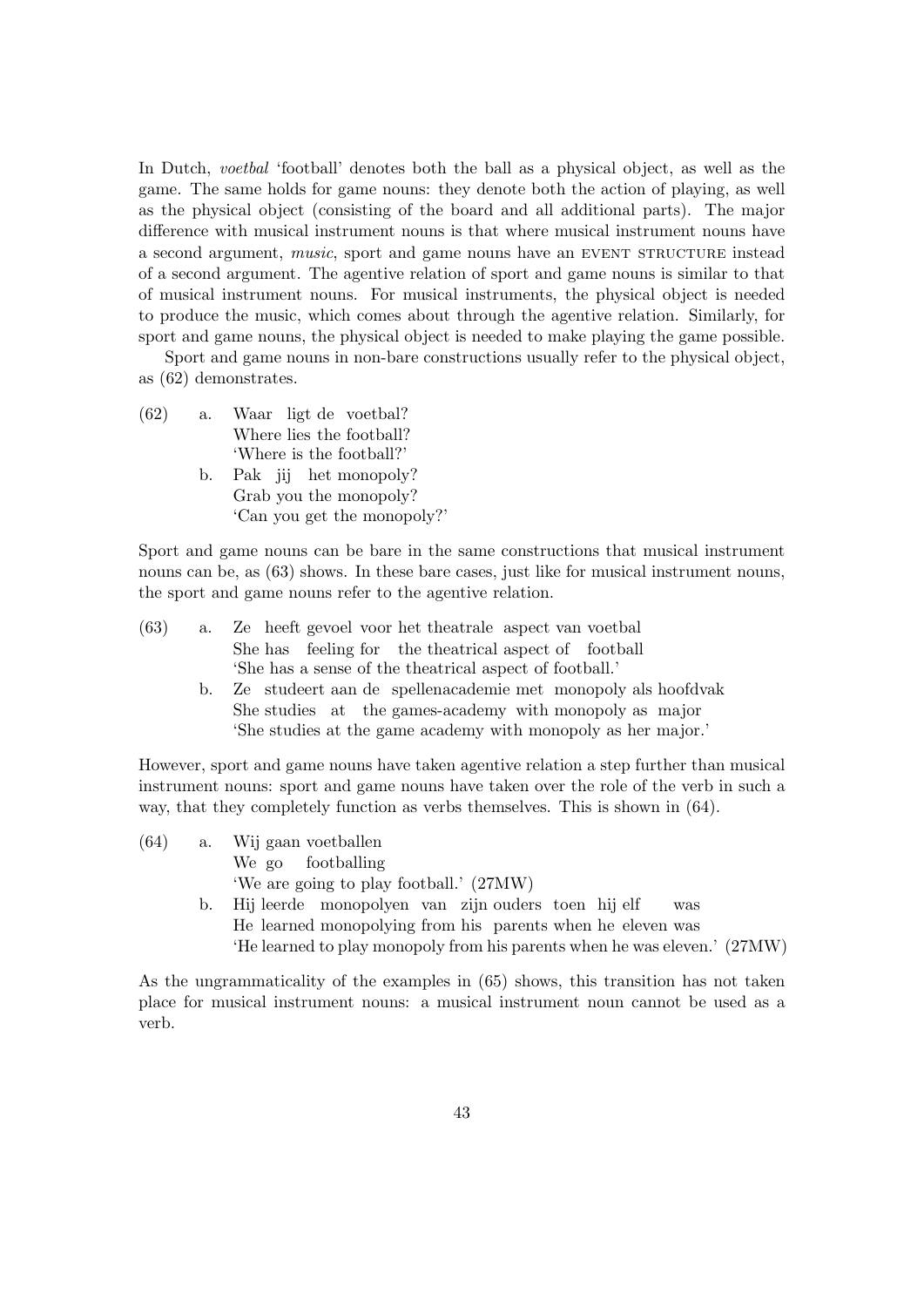(65) a. \*Wij gaan pianoen We go pianoing 'We are going to play piano.' b. \*Wij gaan violen We go violining 'We are going to play violin.'

Musical instrument nouns cannot function as verbs, perhaps because they do not have event structure. Sport and game nouns do have event structure, so it could be that that is what is needed to let a noun function as a verb. However, there are some exceptional musical instrument nouns that can actually be used as verbs, listed in (66):

| (66) | а. | Fluiten      |
|------|----|--------------|
|      |    | Whistle      |
|      |    | 'To whistle' |
|      | b. | Toeteren     |
|      |    | Toot         |
|      |    | 'To toot'    |
|      | c. | Trommelen    |
|      |    | Drumming     |
|      |    | 'To drum'    |
|      | d. | Drummen      |
|      |    | Drumming     |
|      |    | 'To drum'    |
|      |    |              |

As far as we know, these four examples in (66) are the only musical instrument nouns that can function as verbs.<sup>23</sup> However, they are not really counterexamples. The Dutch fluiten, in  $(66a)$ , does not mean 'flute-playing', it means 'whistling'. The noun fluit does not just mean 'flute', it also means 'whistle', and the verb is derived from this second meaning. While *toeteren* 'to toot' in (66b) is a way to produce sound, a *toeter* 'horn' is not an actual instrument.<sup>24</sup> This noun is used mostly to refer to children's toys and car horns. The verb trommelen 'to drum' in (66c) is not (just) used to describe drumplaying: this verb can be used to convey any action where something repeatedly hits a

 $^{23}$ It must be noted that, even though there is a new, lexicalized form for (66c-d), the noun can still be used in combination with the verb *spelen* 'play', as (i) shows, as is the case for sport and game nouns.

| (i) | a. | Ik speel drums     |
|-----|----|--------------------|
|     |    | I play drums       |
|     |    | 'I play drums.'    |
|     | b. | Ik speel trommel   |
|     |    | I play drum        |
|     |    | 'I play drum.'     |
|     | c. | Ik speel voetbal   |
|     |    | I play football    |
|     |    | 'I play football.' |
|     |    |                    |

 $24$ The Dutch musical instrument horn is *hoorn*.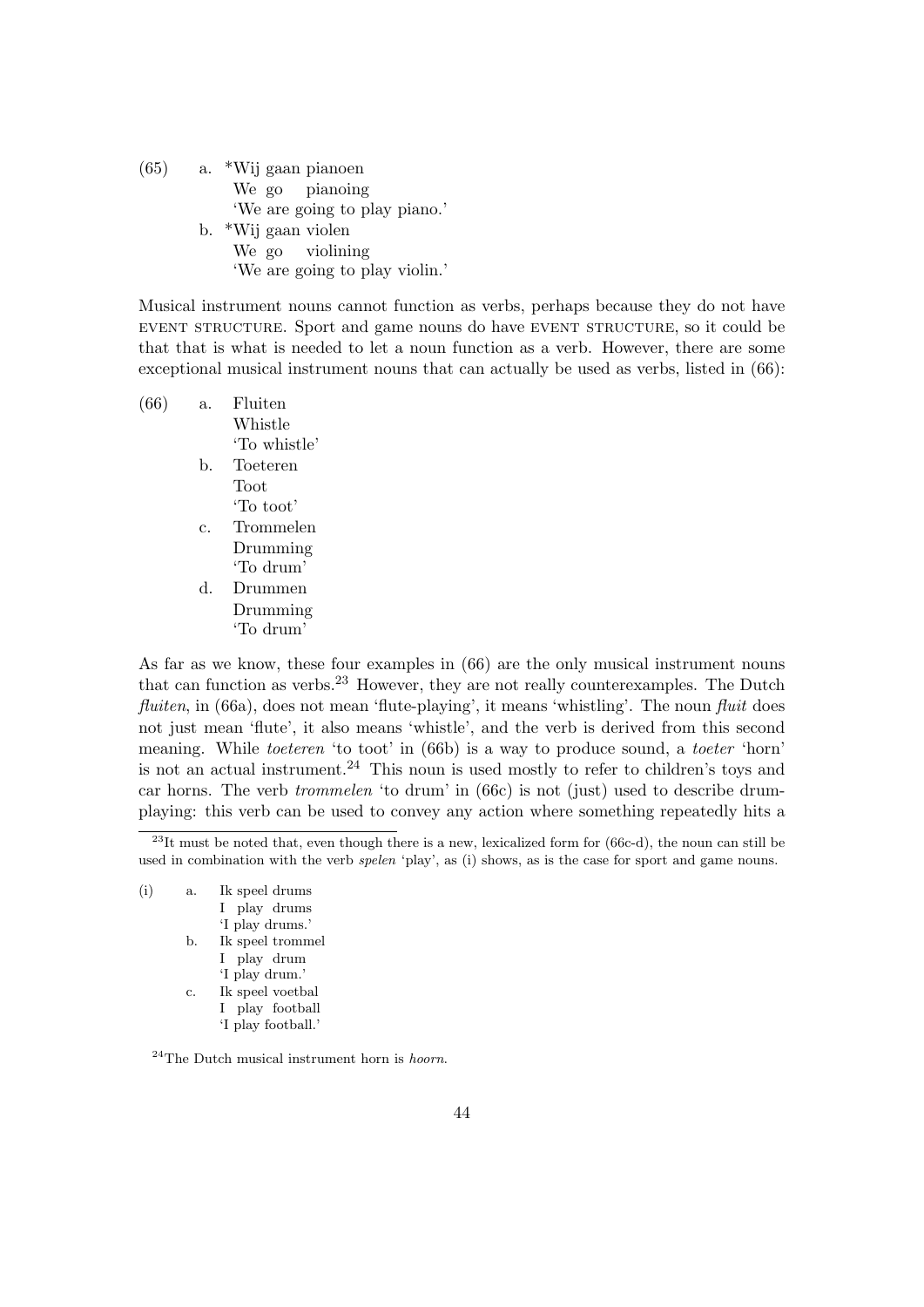surface to produce sound. Trommelen 'to drum' does not just happen on a drum, you can also trommel 'drum' on a table. Finally, the only verb that is possibly a counter example, is *drummen* 'to drum' in (66d). This verb is most likely derived from the noun drums 'drums', which is a loan word from English. Because it is a loan word, it could be an exceptional case.<sup>25</sup>

The 'agentivisation' of sport and game nouns is present in all sports and games, and can even be applied to new (or previously unknown) nouns. If someone tells you they engage in a regular activity of playing the game Dominion, they can say (67a). Likewise, fictional sports like Quidditch can still function as a verb, as (67b) shows.

| (67) | a. Wij Dominionen elke week            |
|------|----------------------------------------|
|      | We Dominioning every week              |
|      | 'We play Dominion every week.'         |
|      | b. Om drie uur gaan we Zwerkballen     |
|      | At three o'clock go we Quidditching    |
|      | 'At three o'clock, we play Quidditch.' |
|      |                                        |

The most likely explanation for this difference between musical instrument nouns and sport and game nouns is that the latter have EVENT STRUCTURE in their lexical structure, something that musical instrument nouns do not have. Since sport and game nouns can already be used to describe an event, as (62) showed, the agentive relation can be used to take this event-denotation a step further.

We propose that all nouns that have an agentive reading as their RELATIONAL PROP-ERTIES will have a lexical structure like the one proposed for musical instrument nouns. Some classes of nouns, like sport and game nouns, are in a further stadium of lexicalizing the agentive relation than other classes, like musical instrument nouns. We leave further exploration of the parallels between musical instrument nouns and other classes of nouns for future reseach, and move on to the concluding part of this thesis.

 $^{25}$ It is not entirely clear to us whether the verb *drummen* 'to drum' itself is also a loan word from English.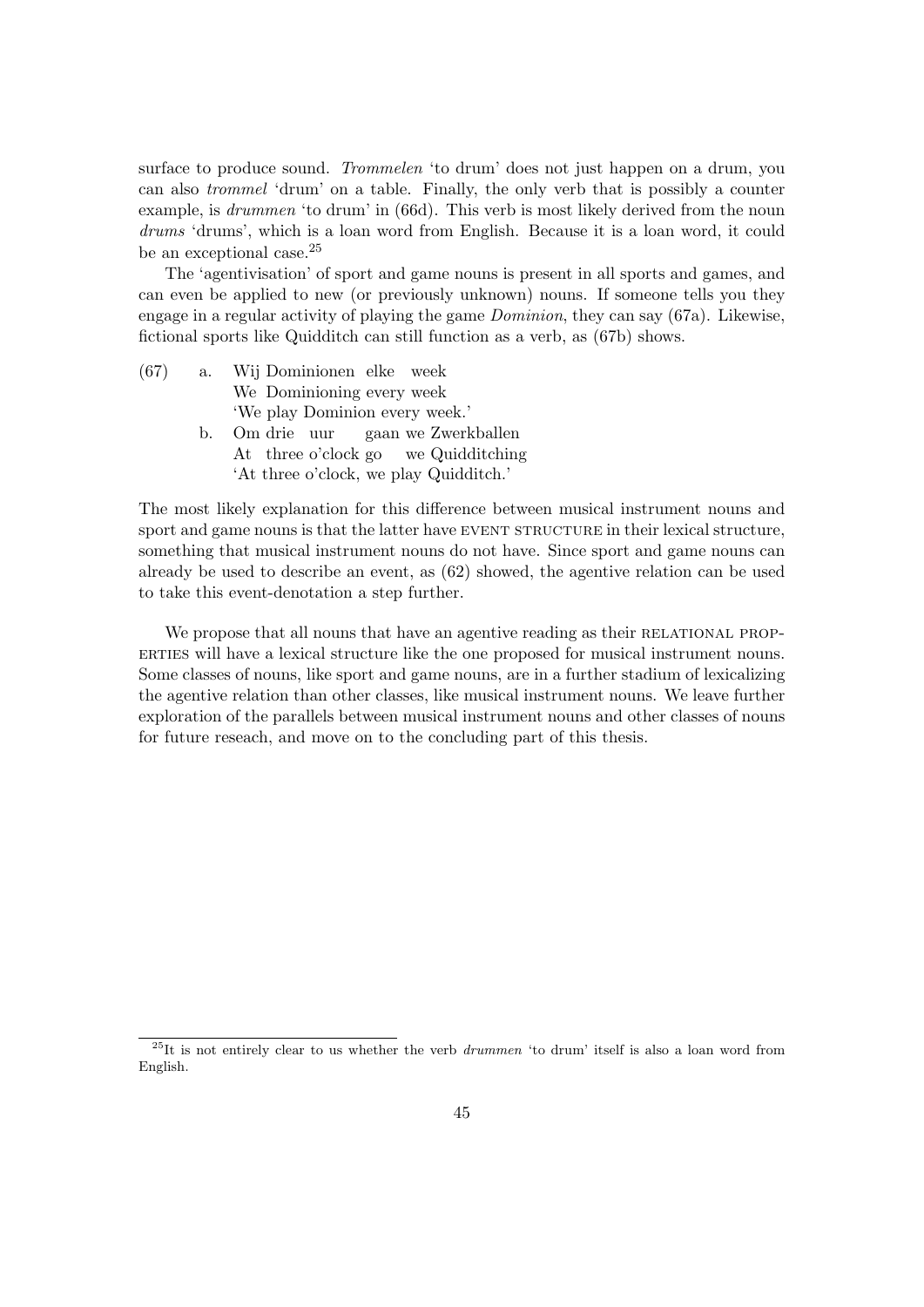# 7 Conclusion

While in many languages musical instrument nouns only occur with a determiner, in Dutch they can often be bare. Dutch musical instrument nouns can be bare not only in the presence of a verb, noun, or preposition, as in (68a-c), but also on their own, in subject position, as in (68d).

| (68) |             | a. Ik speel piano                                                    |
|------|-------------|----------------------------------------------------------------------|
|      |             | I play piano                                                         |
|      |             | 'I play piano.' (CGN)                                                |
|      | b.          | Hij is doeent blokfluit aan het conservatorium van Münster           |
|      |             | He is teacher recorder at the conservatory of Münster                |
|      |             | 'He teaches recorder at the Conservatory of Münster.' (27MW)         |
|      | $c_{\cdot}$ | Een muziekstuk geschreven voor gitaar                                |
|      |             | piece written for guitar<br>A                                        |
|      |             | 'A musical piece written for guitar.' (27MW)                         |
|      | d.          | Saxofoon is op conservatoria vreselijk populair bij vrouwen          |
|      |             | Saxophone is at conservatories terribly popular with women           |
|      |             | 'Saxophone is at conservatories terribly popular with women.' (27MW) |

Another peculiarity of musical instrument nouns, is that even the non-bare forms are special, since they can denote other things than just the physical object. For one, they can denote the music being made by the instrument, as shown in (69a). Another special use of non-bare musical instrument constructions is that they can be used to refer to the musician. (69b) can be uttered in the context of a singer who usually brings both a violinist and a guitarist to accompany her voice.

| (69) | a. Ze stonden te walsen op de viool van André Rieu       |
|------|----------------------------------------------------------|
|      | They stood to waltzing on the violin of André Rieu       |
|      | 'They were waltzing on the violin of André Rieu.' (27MW) |
|      | b. De viool was niet meegekomen                          |
|      | The violin had not come-along                            |
|      | 'The violin had not come along.' (27MW)                  |
|      |                                                          |

Some musical instrument constructions are obligatorily bare, as in (70a), where the non-bare form is ungrammatical. Other constructions are obligatorily non-bare, as in (70b), where the bare form is ungrammatical. Finally, there are constructions that are grammatical both when they are bare and when they are non-bare, as (70c) shows.

| (70) |    | a. Ik speel $(*de)$ piano                     |
|------|----|-----------------------------------------------|
|      |    | I play (the) piano                            |
|      |    | 'I play the piano.' (CGN)                     |
|      | b. | Intussen begint $*(de)$ piano te spelen       |
|      |    | Meanwhile starts (the) piano to play          |
|      |    | 'Meanwhile, the piano starts to play.' (27MW) |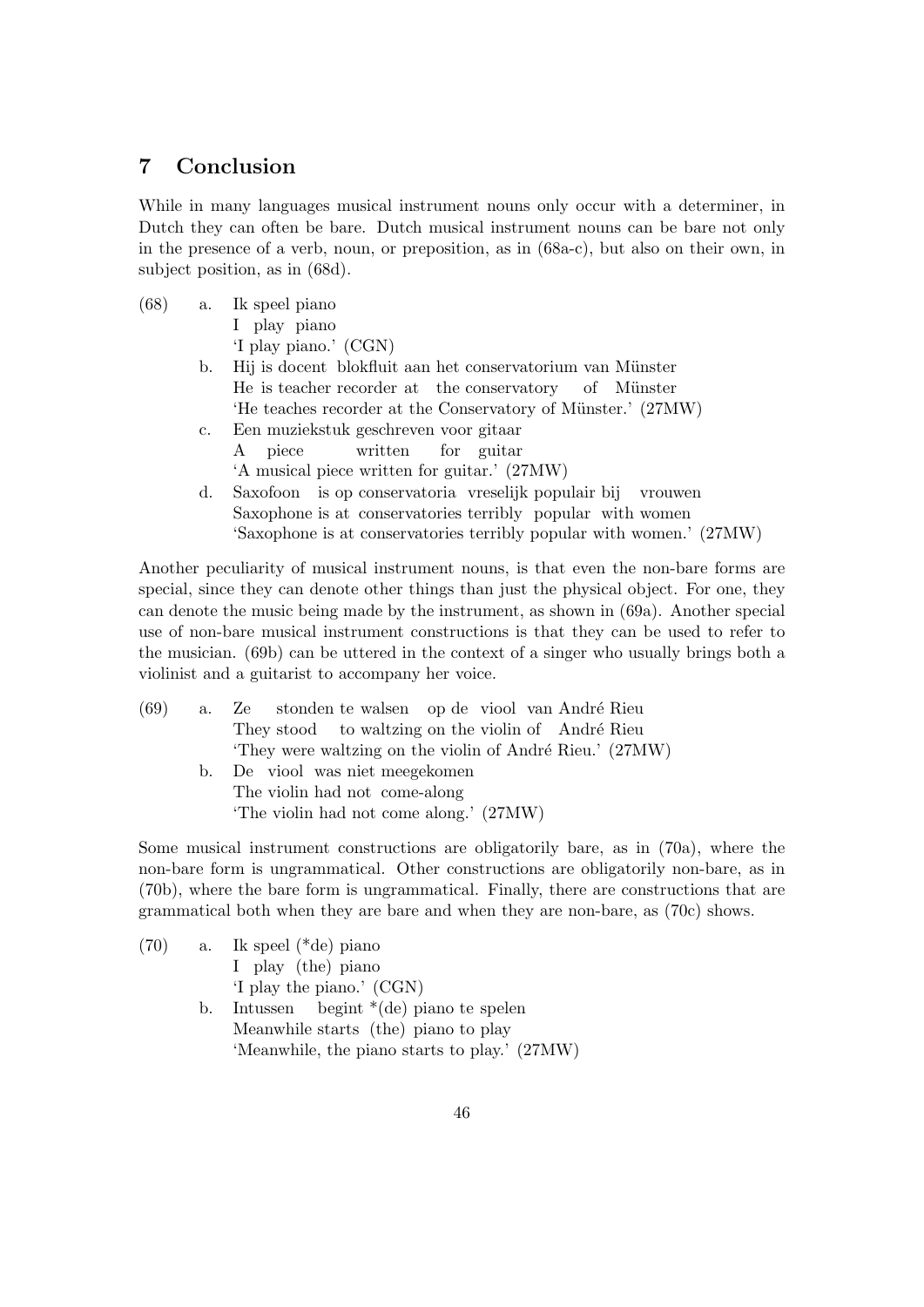c. Catelijne heeft met (de) accordeon de eerste prijs gewonnen Catelijne has with (the) accordion the first prize won 'Catelijne has won the first prize with the accordion.' (27MW)

We set out to find an explanation for this patterning in determination of musical instrument nouns, looking at both referential and lexical semantics. Musical instrument nouns displayed different types of referring: regular reference, (71a), kind reference, (71b), and other generic references, of which (71c) is an example. Furthermore, musical instrument nouns are able to have a weak reference, as in (71d).

- (71) a. Misschien vindt president Clinton tijd om op \*(de) saxofoon te spelen Maybe finds president Clinton time to on (the) saxophone to play die hij in Polen heeft gekregen that he in Poland has received 'Maybe president Clinton will find time to play on the saxophone that he received in Poland.' (27MW)
	- b. \*(De) panfluit is een duizenden jaren oud blaasinstrument (The) panpipe is a thousands years old wind-instrument 'The panpipe is a millennia-old wind instrument.' (27MW)
	- c. Ook in muziek uit Afrika kom je (de) accordeon tegen Also in music from Africa come you (the) accordion against 'One also encounters the accordion in music from Africa.' (27MW)
	- d. Ze They were werden op (de) piano begeleid on (the) piano accompanied by door Brian Brian 'They were accompanied on the piano by Brian.' (27MW)

As indicated in the examples above, regular definites and kind-denoting definites cannot be bare: the bare counterparts of (71a-b) are ungrammatical. Weak nominals can be bare, as (71d) shows. While most nouns cannot be bare under any generic reading, (71c) suggests that musical instrument nouns can be. The analysis by Aguilar-Guevara and Zwarts (2010) circumvents this problem: they analyse weak nominals as kind-individuals, which puts (71c) and (71d) in the same referential category.

We looked at how the lexical framework from Pustejovsky (1995) could account for the determination of musical instrument nouns. His framework showed that bare musical instrument nouns refer to the QUALIA STRUCTURE, whereas definite musical instrument nouns refer to either the QUALIA STRUCTURE or the ARGUMENT STRUCTURE. A problem with Pustejovsky's framework is the lexically specific QUALIA STRUCTURE. Because the qualia are tied to specific lexical items, it cannot properly account for all musical instrument constructions, including metonymic uses. We proposed a lexical structure for musical instrument nouns that is built on Pustejovsky's framework. Our framework, however, does not have specific lexical items encoded in the lexical structure. Not only can our framework account for all the data that Pustejovsky's framework could account for, it also handles metonymic examples well. Furthermore, our framework leaves enough space to be easily extended to non-musical instrument nouns.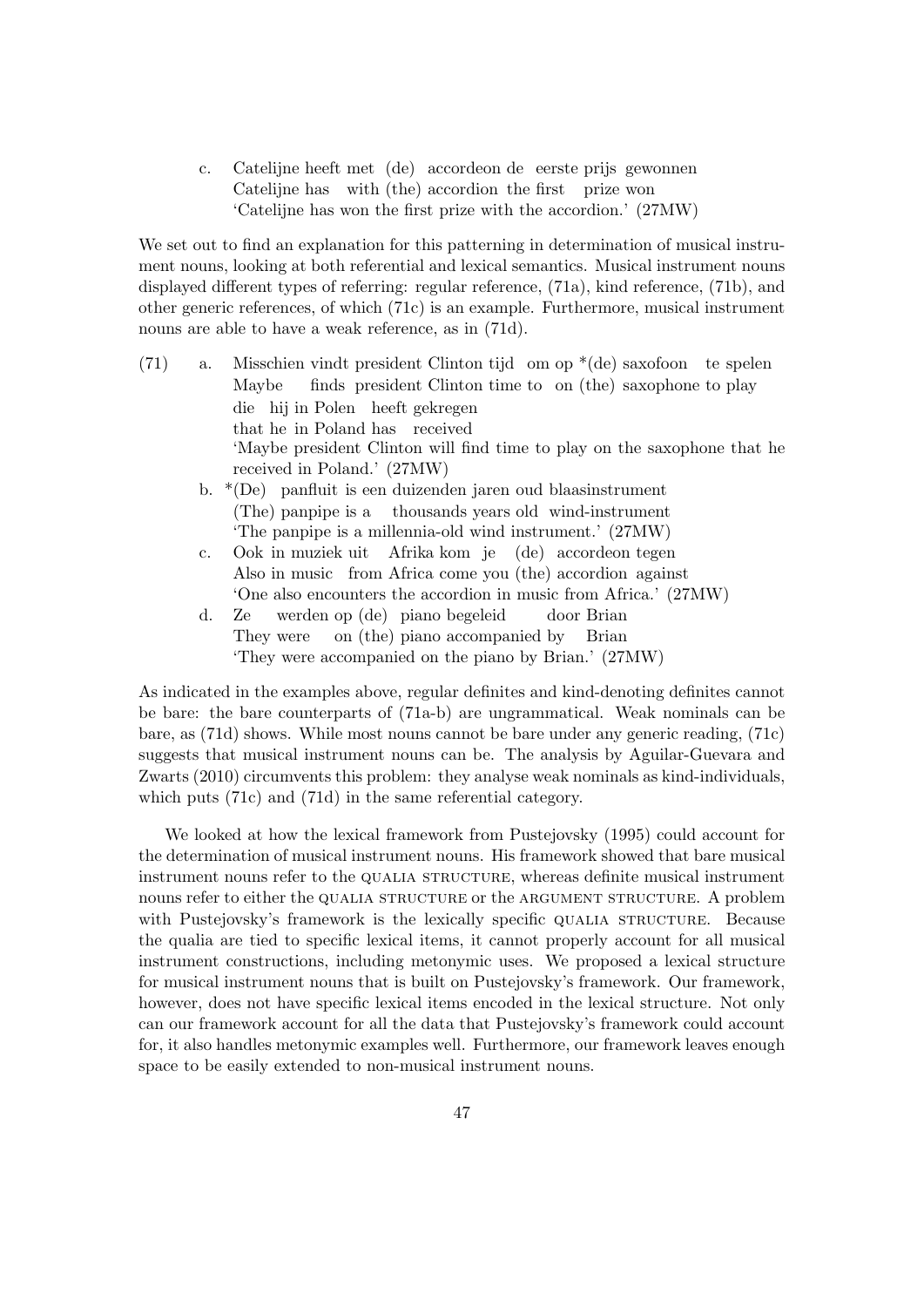The structure we proposed for musical instrument nouns is repeated below.

 $\lceil$  $\overline{\phantom{a}}$  $\overline{1}$  $\overline{1}$  $\overline{1}$  $\overline{1}$  $\overline{1}$  $\overline{1}$  $\overline{1}$  $\overline{1}$  $\overline{1}$  $\overline{1}$  $\overline{1}$ 

**saxophone**  
\n
$$
ARGSTR = \begin{bmatrix} ARG_1 = x : physical object \\ ARG_2 = y : music \end{bmatrix}
$$
\n
$$
RELATIONAL PROPERTIES = \begin{bmatrix} Dotted object = x \cdot y \\ R(x, y) = agentive \end{bmatrix}
$$

The lexically specific ARGUMENT STRUCTURE is kept identical to that of Pustejovsky's framework. The QUALIA STRUCTURE, however, is replaced by the more general RELAtional properties, that involve the relation between the two arguments. For musical instrument nouns, the relation between the two arguments is an agentive one: the physical object is needed to produce the music. Our framework can account for all the data that Pustejovsky's framework could: contexts that cannot be bare denote the argument  $STRUCTURE$ , be it the physical object, as in  $(72a)$ , or the music, as in  $(72b)$ . Contexts that are obligatorily bare denote the agentive reading of the RELATIONAL PROPERTIES. The agentive reading can be made explicit, for example by the verb, as in (72c), but do not have to be, as in (72d).

(72) a. Misschien vindt president Clinton tijd om op de saxofoon te spelen Maybe finds president Clinton time to on the saxophone to play die hij in Polen heeft gekregen that he in Poland has received 'Maybe president Clinton will find time to play on the saxophone that he received in Poland.' (27MW) b. Ze They stood to waltzing on the violin of André Rieu stonden te walsen op de viool van André Rieu 'They were waltzing on the violin of André Rieu.' (27MW) c. Ik speel piano I play piano 'I play piano.' (CGN) d. Catelijne heeft met accordeon de eerste prijs gewonnen Catelijne has with accordion the first prize won 'Catelijne has won the first prize with accordion.' (27MW)

Thirdly, musical instrument constructions that can be both bare and non-bare can denote either the music, as in (73a-b), or the agentive reading, as in (73c-d).

- (73) a. Ook in muziek uit Afrika kom je de accordeon tegen Also in music from Africa come you the accordion against 'One also encounters the accordion in music from Africa.' (27MW)
	- b. Ook in muziek uit Afrika kom je accordeon tegen Also in music from Africa come you accordion against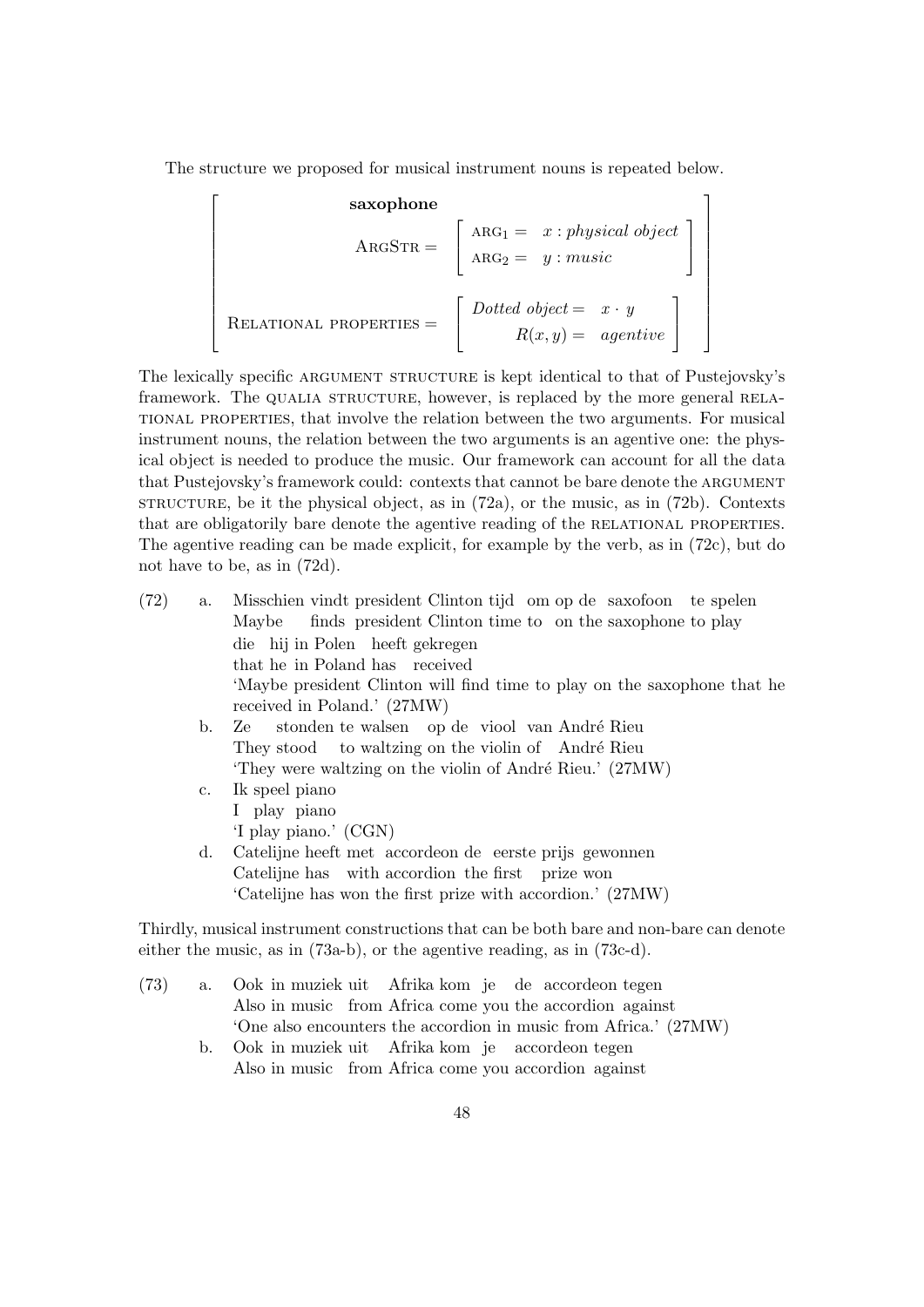'One also encounters accordion in music from Africa.'

| c. |  |  | Als pianist is hij minder vertrouwd met de viool |  |                                                            |
|----|--|--|--------------------------------------------------|--|------------------------------------------------------------|
|    |  |  | As pianist is he less familiar with the violin   |  |                                                            |
|    |  |  |                                                  |  | 'As a pianist he is less familiar with the violin.' (27MW) |

d. Als pianist is hij minder vertrouwd met viool As pianist is he less familiar with violin 'As a pianist he is less familiar with violin.'

Finally, our framework can account for the examples that Pustejovsky's framework could not account for. By keeping the agentive reading of the RELATIONAL PROPERTIES unspecified, instead of lexically restricting them to specific lexical items, our framework can account for an example like (74a): the agentive relation covers the relation that involves teaching someone to produce music using a musical instrument. A similar story holds for (74b): it is unclear what harp exactly refers to. What is clear, is that it refers to the agentive relation. Since the agentive relation is not linked to specific lexical items, it allows for a certain amount of ambiguity. Furthermore, our framework can account for metonymic examples like (74c), again in the context of a singer who usually brings both a guitarist and a violinist. The musical instrument noun here denotes the violinist: the agentive relation is used to indicate the agent.

| (74) |    | a. Hij is doeent blokfluit aan het conservatorium van Münster |
|------|----|---------------------------------------------------------------|
|      |    | He is teacher recorder at the conservatory of Münster         |
|      |    | 'He teaches recorder at the Conservatory of Münster.' (27MW)  |
|      | b. | Ze heeft gevoel voor het theatrale aspect van harp            |
|      |    | She has feeling for the theatrical aspect of harp             |
|      |    | 'She has a sense of the theatrical aspect of harp.' (27MW)    |
|      |    | c. De viool was niet meegekomen                               |
|      |    | The violin had not come-along                                 |
|      |    | 'The violin had not come along.' (27MW)                       |
|      |    |                                                               |

Our framework explained which musical instrument constructions are obligatorily bare, which constructions are obligatorily non-bare, and which constructions can be both bare and non-bare. What we could not explain was why some musical instrument constructions, while denoting the agentive reading, were obligatorily bare, while others also allowed a non-bare form. We therefore cannot rule out that there is still a certain amount of lexical specification involved in the determination of musical instrument nouns.

We finish with the observation that the lexical structure for musical instrument nouns can be extended to other nouns that display RELATIONAL PROPERTIES, and more specificly, nouns that also have an agentive reading as their RELATIONAL PROPERTIES. Two other classes that have this agentive reading are sport and game nouns. These two classes of nouns share similarities with musical instrument nouns, that other nouns do not: they can be bare in contexts where most other nouns cannot. Sport and game nouns differed from musical instrument nouns in that they have taken the agentive reading a step further: they can completely function as verbs, as shown in (75a-b). This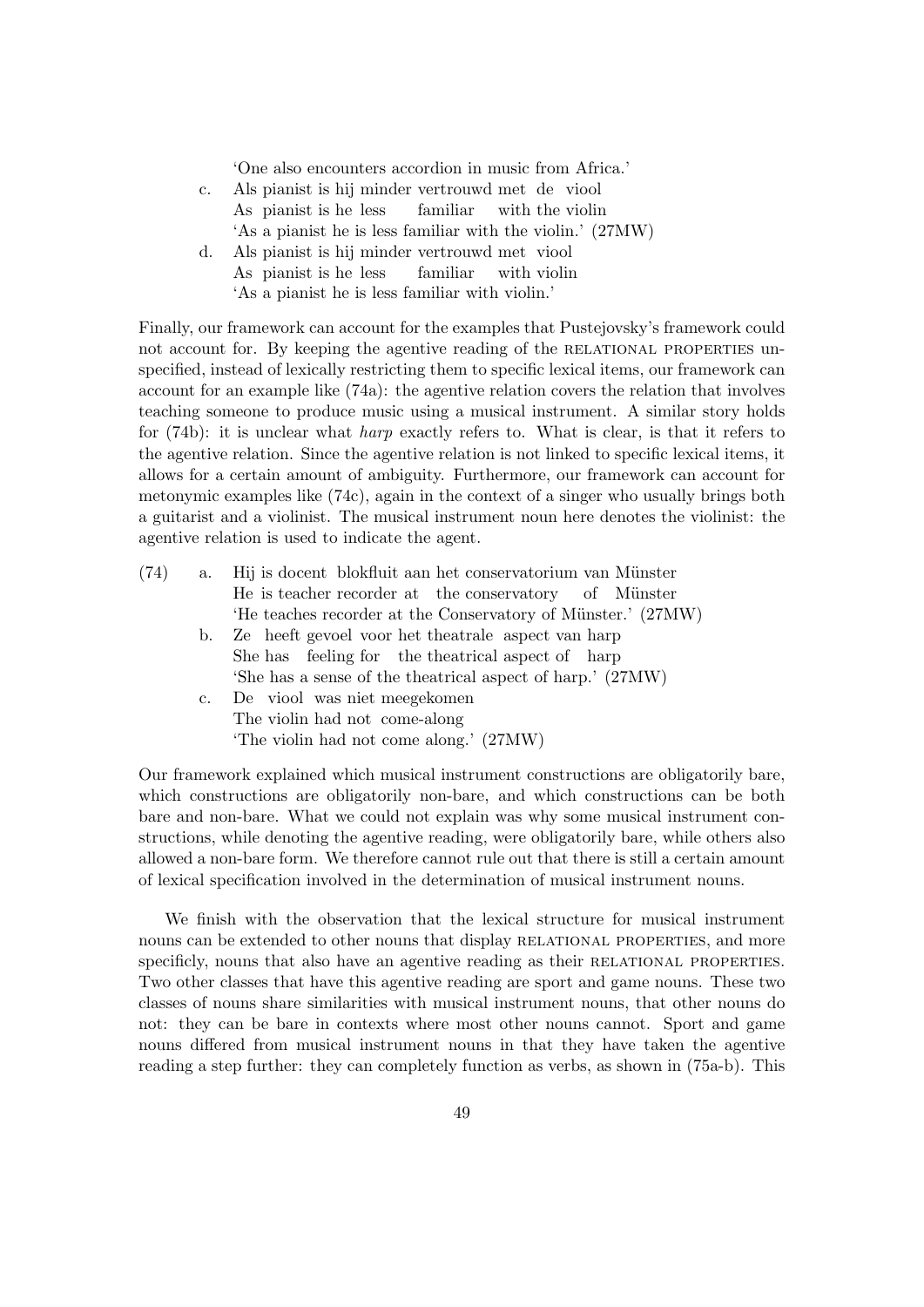is something that is not possible for (almost all) musical instrument nouns: most musical instrument nouns that function as a verb, as shown in example (75c), are ungrammatical.

- $(75)$  a. We go gaan voetballen footballing 'We are going to play football.' b. Wij gaan monopolyen
	- We go monopolying 'We are going to play monopoly.' c. \*Wij gaan pianoen
	- We go pianoing 'We are going to play piano.'

We speculated that this mismatch between sport and game nouns on the one hand, and musical instrument nouns on the other, was due to the fact that musical instruments do not have an EVENT STRUCTURE encoded in their lexical structure, while sport and game nouns do. A bare sport or game noun can already describe an event without needing the agentive reading of the RELATIONAL PROPERTIES, so it is possible that in contexts where the agentive reading is applicable, the event-denotation is taken a step further. We leave further exploration of the parallels between musical instrument nouns and other classes of nouns for future research.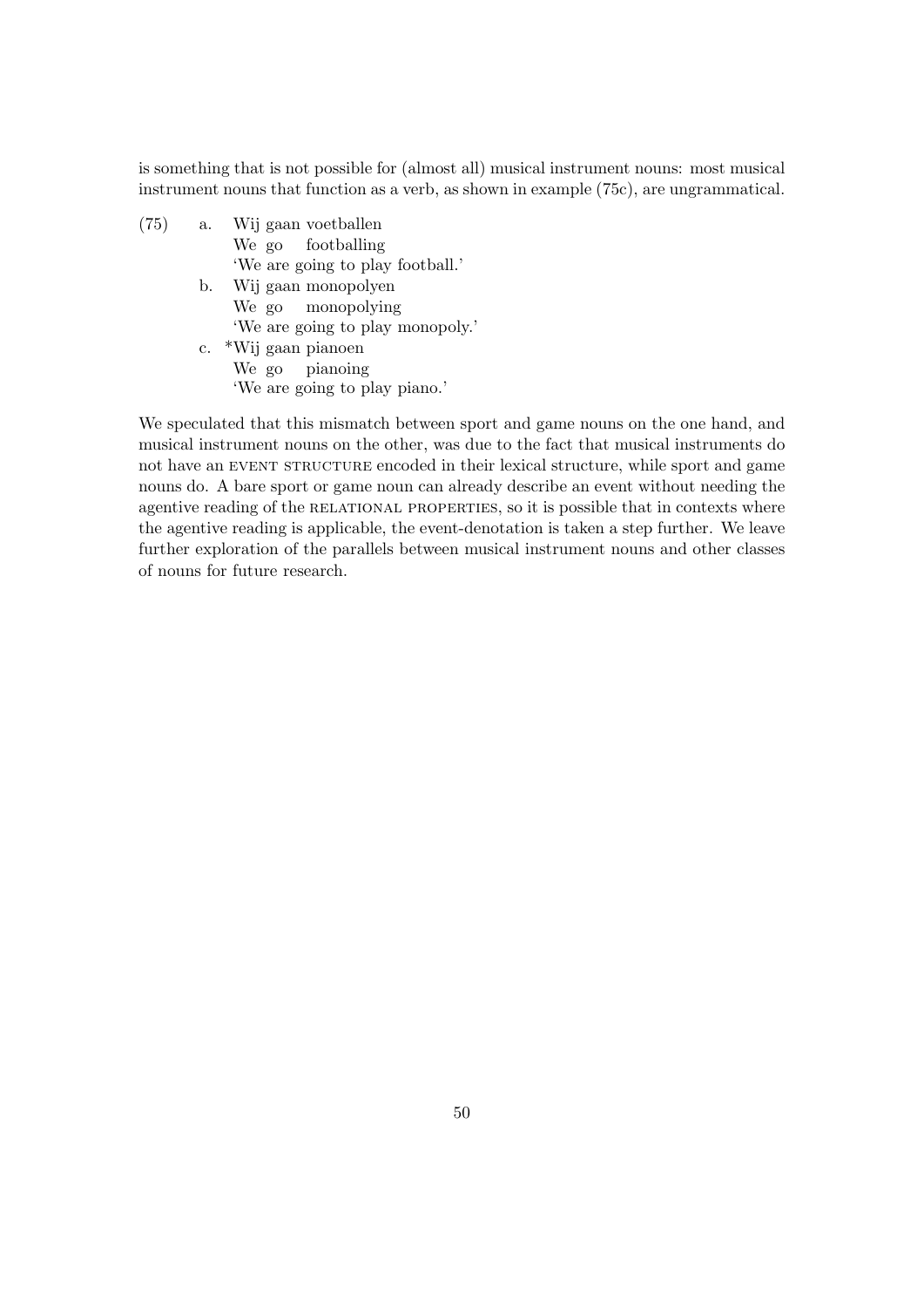# A Examples from the corpora

This appendix lists for all the examples that are marked with (27MW) or (CGN) the literal sentence(s) we took from the corpora. We modified some examples to get shorter, yet natural-sounding sentences. From all examples taken from the spoken corpus, we removed cues like 'uh'. The spoken corpus did not always give the complete context for any given musical instrument noun: the 'complete' examples here can therefore still be partial sentences.

- (1) Het orgel staat achter een smeedijzeren hekje en wordt groen, geel en blauwpaars aangelicht. (27MW)
- (2) maar goed hij speelt dan wel piano en hij speelt ook uh sopraansax ja. (CGN)
- (3) Hij is docent blokfluit aan het conservatorium van Münster. (27MW)
- (4) En de klank van de fluit is onderzoekend, lyrisch en soms capricieus. (27MW)
- (5) De tweede prijs voor viool werd gedeeld de Anastasia Tsjebotarjov (GOS) en Jennifer Cox (VS). (27MW)
- (6) Catelijne Smit uit Rotterdam met piano en Jeroen Gulikers uit Apeldoorn met accordeon hebben op het Prinses Christina Concours in Den Haag de eerste prijs gewonnen in de categorie vijftien jaar en ouder. (27MW)
- (7) De panfluit is een duizenden jaren oud blaasinstrument. (27MW)
- (8) Onder de zangers bevonden zich Henk Smit, Harry Peeters, Lena Kiilunen, Ellen van Haaren, Jan Derksen en Marco Bakker en ze werden op de piano begeleid door Brian Fieldhouse, assistent-koordirigent bij de Nederlande Opera. (27MW)
- (9) en toen uh was ik ook bezig uh met uh 't spelen in bands uh inmiddels op piano of uh synthesizer en ondertussen bleef ik natuurlijk uh klassiek gitaar oefenen. (CGN)
- (10) maar ze zal wel weer willen oefenen op haar gitaar. (CGN)
- (11) Als onderduiker had hij viool gestudeerd; de trompet was in die tijd te luidruchtig. (27MW)
- (12) Die b betekent dat het werk oorspronkelijk werd geschreven voor klarinet, het spelen van 'tweedehands' muziek behoort tot de voortdurende frustratie van veel klassieke-saxofonisten. (27MW)
- (13) Saxofoon is op muziekscholen en conservatoria vreselijk populair bij vrouwen. (27MW)
- (14) Ik heb conservatorium gedaan, met klarinet als hoofdvak en piano als bijvak. (27MW)
- (15) Zij studeert cello en is erg verlegen. (27MW)
- (16) In de Parijse caf´e's ontstond in de vorige eeuw de Franse musette, je hebt de Zydeco en Cajun uit Louisiana en ook in sommige fusion-muziek uit Afrika kom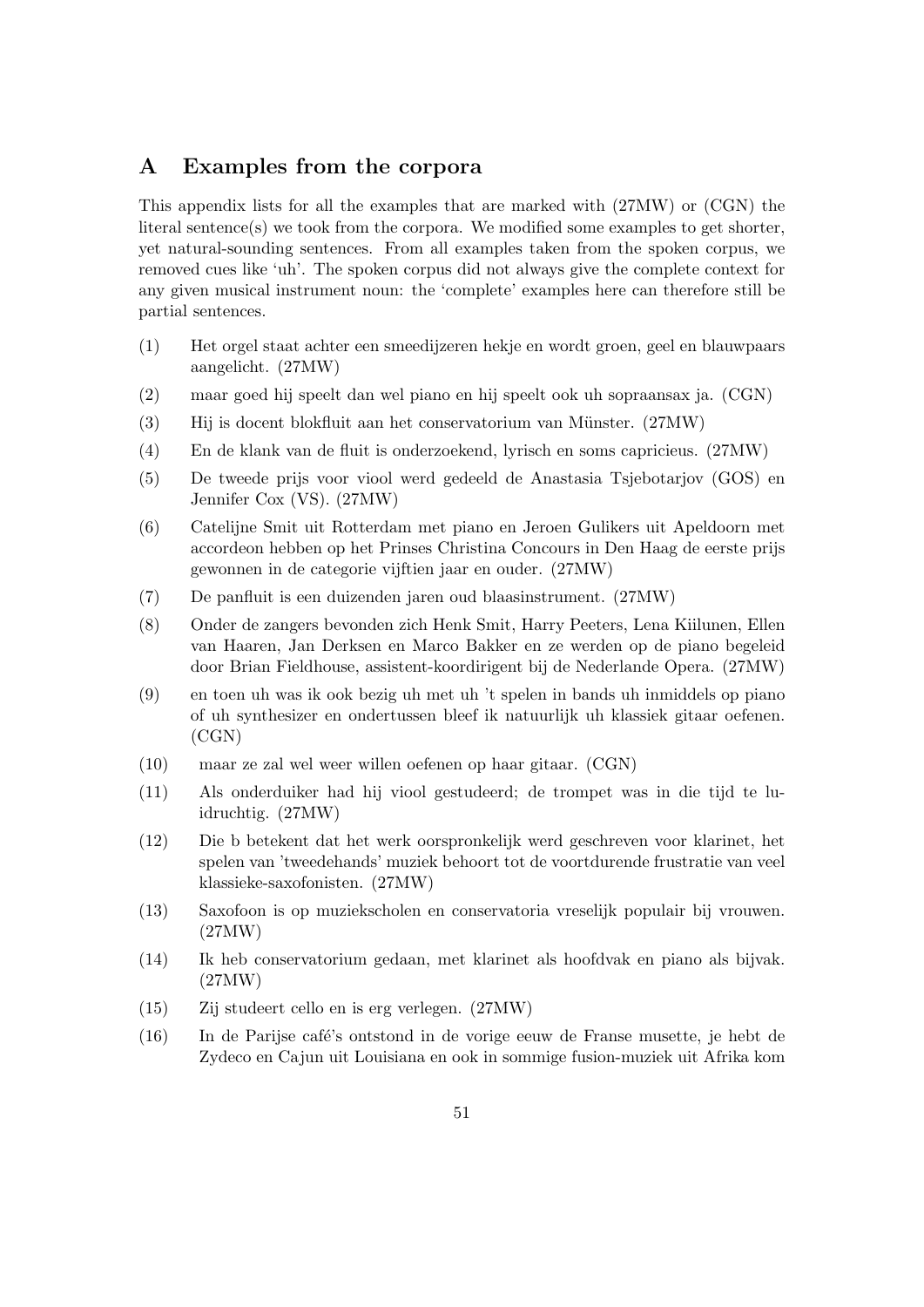je het accordeon weer tegen. (27MW)

- (17) Hoewel het me veel tijd kost ik componeer op de piano en daarna moet de muziek stap voor stap georkestreerd worden - merk ik inderdaad dat het sneller gaat dan het schrijven van liedjes. (27MW)
- (18) Op haar huidige tournee heeft Germano geen band bij zich. Alleen een bassist ondersteunt nu haar gitaarspel. De viool was niet meegekomen en het duo zat, heel ingetogen, op stoelen, waarvandaan Lisa Germano dan soms nog even de piano beroerde. (27MW)
- (19) De sfeer, de stemming en een paar stonden nog te walsen op de viool van Andr´e Rieu. (27MW)
- (20) Hij komt naast me zitten, we leggen de tekst op schoot, en intussen begint de piano te spelen - rollende, stormachtige klankenreeksen die nooit goed aflopen. (27MW)
- (21) Dan hoort men de uitroep van een spelend kind, die door Reijseger bliksemsnel op de cello wordt nagespeeld. (27MW)
- (22) Trompettist Jonathan Impett bespeelt zijn instrument met hetzelfde gemak als Arno Bornkamp de saxofoon. (27MW)
- (23) Dat zal wel samenhangen met het feit dat hij zelf dit instrument bespeelt. (27MW)
- (24) De piano, die hij zo karakteristiek harkerig bespeelt, raakte hij vrijwel niet aan. (27MW)
- (25) Voor het Germaanse taalgebied heeft hij de dijenkletser Rosamunde ingestudeerd op de accordeon. (27MW)
- (26) Zodra hij echter aan de piano zit valt elk spoor van ongemak van hem af en is hij alleen nog maar zichtbaar geworden concentratie. (27MW)
- (27) Carlo werd door de jury omschreven als 'een wonder achter de drums'. (27MW)
- (28) Dirigent Andri Previn prikkelt Shaham in deze suite vanachter de piano ook tot wat meer muzikale losbandigheid. (27MW)
- (29) Dat ook op een altviool het summum aan subtiliteit kan worden bereikt bewees Zimmermann met Liebesleid en Schön Rosmarin, twee eigenlijk voor de viool gecomponeerde 'encore pieces' van Fritz Kreisler, die ze vederlicht en met een onweerstaanbare charme bij wijze van toegift speelde. (27MW)
- (30) Telkens klinkt als muzikale onderbreking het walsje dat Du Perrons moeder op de piano speelde, op de wat haperende manier uitgevoerd zoals zij dat ongetwijfeld deed. (27MW)
- (31) De statige man speelt het Ave Maria op zijn dwarsfluit. (27MW)
- (32) Als ik twee tonen op de piano speel, hoor ik soms een compleet lied in mijn hoofd. (27MW)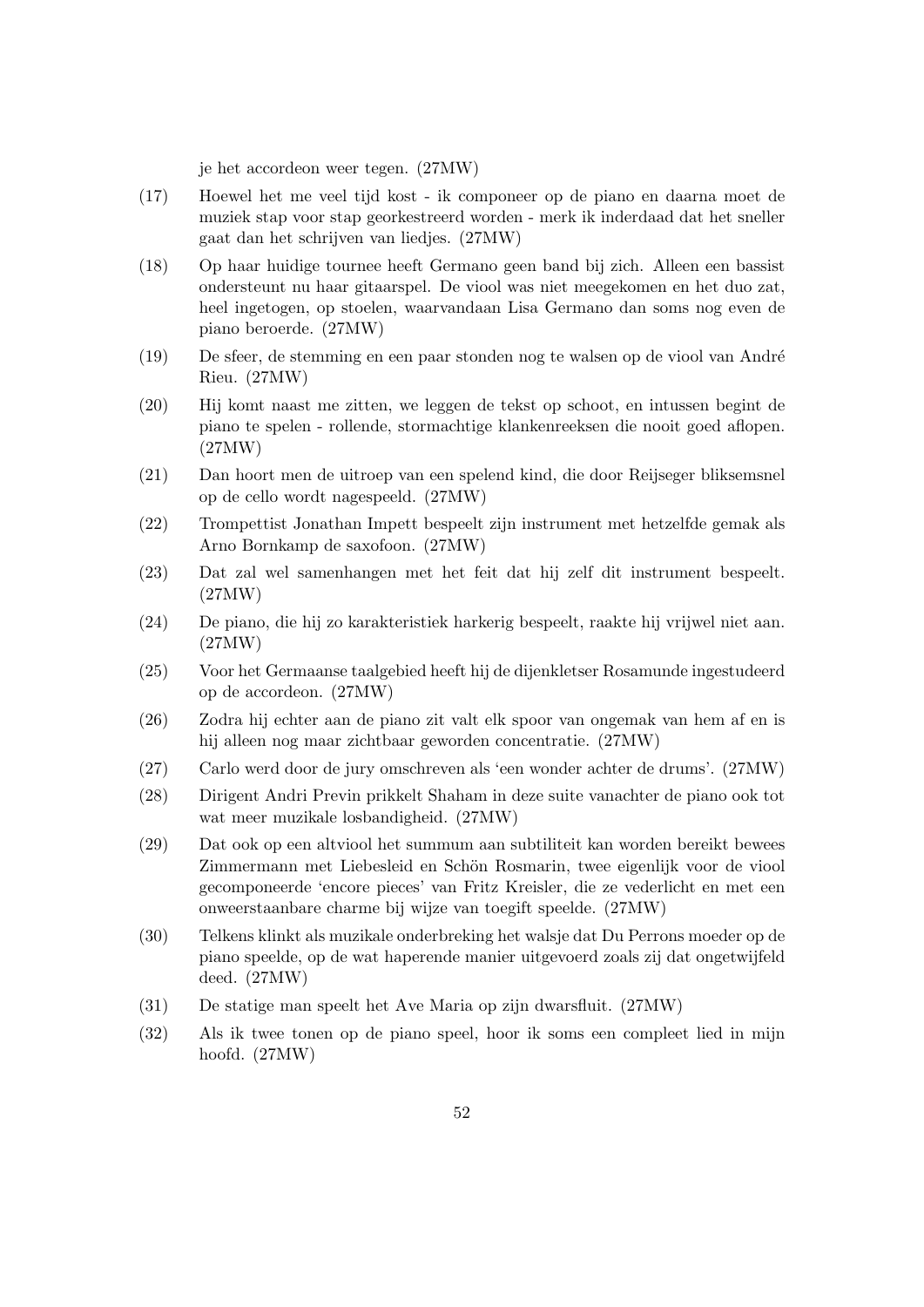- (33) en hij was alleen en 't was dus akoestisch met een gitaar alleen. (CGN)
- (34) ja op zich ben ik best wel tevreden met mijn akoestische gitaar. (CGN)
- (35) Er wordt meer akoestisch piano gespeeld, de arrangementen zitten minder dicht, er is nu ruimte voor flinke solo's. (27MW)
- (36) op de HAVO uhm werd mijn interesse gewekt door klassieke muziek en uhm ben ik uhm overgestapt op uh klassiek gitaar en dat was dan ook wel in en populair om klassiek gitaar te spelen. (CGN)
- (37) Maar daarna, zo hopen velen, vindt president Clinton misschien tijd om op de saxofoon te spelen die hij in Polen heeft gekregen. (27MW)
- (38) Het klavecimbel wordt sindsdien gemakshalve gezien als een primitieve voorloper van de moderne piano. (27MW)
- (39) En voor die emoties is de viool heel geschikt. (27MW)
- (40) Als pianist is Ligeti minder vertrouwd met de viool, vandaar dat het Vioolconcert hem te veel afweek van wat hij voor ogen had. (27MW)
- (41) Daar ben ik al mijn leraren nu nog extreem dankbaar voor, want de piano betekent alles voor me. (27MW)
- (42) Ik heb een ongewone benadering van de piano, want ik heb me er nooit voor geïnteresseerd om iets van pianisten te leren. (27MW)
- (43) Granitique van klarinettist Eckard Koltermann bestaat grofweg uit twee delen: een showcase voor trombonist Chris Abelen, jazzy en stevig, plus een onplaatsbaar subtiel en kleurrijk kwintet met de piano van Jeroen van Vliet als doordringendste stem. (27MW)
- (44) Met een feilloos gevoel voor het visuele en theatrale aspect van harp met harpiste toonde zij zich 'salon-fähig' in het solo gedeelte van haar concert. (27MW)
- (45) De panfluit moet en zal op het conservatorium blijven. (27MW)
- (46) Ze spelen voetbal tussen het puin. (27MW)
- (47) We speelden ook Monopoly, met de kinderen van de buren, uren achtereen in een verduisterde kamer en grote bedragen speelgeld verliezend (...) (27MW)
- (48) Echt bridge spelen wilde hij best wel. (27MW)
- (49) Op een middag wilde hij met een paar vriendjes gaan voetballen, maar het regende zo hard dat ze onderweg in een snookerhal gingen schuilen. (27MW)
- (50) Hij leerde bridgen van zijn ouders toen hij elf was. (27MW)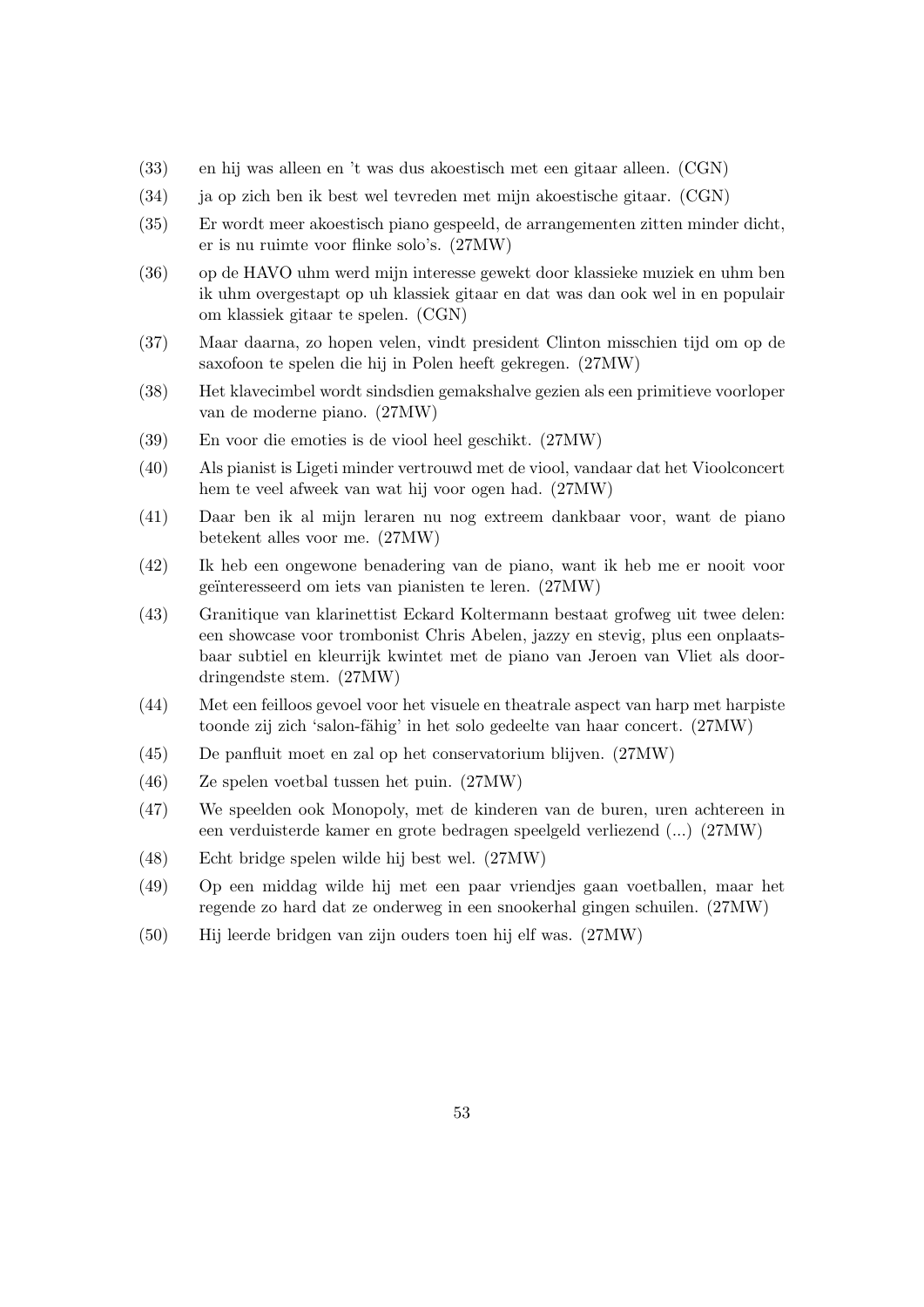# References

- Ackema, P. and A. Neeleman (2004). Beyond morphology: interface conditions on word formation. Oxford University Press, USA.
- Aguilar-Guevara, A. and J. Zwarts (2010). Weak definites and reference to kinds. In N. Li and D. Lutz (Eds.), Semantics and Linguistic Theory (SALT) 20, Ithaca, NY, pp. 179–196. CLC Publications.
- Asudeh, A. and L. Mikkelsen (2000). Incorporation in Danish: Implications for interfaces. Grammatical interfaces in HPSG, 1–15.
- Booij, G. (2009). A constructional analysis of quasi-incorporation in Dutch. *(Gengo*) Kenkyu) 135, 5–27.
- Borthen, K. (2003). Norwegian bare singulars. Ph. D. thesis, Norwegian University of Science and Technology.
- Carlson, G. (2006). The meaningful bounds of incorporation. In S. Vogeleer and L. Tasmowski (Eds.), Non-definiteness and plurality, pp. 35–50. John Benjamins Publishing Co.
- Carlson, G. (2009). Generics and concepts. Kinds, things, and stuff: mass terms and generics, 15.
- Carlson, G. and F. Pelletier (1995). The generic book. University of Chicago Press.
- Carlson, G. and R. Sussman (2005). Seemingly indefinite definites. Linguistic evidence: Empirical, theoretical, and computational perspectives, 26–30.
- Cruse, A. (2011). Meaning in language: An introduction to semantics and pragmatics. Oxford University Press, USA.
- Dayal, V. (2003). A semantics for pseudo-incorporation. *Ms.*, *Rutgers University*.
- Dayal, V. (2004). Number marking and (in) definiteness in kind terms. Linguistics and Philosophy  $27(4)$ , 393-450.
- Farkas, D. and H. De Swart (2003). The semantics of incorporation. CSLI Publications.
- Farkas, D. and H. De Swart (2007). Article choice in plural generics. Lingua 117(9), 1657–1676.
- Instituut voor Nederlandse Lexicologie (1996). 27 Miljoen Woorden Krantencorpus 1995 gebruikershandleiding. Instituut voor Nederlandse Lexicologie.
- Katz, G. and R. Zamparelli (2005). Genericity in Natural Language. Lecture notes: European Summer School in Language, Logic and Information, Edinburgh.
- Krifka, M., F. Pelletier, G. Carlson, A. Ter Meulen, G. Chierchia, and G. Link (1995). Genericity: an introduction. The generic book, 1–124.
- Löbner, S. (1985). Definites. Journal of Semantics  $\lambda(4)$ , 279–326.